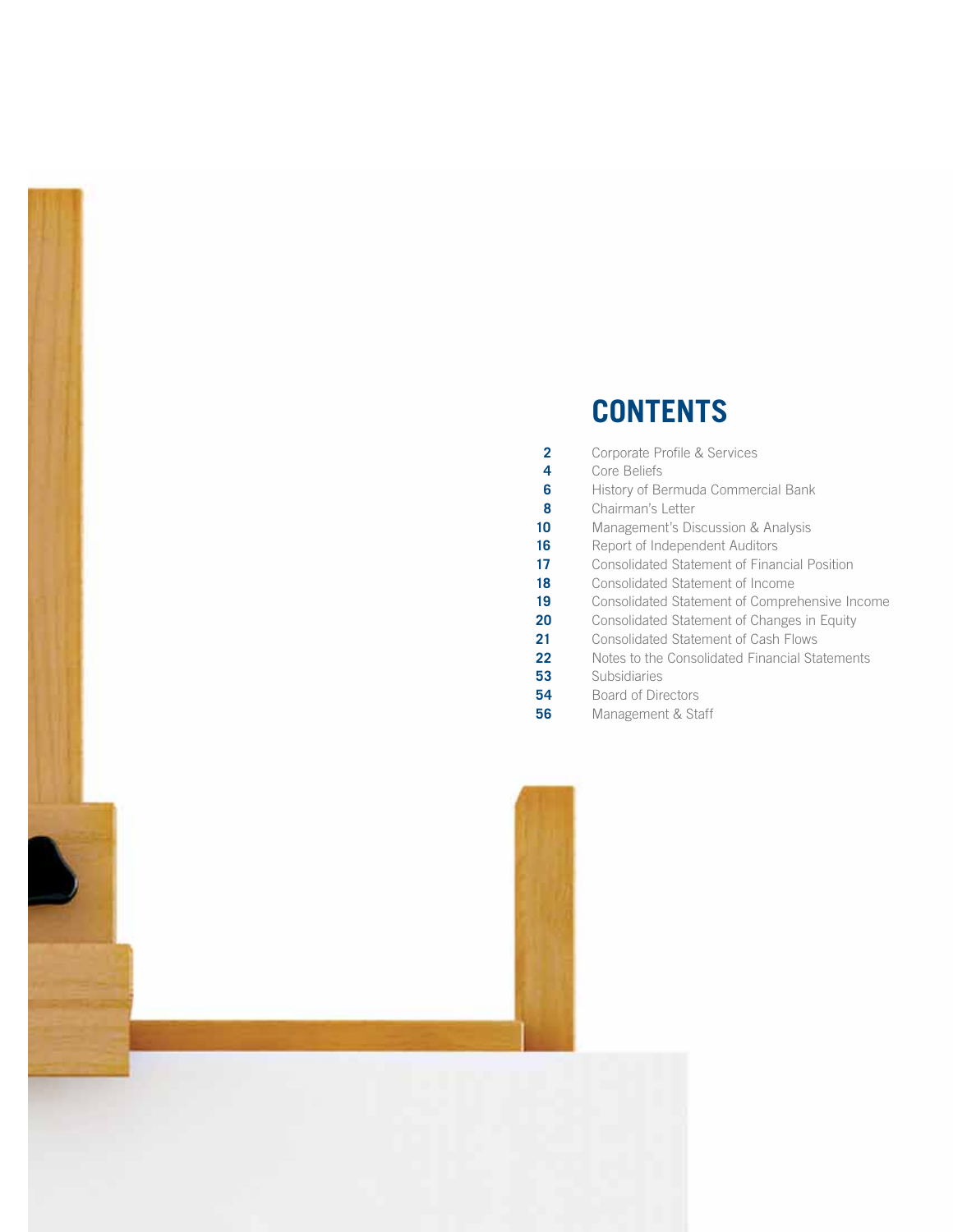# **CORPORATE PROFILE & SERVICES**

Bermuda Commercial Bank Limited provides tailored financial solutions and personal attention for business and private clients. We act as trusted advisors to our clients to craft efficient solutions for wealth preservation, asset management, corporate finance and management. Our team of professionals serve Bermuda and international clients including families and private individuals, as well as companies of all sizes including large multi-nationals.

Since 1969 we have provided outstanding personal services to our clients. We are the only bank in Bermuda focused solely on serving local and international corporate and private wealth clients. We offer competitive banking products & services, as well as trust & estate management, custody & brokerage, asset management & investment. We also offer a comprehensive range of corporate services including company formation and management, trademarks, and special purpose vehicles for corporate transactions.



a balance between insight and strategy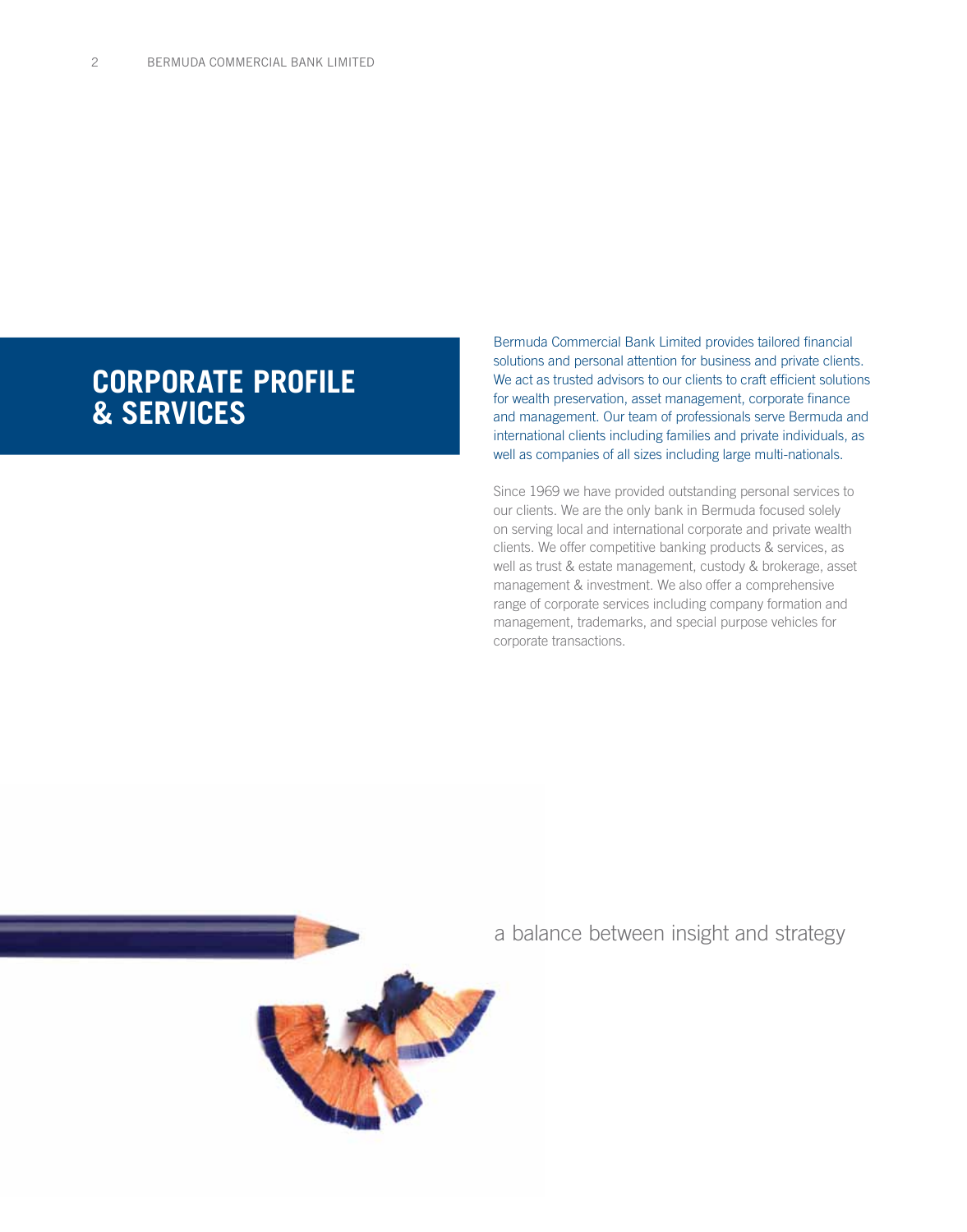# **SERVICES**



**BANKING AND WEALTH MANAGEMENT**

**CORPORATE ADMINISTRATION**

**GLOBAL CUSTODY AND BROKERAGE**

**BUSINESS BANKING**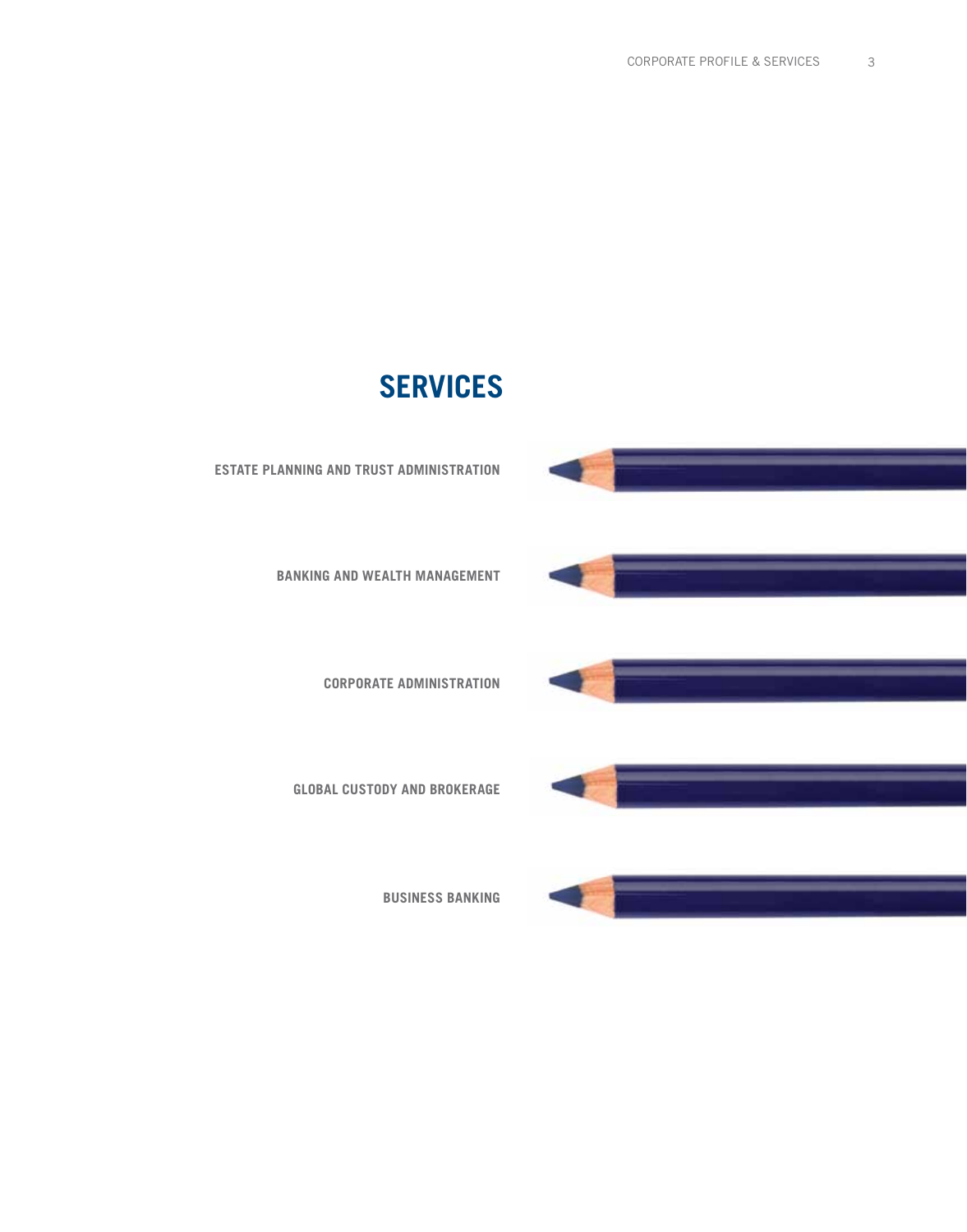

a considered approach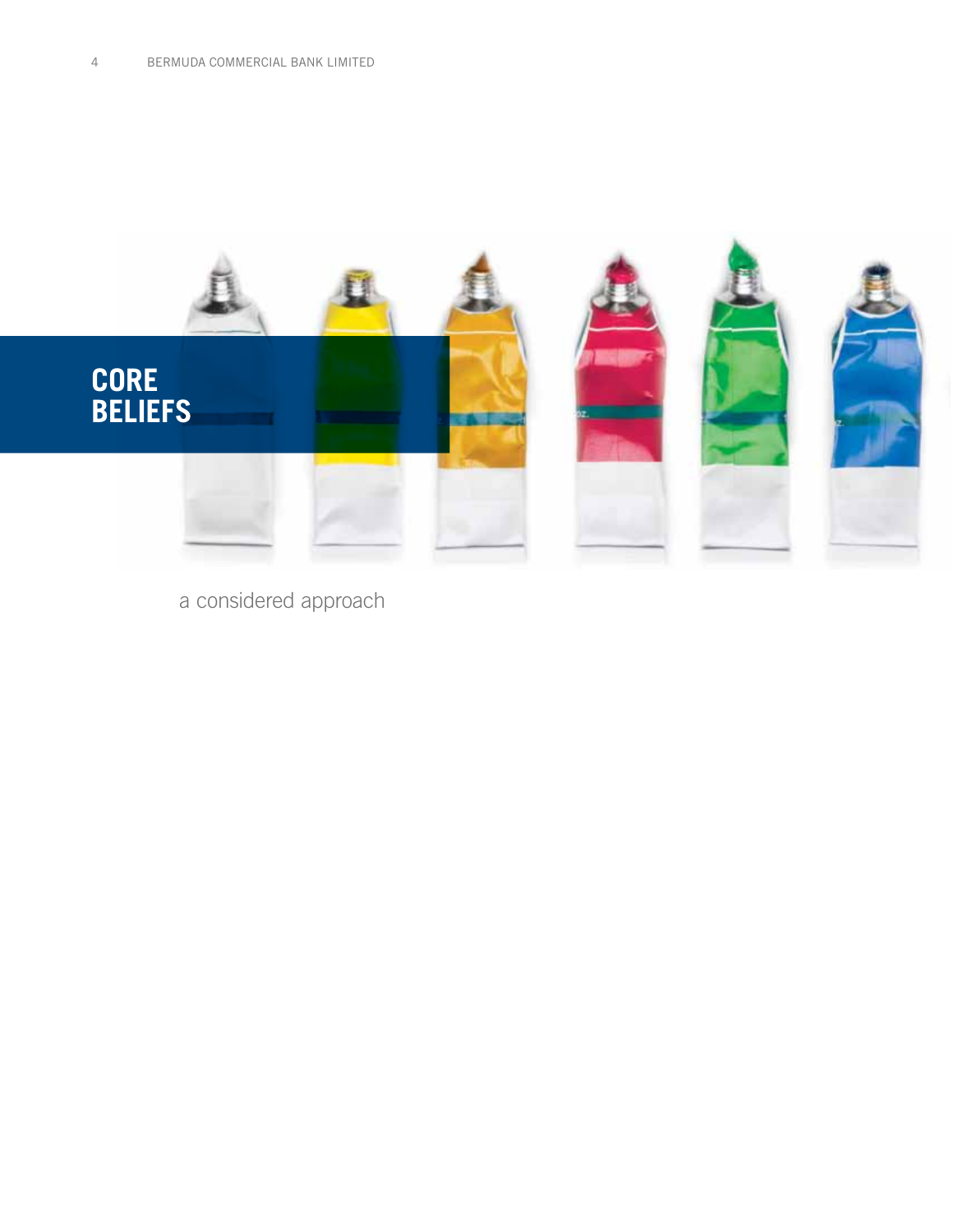

#### **PERSONALISED SERVICE**

We have taken advantage of our relatively small size and strict focus to provide highly personalised service to a select client base. We maintain the highest standard of service, seeking to foster a strong bond with our clients based on integrity, knowledge, mutual trust and respect. We keep abreast of relevant developments in the industry and markets, advise our clients, and update our services to reflect the changing environment.

#### **CONSERVATIVE RISK MANAGEMENT**

The management of risk is an important criterion to all users of financial services. We minimise our corporate risk by following a conservative policy in balance sheet and asset management. We follow highly conservative liquidity policies and maintain one of the strongest capital ratios in the banking industry. We strive to deliver the strength and safety that our clients demand from their bank.

#### **Comprehensive Products & Services, Complete Solutions**

Our services are offered through the Bank and through our principal subsidiaries; we provide our clients with a one-stop solution for all their financial needs whether it be for simple deposit accounts or more comprehensive banking, including internet banking, credit cards, and foreign exchange services.

Our trust and corporate services are offered through our subsidiaries, BCB Paragon Trust Limited and BCB Charter Corporate Services Limited. Our strategic relationship with Westhouse Securities Limited in London delivers corporate finance, brokerage, and listing services on AIM, owned and operated by the London Stock Exchange ("LSE").

We are a member of the SWIFT ("Society of Worldwide Interbank Financial Telecommunication") network with correspondent banking relationships with major institutions around the world. Through our global custodial network, we provide our global custody clients with access to markets all over the world.

Bermuda Commercial Bank is focused on growing its business in the local and international markets through our investments in infrastructure and our commitment to high quality service and products.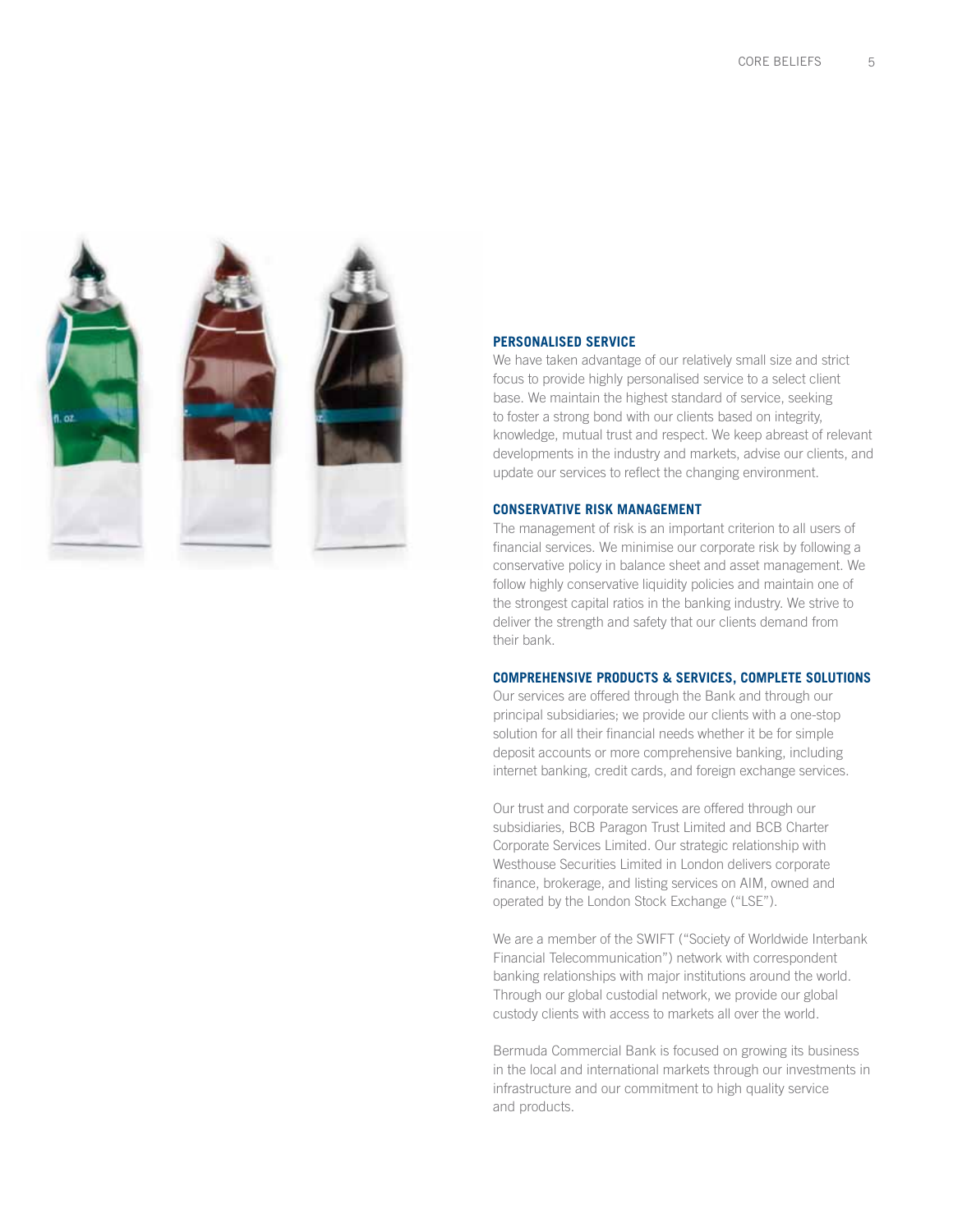# **HISTORY OF BERMUDA COMMERCIAL BANK**

a studied perspective

*Bermuda Commercial Bank Limited ("BCB" or "the Bank") began by an Act of Parliament in February 1969 under the name of The Provident People's Bank Limited. In May 1969, the Bank's name was changed to Bermuda Provident Bank Limited, and in 1984 the name of the Bank was changed once again to Bermuda Commercial Bank Limited.*

The genesis of the Bank goes back 47 years to 1965 when Mr. Walter J. Seymour, the President of Provident Trust Company, conceived the idea of forming a savings and loan group in which persons of limited means could pool their resources to assist one another. His vision was supported by a number of Bermudians who saw the need for a widening of banking facilities in Bermuda and who, with Barclays Bank plc ("Barclays") as their partner, together founded the Bank. The granting of a banking license was a significant achievement for the shareholders and the first meeting of the Bank's Board was held on December 6, 1969. The first President of the Board was Mr. Arnold Francis, C.B.E., J.P. who continued to serve on the Board for 30 years.

The Bank operated under the management of Barclays from its inception until May 10, 1993. During that period, Barclays held 31.92 per cent of the shares of the Bank. A decision was made by Barclays to sell its minority shareholdings world-wide in the early 1990's and this set the stage for the Bank to acquire a new substantial shareholder and manager who would bring a new focus and direction. The purchaser of Barclays' shareholding was First Curacao International Bank N.V. ("FCIB"), a licensed Bank operating in the Netherlands Antilles.

In the early 1990's, the Bank made a strategic decision to withdraw from the provision of local retail banking services. The Bank changed its focus to serve international and corporate business, and as part of this realignment, the majority of the Bank's loan portfolio was sold and the Bank exited from the credit market. This had the benefit of transferring almost all of the Bank's risk assets from the balance sheet and setting the stage for future unencumbered growth. The Bank retained its local mortgage and deposit company, Somers Mortgage & Finance Limited, which had established a strong position in its market, with the provision of traditional products and services carefully tailored to specific client groups.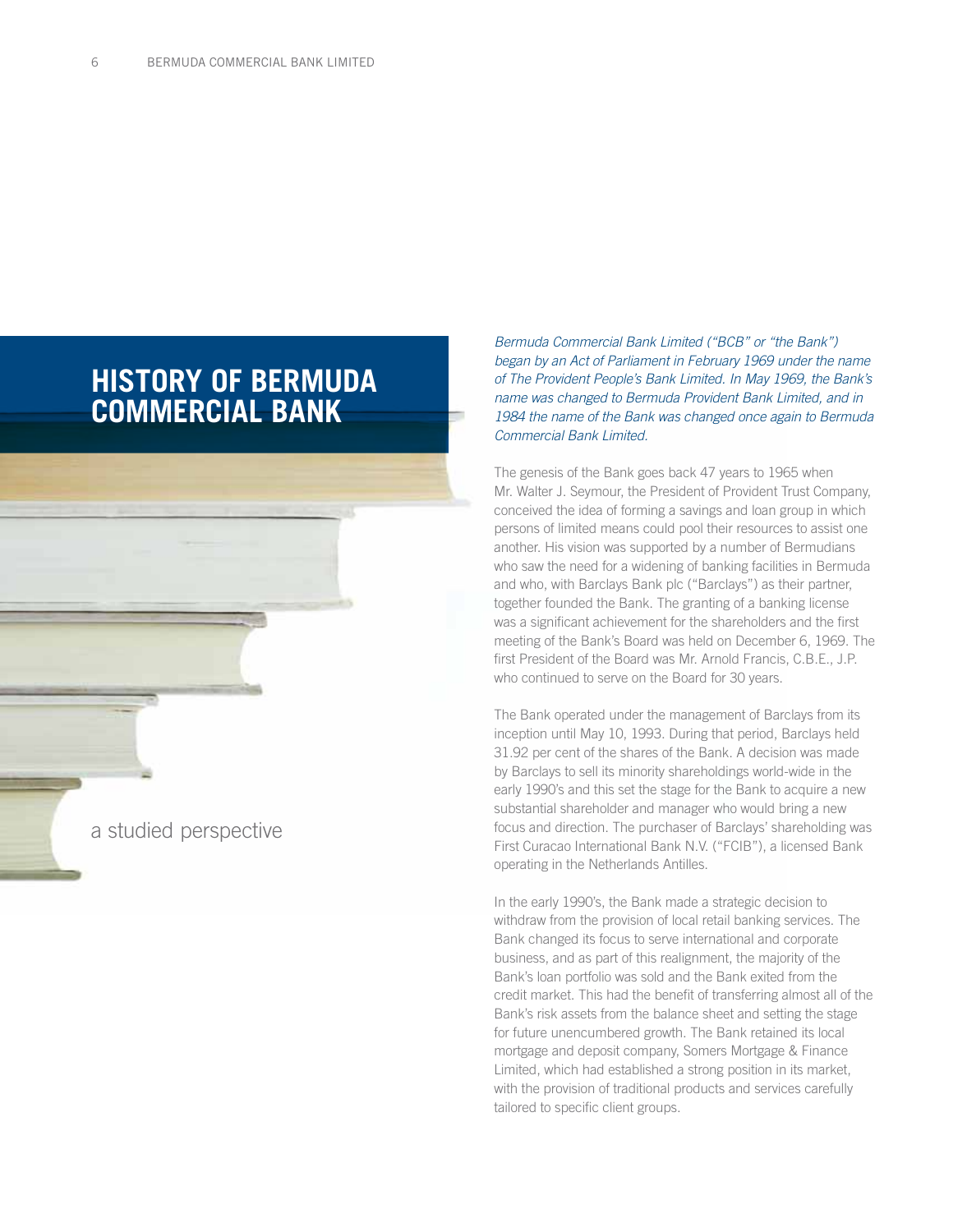The Bank established a new niche market focus providing services tailored to the international business and private client markets. As part of the re-focus, the Bank became smaller, leaner and more efficient. The Bank developed new products and was a pioneer in providing electronic banking to its clients.

In April 2010, the majority shareholding in the Bank was purchased by an investor group through Permanent Investments Limited ("Permanent"). Management welcomed the new investors and the renewed spark to the Bank helped revitalise the business and position the Bank well for future growth. During the course of 2011, Permanent transferred a portion of its shareholding to two of its funders, Utilico Investments Limited ("Utilico", LSE: UL) and Resimac Limited ("Resimac") which became significant shareholders of BCB in their own right. The Bank's focus on private wealth management and corporate business was reaffirmed, management began the work of updating the Bank's infrastructure, and the Bank re-engaged with the marketplace with new, competitive products.

These changes have been successful, and BCB is continuing to grow. The Bank is involved in acquisitions and is always looking for new opportunities to expand our growing business portfolio. Because of our small size and niche market, the Bank is positioned to be more flexible and offer greater solutions for our clients. Service and quality are our most important assets and BCB requires a high level of excellence from all of our employees, with some members of staff receiving long service awards for over 30 years of service to the Bank. BCB understands that it needs to remain pragmatic and versatile in this currently unstable economic environment and has positioned itself to remain a strong competitor in Bermuda's relatively saturated financial marketplace. In February 2011, the Bank was awarded the 2011 Kinetic Process Innovation Award for excellence in the Banking Technology category. This award programme recognises excellence in information technology. BCB's unprecedented application of banking technology, the application of best practices in compliance excellence and mitigating transactional risks helped to secure this achievement. This award was a major accomplishment for the Bank and secured its status as a highly competitive, technologically savvy financial institution.

In October of 2011, Bermuda Commercial Bank expanded its trust and corporate administration services business through the acquisition of two well-established Bermuda companies - Paragon Trust Ltd and Charter Corporate Services Ltd. The offices of Paragon Trust Ltd and Charter Corporate Services Ltd at the historic Trinity Hall in the City of Hamilton have become the centre for Private Wealth services for Bermuda Commercial Bank. This acquisition is consistent with Bermuda Commercial Bank's strategic objectives and overall business goals of creating a full-service, premier wealth management financial institution. Under their new names, BCB Paragon Trust Limited offers a complete range of trust services, as well as estate planning, estate administration and executorships. BCB Charter Corporate Services Limited offers a full range of corporate administrative and secretarial services to both local and exempted companies, which operate in a wide range of sectors. These exciting acquisitions solidify Bermuda Commercial Bank's position in the market as a financial institution on the rise.

In October 2012, as part of a strategic restructuring, BCB merged with BNL I Limited, a wholly owned subsidiary of Bermuda National Limited ("BNL"), resulting in BCB becoming a wholly owned subsidiary of BNL. BCB delisted from the Bermuda Stock Exchange and its shareholders were offered one share of BNL for each share of BCB held. BNL shares are now listed on the Bermuda Stock Exchange. This merger further allows for an enlarged platform for corporate investments and acquisitions within the financial services sector, and offers a greater opportunity to outside investors who may wish to invest in a diversified financial services company. The implementation of BNL as the holding company of the BCB Group will increase the group's ability to access additional equity capital in the future.

7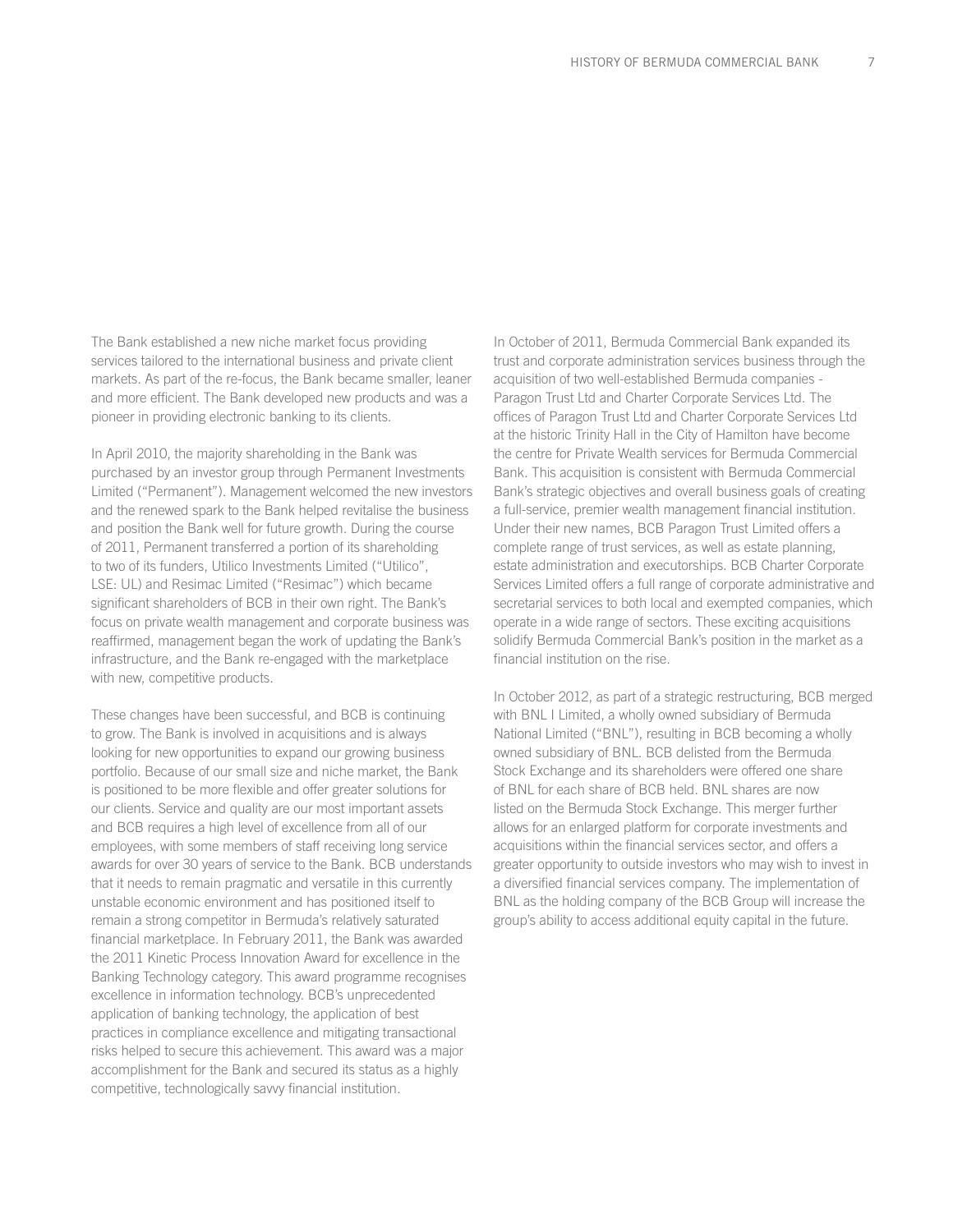

# **CHAIRMAN'S LETTER**



*This year the Bank performed strongly with enhanced capital and increased profitability. It is therefore with great pleasure that I write to you as Chairman of BCB to share the results for the year ended September 30, 2012. I will also outline the accomplishments made during 2012, and expand on our strategy moving forward.*

#### **Financial Results**

The Bank's balance sheet, capital position and profitability all improved significantly during the year and this growth has been driven particularly by solid customer deposits, increased fee income and strong, stable interest earnings on our investment portfolio. The continued focus of maintaining a balance sheet invested in a diversified portfolio of securities, as opposed to overnight deposits, resulted in strong interest income growth. The Bank's profit, together with the unrealised growth of the Bank's investment portfolio, boosted shareholder's equity to \$104.76 million at September 30, 2012 compared with \$82.92 million at September 30, 2011. Profit for the year was \$7.45 million, up from \$2.60 million last year while total assets increased by \$40.03 million to \$572.01 million from \$531.98 million in 2011. The Bank's Tier 1 capital ratio, which is a measure of financial strength and stability, was 26.42% at year end, significantly higher than general industry standards and a clear indication of the strength of BCB's balance sheet.

This strong performance allowed us to announce increased annual dividends of \$0.30 per share to our ultimate shareholders - up from \$0.20 last year.

#### **Capital Position and Capital Ratios**

I take comfort from the strength of the Bank's capital position at September 30, 2012. The Bank's capital ratio of 23.34% remains almost double the Bank of International Settlements' industry target of 12.0%, and is substantially ahead of Basel III target capital levels. During the year, as a result of expanding our investment programme, we experienced a slight reduction in the Bank's capital adequacy ratio, but this decrease still did not approach the Board mandated minimum ratio of 20%, which itself is significantly higher than the Bank's regulatory requirements. It is particularly pleasing that our capital ratios have outperformed our target in a period where we have significantly grown our balance sheet.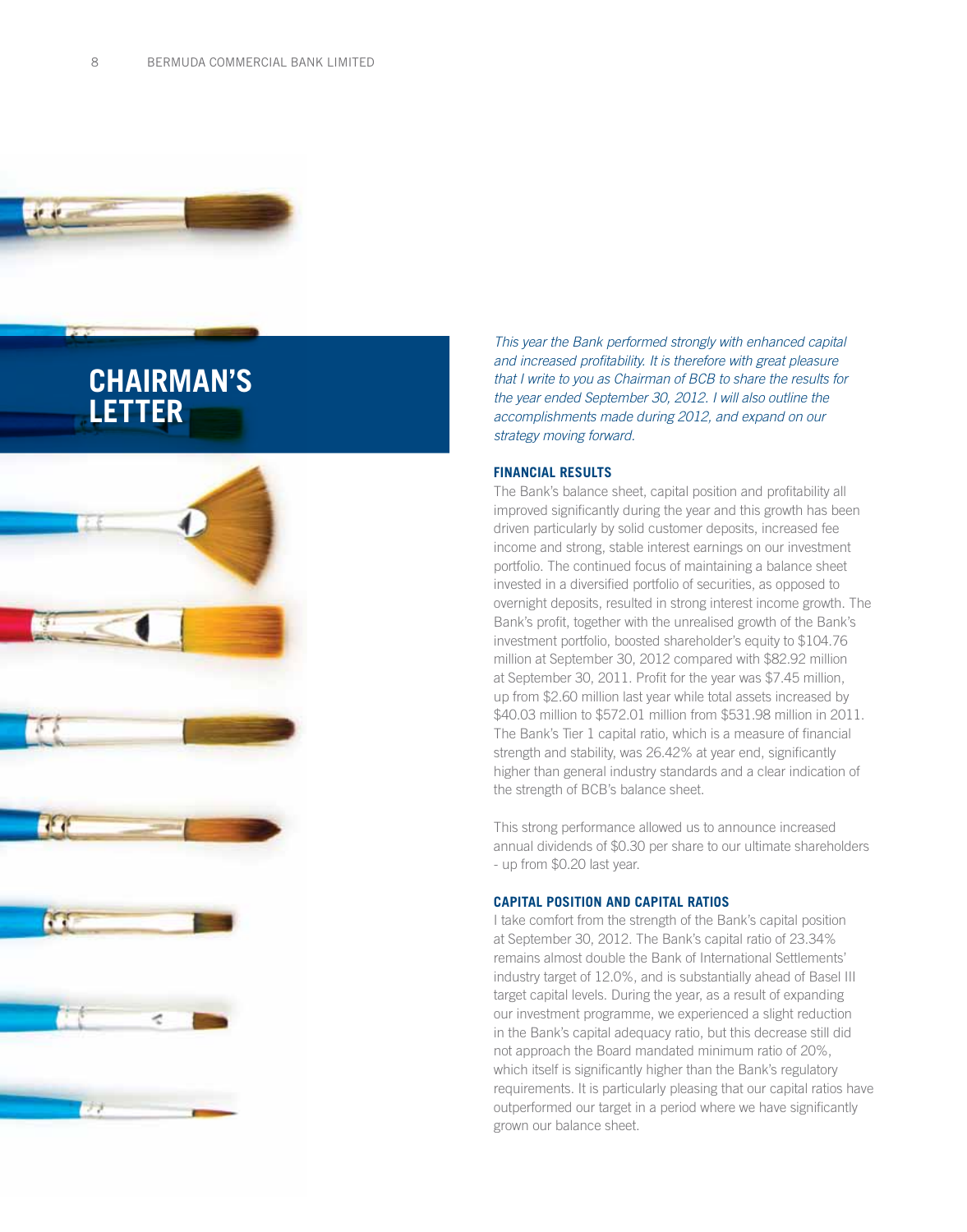#### **Strategy and Risk**

The Board continues to focus on risk management as it relates to strategies moving forward. We feel it is extremely important to carefully monitor our risk appetite to maintain the right balance between risk and sustainable financial results. BCB prides itself on being a conservative bank; as a result we have avoided many of the pitfalls experienced by other banks in recent times, all the while steadily growing our profit levels. Going forward, we will monitor new opportunities as they arise. We will make every effort to preserve the Bank's capital by managing risk and maintaining a detailed understanding of the Bank's liquidity position.

The Board continues to oversee the evolution and implementation of a revitalised and dynamic corporate strategy since the major ownership change in 2010. We have provided guidance on the implementation of a number of internal initiatives to meet the challenges and opportunities that lie ahead. These initiatives, detailed in the Management's Discussion and Analysis section, continue the Bank's traditional conservative, risk-sensitive approach to its business.

Given the challenges faced by the global and local economy during the past year, BCB has been successful to date in executing our corporate strategies. The backing of the shareholder group and the influx of new employees has provided the Bank with fresh impetus and strong momentum and has positioned us well to maintain our strong growth trajectory.

#### **Deposit Base**

BCB offers a fresh approach to banking and competitive deposit interest rates. This has combined to form a valuable option for local and international companies. The result has been a broadening of our deposit base as we increased our customer numbers and saw a strengthening of existing customers' deposit levels. Of particular interest this year has been the improvement in average deposit maturity, which has created further investment opportunities for the Bank.

#### **Acquisition**

As previously announced, BCB acquired Paragon Trust Ltd ("Paragon") and Charter Corporate Services Ltd ("Charter") during the year. As part of this purchase, the Bank acquired Trinity Hall, a building on Cedar Avenue, which has become the centre for BCB's private wealth services. This transaction expanded the Bank's business platform significantly, strengthened our team of legal and trust professionals, as well as allowed the Bank to offer a wider scope of corporate services. I am pleased to report that the amalgamation of Paragon and Charter into BCB's existing operations was a smooth transition and the two entities are now a well-established part of the BCB group. The client base acquired in this transaction presents many opportunities for the Bank to develop an expanded suite of financial services tailored specifically to their needs.

#### **Employees**

BCB has experienced significant growth in staffing levels during the year, especially with the Paragon and Charter acquisitions adding to our legal, trustee, and corporate services capabilities. We have made a concerted effort to strengthen our team in the area of customer service, as that is a major focus of the Bank moving forward. Our future success will rely heavily on our ability to meet our customers' needs in a professional and efficient manner.

On behalf of the Board of Directors of the Bank, I would like to thank our shareholders and clients for their continued support. I would like to express our appreciation to all of our dedicated staff and management for their continued hard work and commitment to Bermuda Commercial Bank.



**J. MICHAEL COLLIER, JP CHAIRMAN**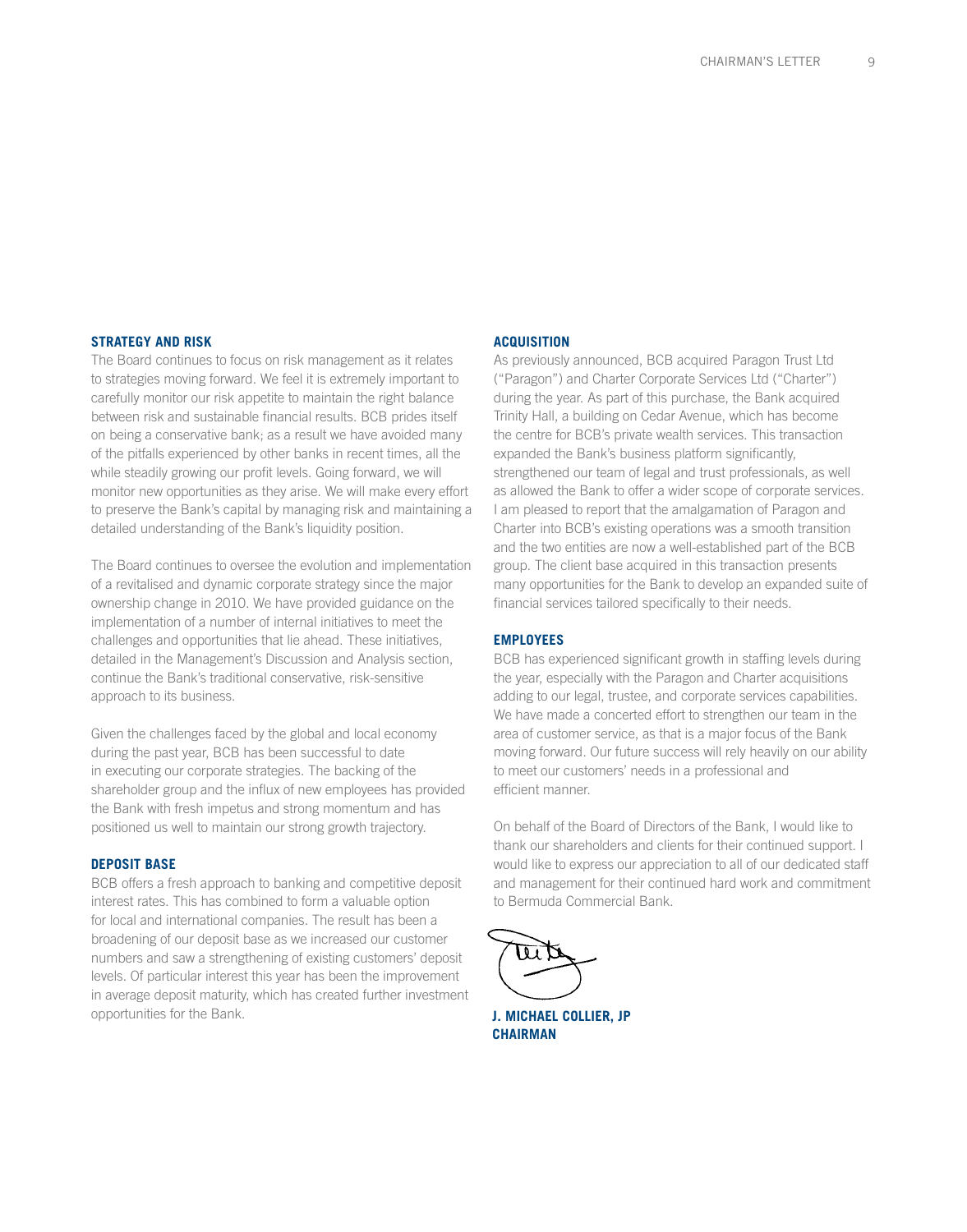# **MANAGEMENT'S DISCUSSION & ANALYSIS**

*Management's Discussion and Analysis ("MD&A") should be read in conjunction with our Consolidated Financial Statements, the notes to those financial statements, and the Chairman's Letter. This MD&A is provided to enable users to assess the Bank's results and performance for the year ended September 30, 2012. All references to BCB, or the Bank, refer to Bermuda Commercial Bank Limited and its subsidiaries on a consolidated basis.*

#### **FINANCIAL PERFORMANCE HIGHLIGHTS**

- Capital position improved substantially to \$104.76 million from \$82.92 million in 2011
- Underlying profit for the year was \$7.45 million, up from \$2.60 million last year  $1$
- Total assets increased by \$40.03 million to \$572.01 million (\$531.98 million in 2011)
- Year-end total capital ratio of 23.34% (27.08% one year ago)
- • Customer deposits at September 30, 2012 were \$457.54 million compared to \$443.19 million at the prior year end, an increase of \$14.35 million or 3.2%
- Industry leading liquidity position short-term cash representing almost 40% of total assets
- Successful acquisitions boosted fee income to \$4.50 million from \$2.70 million

<sup>1</sup> *The Bank recorded a one-time gain in 2011 of \$10.01 million on its investment in West Hamilton Holdings Limited ("West Hamilton"), a Bermuda-based development firm traded on the Bermuda Stock Exchange. During 2011, the Bank purchased 40.8% of the ordinary equity of West Hamilton. As part of the acquisition process, the Bank performed a fair value assessment of its investment resulting in a large premium over cost of investment. The premium related primarily to the valuation of West Hamilton's land and property. We exclude this gain from our discussions on performance as the gain does not reflect any element of underlying operational performance.*

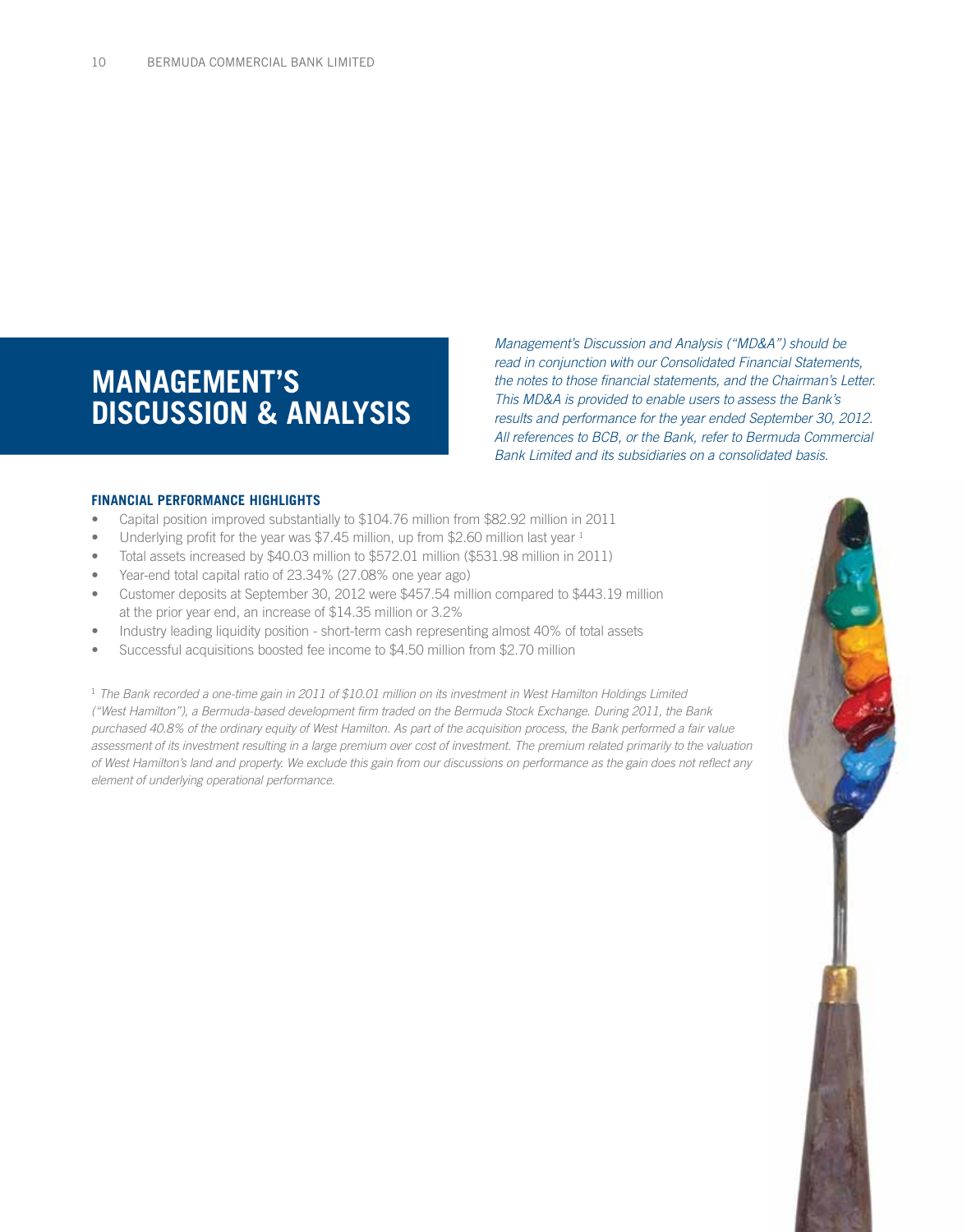### **RESULTS OF OPERATIONS FOR THE YEAR ENDED SEPTEMBER 30, 2012**

The Bank recorded a net profit of \$7.45 million for the year. This compares to an underlying net profit of \$2.60 million in 2011, an increase of \$4.85 million. Basic and diluted earnings per share for the year ended September 30, 2012 were \$1.06 and \$1.02, respectively. Basic and diluted earnings per share for the year ended September 30, 2011 were \$1.92 and \$1.86, respectively (\$0.40 and \$0.38 on an underlying basis).

#### **INTEREST INCOME**

The Bank recorded interest income of \$18.87 million for the year ended September 30, 2012, up from \$11.40 million in 2011. This increase resulted from the strong performance in our financial investment portfolio. Over the last couple of years, the Bank has been diversifying its balance sheet from predominantly cash to a mixture of cash, financial investments, and to a lesser extent, customer loans. This transition process continued in 2012 and the Bank benefited from a higher yielding average asset mix in fiscal 2012. The Bank also recorded increased interest income on its small loan portfolio following an increase in year-on-year average loan levels. The Bank's interest income is earned across a diversified selection of industries, geographical locations and currencies, and is highly diversified at the counterparty level. As a result of this balance sheet transition, the Bank's profitability is now less influenced by changes in short-term interest rates, primarily United States Federal Reserve rates. US rates remain at historically low levels but the Bank has adapted and diversified its business plan and model to meet this challenge.

Interest from loans and advances to customers increased to \$1.39 million from \$0.93 million last year. The Bank provides loan facilities to customers that comply with the Bank's required risk profiles. While year-end loan balances of \$34.16 million remained at similar levels to the prior year, average loan balances for the year increased substantially, leading to improved interest income.

Interest from money market funds showed a year-on-year decrease as money market funds currently make up a very limited component of the Bank's asset mix.

Interest expense increased to \$3.65 million compared to \$1.86 million a year earlier. This increase reflects the continued strong growth of our customer term deposit balances along with the

competitive deposit interest rates being offered by the Bank. Term deposits greater than one month showed a year-on-year increase of 49%, while average term deposits increased by 75% over the prior year. While a more expensive form of funding, the stability provided by this deeper maturity profile allows for improved investment opportunities and lower deposit volatility.

#### **NON-INTEREST INCOME**

Net non-interest income was \$7.21 million, up from \$3.09 million in 2011. These figures reflect the developing nature of the business and include certain changes from the prior year as the Bank diversifies into new areas of business.

Fees and commissions increased to \$4.50 million compared with \$2.70 million in 2011 as the Bank targeted new business and broadened its product offerings. This increase resulted primarily from our newly acquired trust and corporate services companies, Paragon Trust Ltd ("Paragon") and Charter Corporate Services Ltd ("Charter"). Trust revenue was \$1.35 million for the year, while corporate services revenue, which includes custody fees, was \$2.30 million for the year. The revenue increase resulting from the acquisition of Paragon and Charter was somewhat offset by the reduction resulting from our exit from the fund administration business, which generated revenue of \$0.66 million in 2011. Additionally, fees from the Bank's core banking services department reduced to \$0.88 million from \$0.99 million as more competitive fee rates offset the growth in overall customer numbers.

Dividend income of \$1.06 million was recorded during the year compared to \$0.47 million in 2011. The Bank's available-for-sale investment portfolio includes \$27.20 million of dividend paying equities, up from \$13.70 million at September 30, 2011. The Bank has materially reduced its equity portfolio subsequent to the year-end and a corresponding decrease is therefore projected for dividend income in 2013.

The Bank realised gains of \$7.86 million following the sale and maturity of financial investments during the year. This compares to gains of \$4.45 million in 2011. This year-on-year growth includes a one-off gain relating to the early call of a security within our investment portfolio. While welcome, it has served to inflate this line item over normalised levels. As part of BCB's interest income strategy, BCB has built up a diversified portfolio of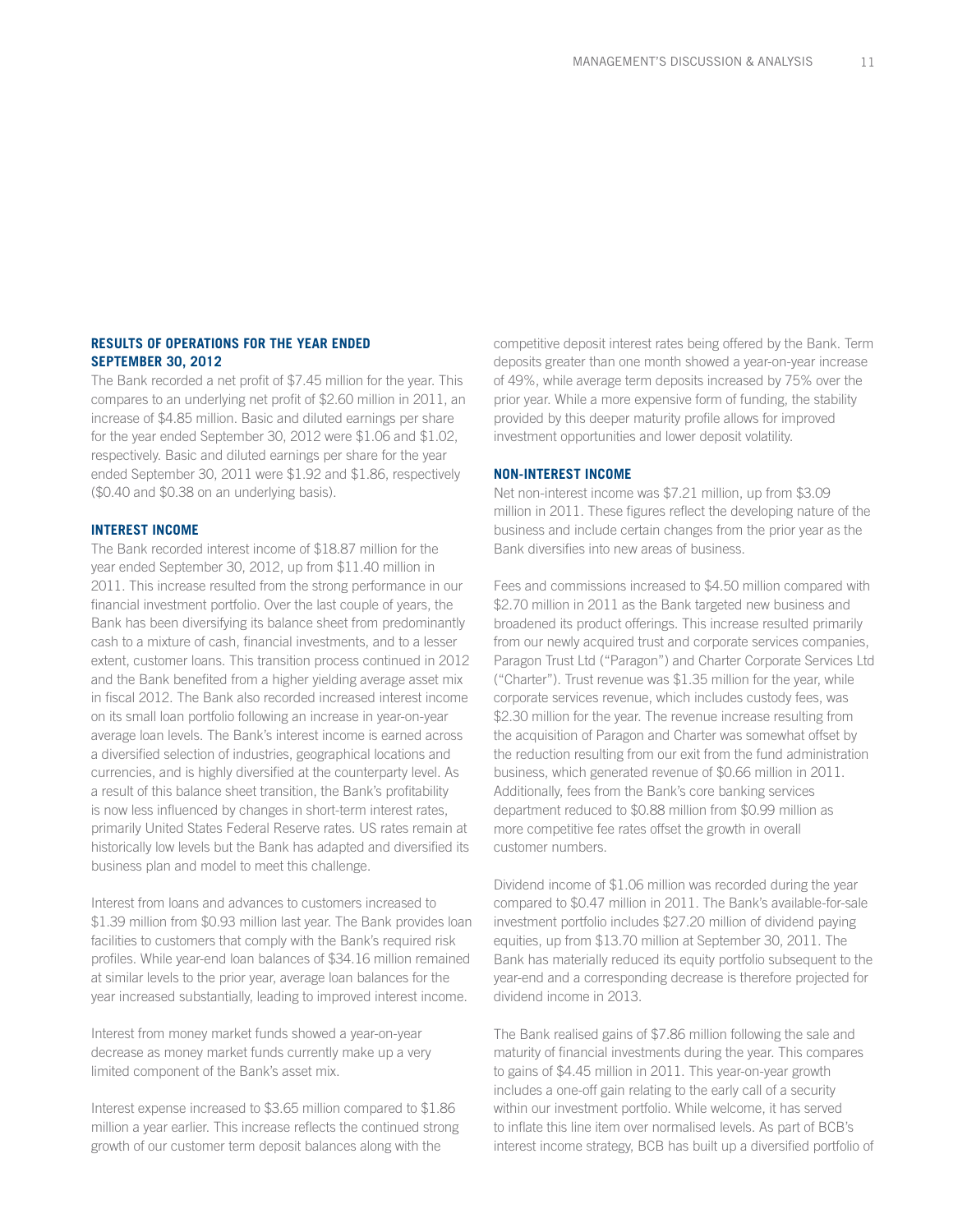bonds and other financial investments. The Bank's investments are purchased for their interest generating capabilities, but in a number of instances the Bank also recorded strong capital gains, particularly in the second half of the 2012 financial year. This capital appreciation resulted in a decreasing percentage yield from these securities compared to the remaining portfolio and relative to the Bank's risk models. A number of these investments were sold during the year resulting in realised gains. This income stream is heavily influenced by general market performance and is also somewhat offset by economic hedges put in place by the Bank to dampen risk. For these reasons, the Bank assesses performance both before and after the impact of these items.

The Bank incurred foreign exchange and derivative costs of \$4.57 million primarily in relation to hedging our investment portfolio. This compares to a net cost of \$2.42 million in 2011. These costs, primarily foreign exchange and equity index derivatives, reduce the risk associated with foreign currency and market price fluctuations. Any increase in costs should be measured in the context of our increased investment interest income, the gains on sale of investments, and the strong improvement in our unrealised investment position. In order to manage risk within the Bank's securities portfolio, BCB operates a strategy utilising equity indices put options. Due to the performance of the market in 2012, the Bank recorded corresponding losses of \$3.84 million compared to \$1.19 million in 2011 on these indices options. This loss partially offset the strong realised gains recorded on the Bank's investment portfolio.

As a risk mitigating tool, the Bank's portfolio is heavily diversified by geography, resulting in foreign currency exposure for the Bank. The Bank has implemented an active hedging programme to reduce these exposures. On average during 2012, prevailing interest rates in these foreign jurisdictions exceeded those of the Bank's functional currency, the US dollar. The result was foreign exchange forward hedging costs of approximately \$1.20 million. The Bank also earns foreign exchange fee income by taking a small spread on each customer foreign currency transaction transacted by the Bank with no risk or positions being assumed by BCB. This income, which is dependent on the activity of our customers, remained at a similar level to the prior year.

The Bank recorded impairment losses of \$2.06 million compared to \$2.49 million in 2011 on the Bank's available-forsale investment portfolio. This annual impairment loss level is consistent with the Bank's internal loss expectations based on historical loss data.

### **EXPENSES**

Total expenses increased to \$14.98 million from \$10.03 million. This increase resulted both from an expanded cost base following the acquisitions of Paragon and Charter, along with increased

head count costs following the expansion and strengthening of our professional employee base as our core banking business grows. Additionally, investment advisory fees increased following the growth of our investment portfolio.

Salaries and employee benefits increased to \$8.02 million from \$4.92 million in 2011. This increase reflected the growth in our employee head count from 49 at September 30, 2011 to 69 at September 30, 2012. Head count rose primarily from the consolidation of employees at Paragon and Charter. We also increased head count in the banking division due to increased business levels, new products and initiatives, and a general strengthening of employee depth.

Year-on-year amortisation costs increased from \$0.11 million in 2011 to \$0.44 million in 2012. This increase resulted primarily from a new \$0.28 million annual amortisation charge associated with our purchase of Paragon and Charter.

Total general and administrative expenses increased from \$4.87 million for the year ended September 30, 2011 to \$6.23 million for 2012. This increase was the result of an expanded cost base particularly following the acquisition of Paragon and Charter, along with increased investment advisory fees. Following the growth and strong performance of our investment portfolio, along with increased management and reporting requirements, investment advisory fee costs increased to \$1.02 million in 2012 from \$0.49 million a year earlier. Additionally, the day-to-day requirements of servicing a larger, more complex organisation, resulted in increased premises, licences and professional fees costs.

Looking forward, we anticipate there will be a levelling off in the growth rate of our cost base as the first phase of our growth strategy has been largely implemented. Any future expenditure will be implemented in a controlled manner and will be managed as part of the Bank's overall strategic planning. We will continue to seek out value-adding opportunities and, where such opportunities present themselves, we will utilise the diverse range of financial and operational experience available to us.

#### **OTHER COMPREHENSIVE GAIN**

During the year ended September 30, 2012, the Bank recorded an unrealised gain of \$15.73 million within other comprehensive income compared to a loss of \$7.61 million for 2011. This gain resulted from a positive mark-to-market revaluation of the Bank's available-for-sale financial investment portfolio following a recovery of global markets over the course of the year. As a result of this gain, cumulative unrealised losses in the prior year have been entirely reversed and the portfolio now enjoys cumulative unrealised gains.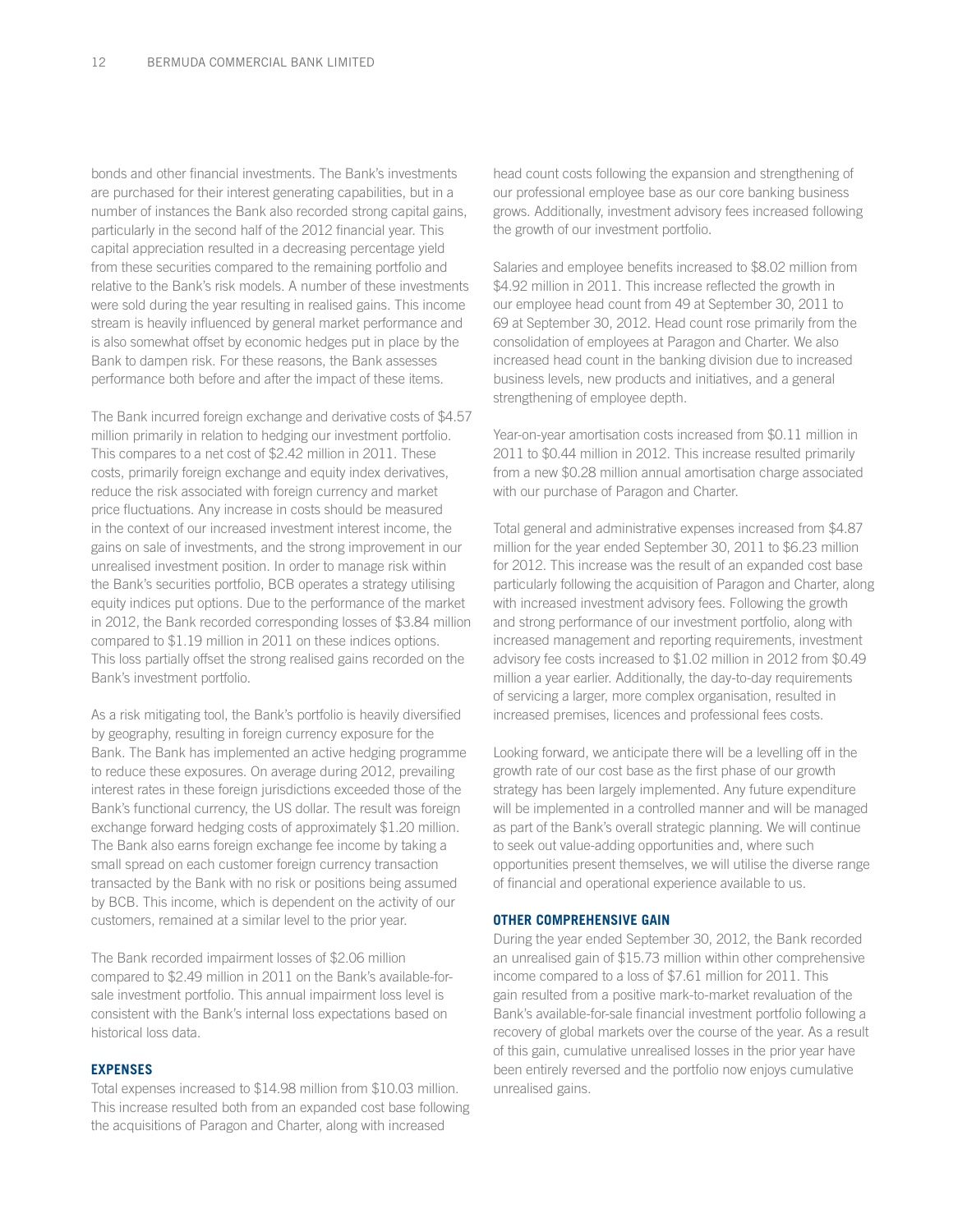#### **FINANCIAL CONDITION AS AT SEPTEMBER 30, 2012**

The Bank continued to grow during 2012, recording a 7.52% yearly increase in total assets. The Bank has leveraged the resources of its major shareholder to positive effect, benefitting from a high level of financial, operational, and risk expertise and guidance.

#### *Assets*

Cash, money market funds and term deposits were \$226.91 million at year-end compared to \$273.29 million a year earlier following the reallocation of funds into longer term assets in line with the lengthening of our customer deposit maturity. At September 30, 2012, cash and cash equivalents represented 39.7% of total assets.

The Bank's financial investment portfolio increased to \$256.76 million from \$191.99 million one year ago. Over the course of the year we have grown our investment portfolio in line with the deepening maturity and development of our customer deposit base. Additionally, our portfolio also recorded a pleasing \$15.73 million year-on-year increase in market valuations following a strong year for global bond markets.

In accordance with the Bank's investment remit and governance mandates, the professionally managed portfolio of securities provides a high level of asset diversification and generates a stable interest income stream for the Bank. The Bank also seeks to minimise the interest rate gap between our assets and liabilities thereby dampening the impact on profitability associated with any interest rate movements. This interest rate gap remained at similar levels to the prior year. All investments are governed by the Bank's strict liquidity and risk management policies. The Bank's Asset and Liability Committee oversees the investment process with investment advisory functions being performed by an experienced investment management company. BCB maintains a conservative risk asset leverage ratio of less than 4:1. This compares favourably to industry averages of more than 12:1. Risk assets include loans, mortgages and other investments, and banks with a higher ratio of these risk assets to capital are more vulnerable to movements in valuation.

The Bank's financial investment portfolio consists primarily of corporate debt securities and debt securities issued by banks, along with a lesser percentage of asset-backed securities and equities. Within each portfolio, securities are heavily diversified across industry, currency and jurisdiction. Over the course of the year, we have sought to build up our corporate debt and assetbacked securities positions, while keeping our bank issued debt portfolio stable. The year-end asset mix, while providing a slightly lower yield, provides superior risk adjusted returns for the Bank. The Bank also increased its portfolio of dividend paying equities over the course of the year. However, subsequent to year-end, the Bank has reduced its exposure to strategic equities, and going forward, it is anticipated this portfolio exposure will form

only a small component of the Bank's investment programme. The Bank's strategy continues to encompass a low-risk balance sheet with any future increase in the level of financial investments predicated on an increase in long-term customer deposits.

The Bank's loans and advances portfolio was \$34.16 million at September 30, 2012, down slightly from \$35.34 million in 2011. The Bank is not yet active in the credit market, but we have provided a small number of loan and overdraft facilities.

Property and equipment increased to \$3.43 million from \$0.41 million primarily following the purchase of the Trinity Hall building on Cedar Avenue, which houses our expanding private wealth division.

Goodwill and other intangible assets increased to \$10.01 million from \$2.16 million due primarily to the purchase of intangible customer relationships as part of our acquisition of Paragon and Charter.

Other assets increased from September 30, 2011 on account of receivables relating to the sale of investment securities. These receivables are short-term in nature.

#### *Liabilities*

Total deposits at September 30, 2012 were \$457.54 million compared to \$443.19 a year earlier, an increase of 3.2%. The Bank recorded gains on all its key deposit metrics with absolute balances, customer numbers, customer concentration, and deposit maturity all improving. Management continues to prioritise improvements in the weighted average maturity of our deposit base and, over the course of the year, the Bank saw a steady transition of customer funds out of demand deposits into more stable long-term deposits. Total term deposits increased from \$183.88 million last year to \$250.51 million at September 30, 2012. The Bank attributes this growth to a strong product offering, targeted marketing, competitive deposit interest rates and a renewed focus on acquiring and retaining customers.

#### **CAPITAL POSITION AS AT SEPTEMBER 30, 2012**

The Bank's capital position improved strongly to \$104.76 from \$82.92 million one year ago. This increase resulted from the following items:

- A net increase in available-for-sale and held-to-maturity investment reserves of \$15.73 million due to unrealised mark to market gains on the Bank's investment portfolios. These gains mirrored the strong performance in global markets over the last twelve months.
- Retained earnings for the year increased by \$6.06 million.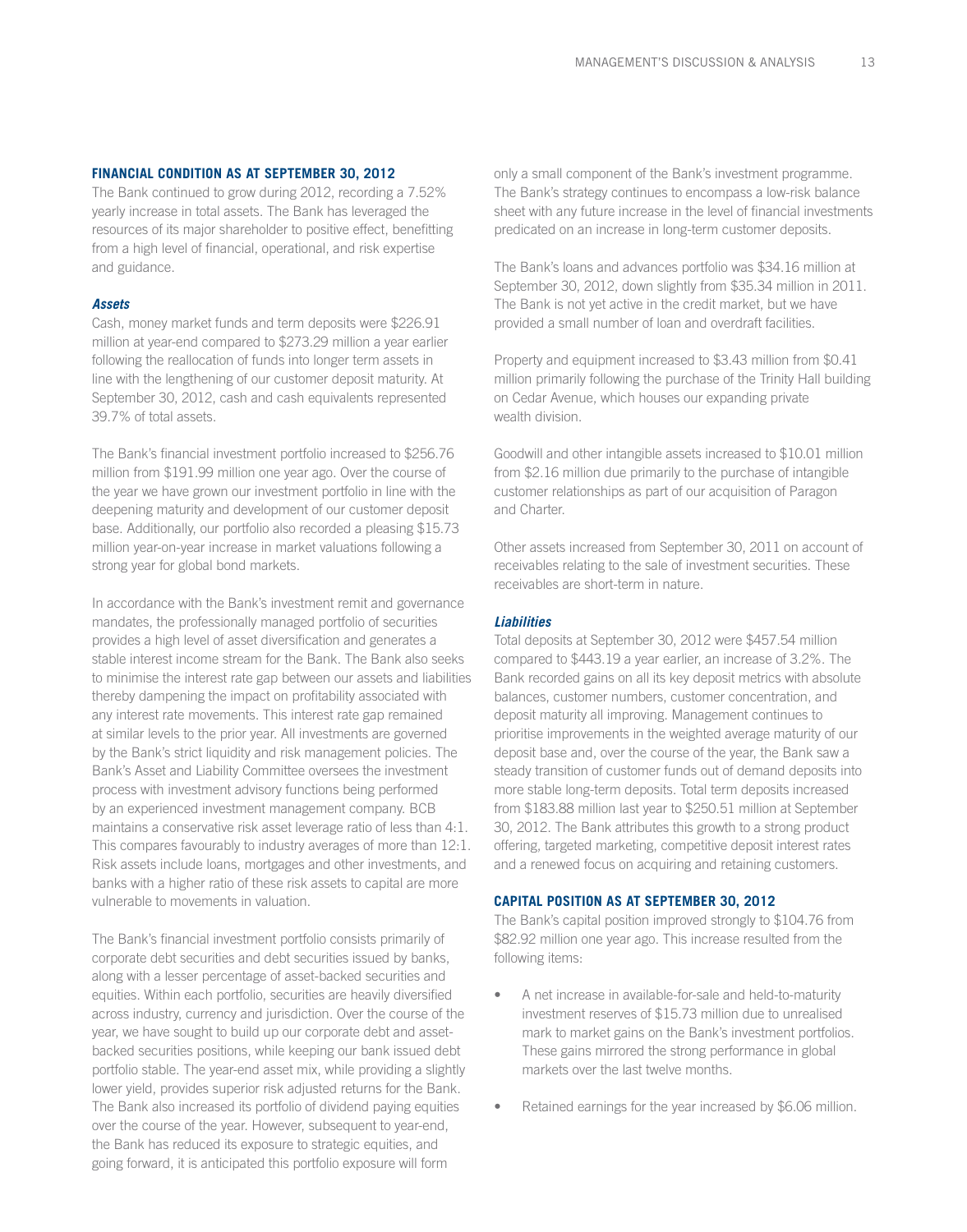The Bank's regulatory capital ratio remained at an industry leading level of 23.34% at September 30, 2012 compared with 27.08% one year ago. The Bank's risk weighted assets were \$339.16 million at year-end, increasing from \$282.90 million in 2011.

### **STRATEGY AND OPERATIONS**

BCB offers bespoke financial solutions to corporate and private wealth clients, and our goal is to be the undisputed leader in customer service in the markets that we serve. This clear, strategic vision allows us to build highly defined, focused, and purposeful operations throughout our group of companies, and shapes the way in which the Bank conducts its business. We value the long-term relationships that we have with our clients and work hard to earn their trust.

Over the last twelve months the Bank has completed a number of important steps in its growth strategy:

- Amalgamated the Bank's trust and corporate services businesses with those of Paragon and Charter.
- Acquired the Trinity Hall building on Cedar Avenue, which has become the centre for private wealth; encompassing trust, corporate services, private banking, asset management, and wealth management divisions. These business lines continue to show growth as a result of the service levels provided by the Bank's experienced professional staff.
- Asset management and investment services are now available through BCB Asset Management Limited. This division provides discretionary investment management services with a focus on preserving and enhancing clients' assets over the long-term. Unlike many of our industry peers, BCB Asset Management Limited is not tied to any specific investment product or investment manager; rather, it carefully selects a suite of products and sub-advisory relationships with highly regarded global investment managers.
- In March 2012, BCB announced the launch of the BCB Bond Fund, which is an actively managed diversified portfolio of predominantly investment grade global bonds with a targeted yield in excess of 5%.
- BCB prides itself on being responsive to client requests, and as a result, officially launched the BCB Visa Platinum and BCB Visa Gold Business credit cards in January 2012. The addition of these credit cards broadens our product offerings, and further develops our competitive position.

The Bank's strategy going forward will focus on those areas in which the Bank excels. We will adhere to our low-risk culture while diversifying our balance sheet where opportunities arise. Our expanding trust and corporate services segments complement our existing banking and custody products, and tie in well with our asset management services. We offer an expanding range of products and tailored financial solutions, and take pride in delivering a superior level of service to our clients.

#### **RISK MANAGEMENT**

The management of risk is a key function of any bank and BCB adopts an extremely active approach to this area. The Bank operates within strict risk guidelines for its investment and asset management programmes as well as its operational risk programme. As the activity of the Bank has grown, management has sought to update the risk practices of the Bank to keep pace with the development of new products and processes. This work includes continued refinement of the Bank's consolidated risk register, improved reporting and tracking of liquidity, asset portfolio analysis, and upgraded stress and scenario testing.

Details of the Bank's risk structure are outlined in note 21 of the financial statements.

As in previous years, the Bank has maintained a Capital Adequacy Ratio well in excess of the minimums required by the Bermuda Monetary Authority ("BMA"). In accordance with the BMA, and the 2004 Basel II Accord, the Bank established a working committee to oversee the Bank's capital assessment review process. Under Basel II, and in agreement with the BMA, the Bank is required to maintain higher Tier 1 capital ratios than previously required under Basel I. Our September 30, 2012 Tier 1 ratio of 26.4% comfortably exceeds these limits. The Board has set a target capital rate of 20% which, while lower than current levels, is still higher than the standard required by the BMA and significantly higher than international industry levels. The Bank has implemented the Basel II, Pillar III disclosure requirements (Market Discipline of the New Capital Adequacy Framework) and has published on its website key elements of its risk exposure and risk mitigation regime.

#### **BASEL III**

The Basel Committee's new standards for capital and liquidity, commonly referred to as "Basel III", establish minimum requirements for common equity, increased capital requirements for counterparty credit exposures, a new global leverage ratio and measures to promote the buildup of capital. The Basel III minimum capital requirements include a 4.5% common equity ratio, a 6.0% Tier 1 capital ratio, and an 8.0% total capital ratio. In addition, a capital conservation buffer of 2.5% will also be required. While a bank can draw down on the 2.5% capital conservation buffer to absorb losses during periods of financial or economic stress, restrictions on earnings distributions would be required.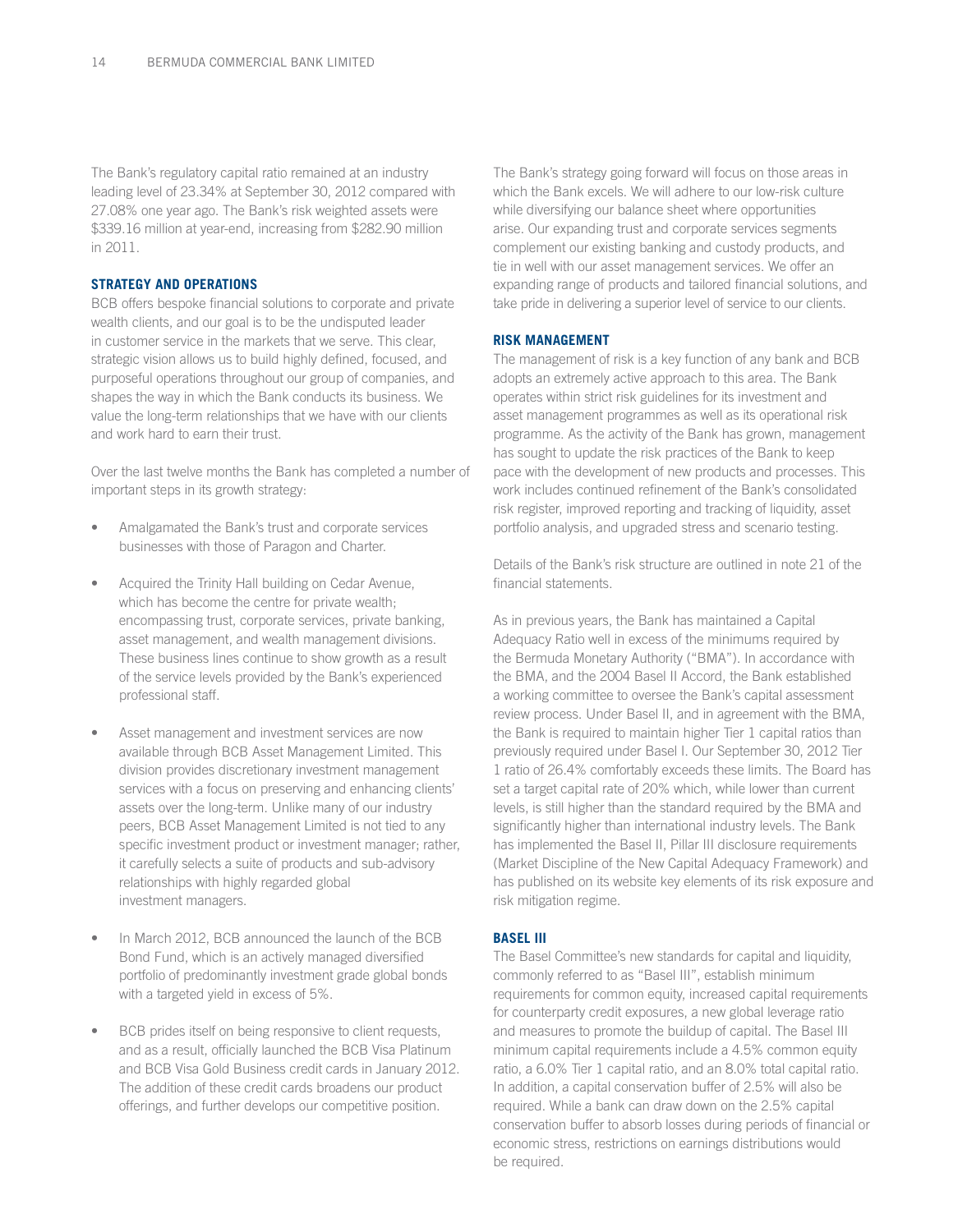BCB continues to be extremely well capitalised by global standards. We believe that based on our current strong capital position and our ability to generate capital from our business lines in the coming years, we are well positioned to fully meet the Basel III capital adequacy requirements. As such, we do not anticipate a need to make significant changes to our business operations or raise additional capital to meet the Basel III requirements.

While the Basel III liquidity standards have not been finalised, we continue to measure our liquidity position and make process and reporting adjustments that we believe are appropriate in

anticipation of the Basel Committee's implementation schedule. The guidelines for liquidity risk include two new regulatory measures, the Liquidity Coverage Ratio and Net Stable Funding Ratio, scheduled for implementation in 2015 and 2018 respectively. We monitor both these ratios internally and are currently compliant with both sets of requirements. The Bank maintains a liquidity profile that is appropriate for the execution of our strategy.

#### **PERFORMANCE MEASURES**

The Bank uses the performance measures below to measure our year-on-year performance. The performance measures below highlight the Bank's improved year-on-year performance. These performance measures exclude the 2011 gain on our investment in West Hamilton, as this gain does not reflect any element of underlying performance.

| <b>Per Share Information</b> | 2012                 | <b>Financial Ratios</b><br>2011 |                              | 2012   | 2011   |
|------------------------------|----------------------|---------------------------------|------------------------------|--------|--------|
| Net book value – basic       | \$14.96              | \$11.76                         | Return on equity             | 7.94%  | 3.30%  |
| Net book value – diluted     | \$14.34              | \$11.36                         | Return on assets             | 1.35%  | 0.55%  |
| Market value at year-end     | \$12.00              | \$10.75                         | Efficiency ratio             | 66.77% | 79.39% |
|                              |                      |                                 | Cash, money market, and      |        |        |
| Net income - basic*          | \$1.06               | 0.40<br>$\mathbb{S}$            | term deposits / total assets | 39.67% | 51.37% |
| Net income $-$ diluted*      | 1.02<br>$\mathbb{S}$ | \$0.38                          |                              |        |        |
| <b>Capital Ratios</b>        |                      |                                 |                              |        |        |
| Tier 1 capital ratio         | 26.42%               | 31.92%                          |                              |        |        |
| Risk weighted capital ratio  | 23.34%               | 27.08%                          |                              |        |        |

\* Based on underlying profit of \$2.60 million in 2011.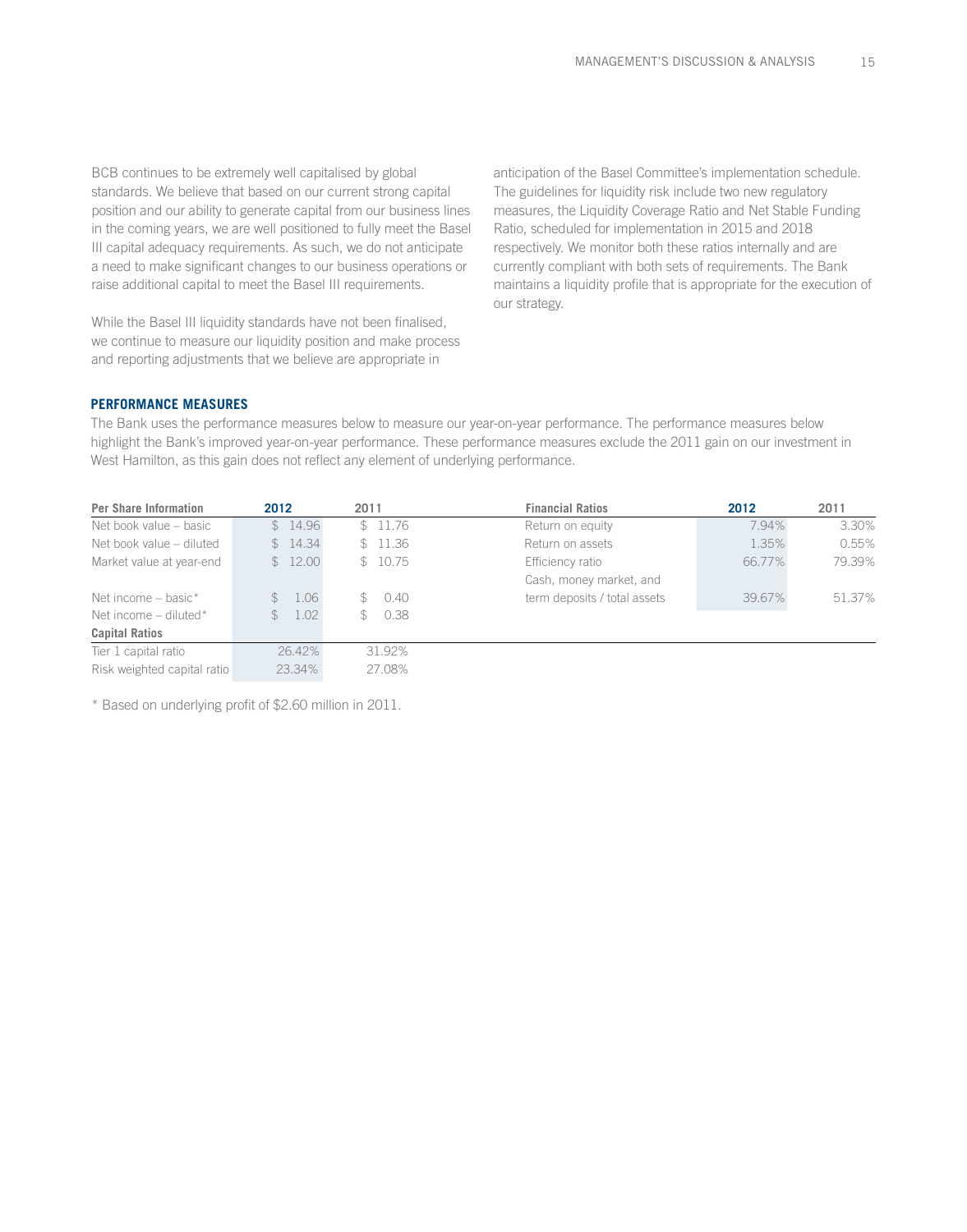

Ernst & Young Ltd. 3 Bermudiana Road Hamilton HM11, Bermuda

Direct: +1 441 295 7000 Direct fax: +1 441 295 5193 www.ey.com/bermuda

### Report of Independent Auditors

The Shareholders and Board of Directors Bermuda Commercial Bank Limited

We have audited the accompanying consolidated financial statements of Bermuda Commercial Bank Limited and its subsidiaries (the Bank), which comprise the consolidated statement of financial position as at September 30, 2012, and the consolidated statements of income, comprehensive income, changes in equity, and cash flows for the year then ended, and a summary of significant accounting policies, and other explanatory information.

#### **Management's Responsibility for the Consolidated Financial Statements**

Management is responsible for the preparation and fair presentation of these consolidated financial statements in accordance with International Financial Reporting Standards, and for such internal control as management determines is necessary to enable the preparation of consolidated financial statements that are free from material misstatement, whether due to fraud or error.

#### **Auditors' Responsibility**

Our responsibility is to express an opinion on these consolidated financial statements based on our audit. We conducted our audit in accordance with International Standards on Auditing. Those standards require that we comply with ethical requirements and plan and perform the audit to obtain reasonable assurance whether the consolidated financial statements are free from material misstatement.

An audit involves performing procedures to obtain evidence about the amounts and disclosures in the consolidated financial statements. The procedures selected depend on the auditors' judgment, including the assessment of risks of material misstatement of the consolidated financial statements, whether due to error or fraud. In making those risk assessments, the auditors consider internal control relevant to the entity's preparation and fair presentation of the consolidated financial statements in order to design audit procedures that are appropriate in the circumstances, but not for the purpose of expressing an opinion on the effectiveness of the entity's internal control. An audit also includes evaluating the appropriateness of accounting policies used and the reasonableness of accounting estimates made by management, as well as evaluating the overall presentation of the consolidated financial statements.

We believe that the audit evidence we have obtained is sufficient and appropriate to provide a basis for our audit opinion.

#### **Opinion**

In our opinion, the consolidated financial statements present fairly, in all material respects, the financial position of the Bank as at September 30, 2012, and of its financial performance and its cash flows for the year then ended in accordance with International Financial Reporting Standards.

December 21, 2012

Ernet + Young ktd.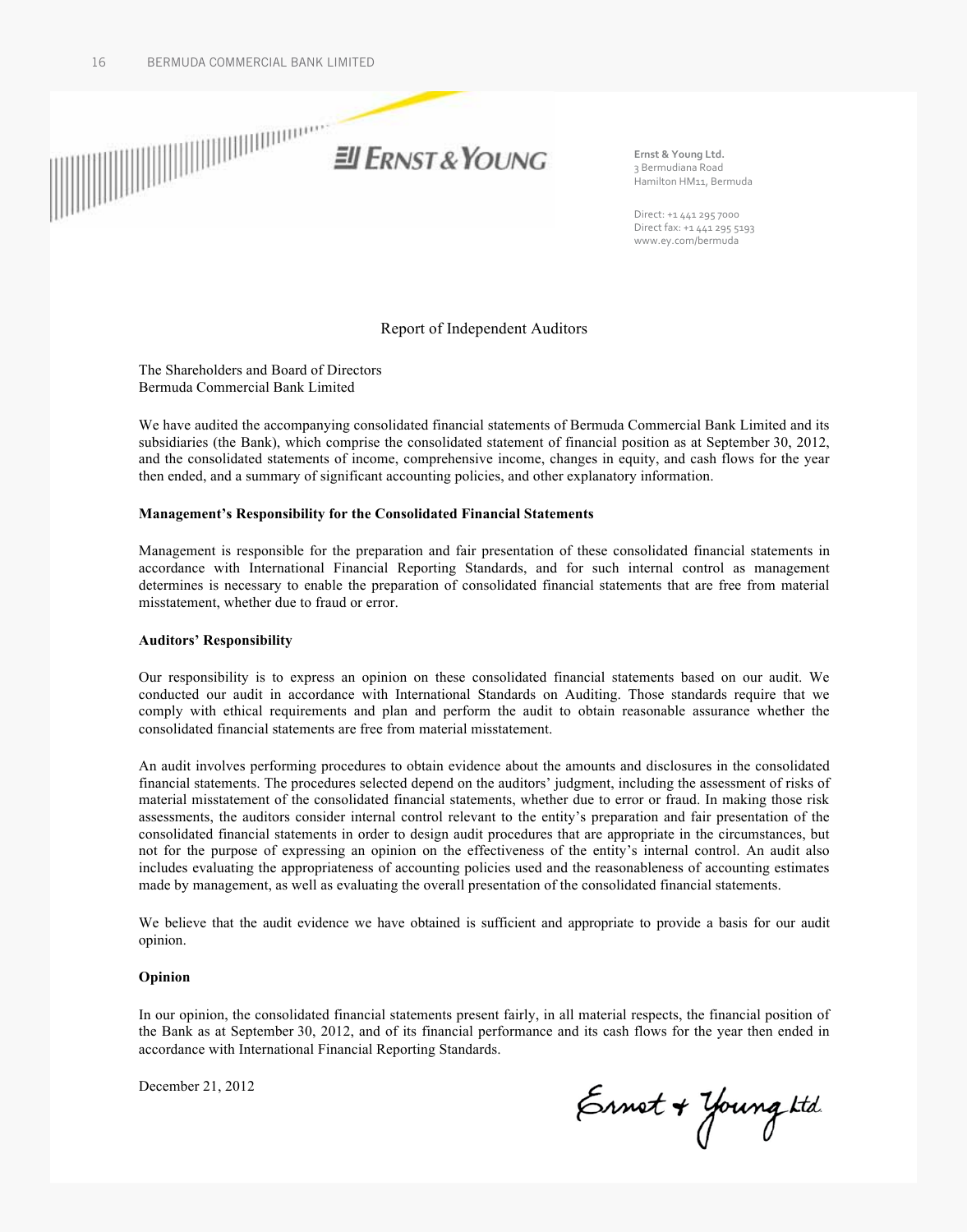# **CONSOLIDATED STATEMENT OF FINANciAL POSITION**

As at September 30, 2012 (expressed in United States dollars)

| <b>Assets</b>                                        |                | 2012          |               | 2011        |
|------------------------------------------------------|----------------|---------------|---------------|-------------|
| Cash, money market funds and term deposits (Note 3): |                |               |               |             |
| Due on demand                                        | $$\mathbb{S}$$ | 36,791,170    | \$            | 22,737,778  |
| Money market funds                                   |                |               |               | 5,000,000   |
| Term deposits                                        |                | 190, 122, 887 |               | 245,555,491 |
| Total cash, money market funds and term deposits     |                | 226,914,057   |               | 273,293,269 |
| Receivable from a related party (Note 7)             |                | 7,973,737     |               |             |
| Interest receivable                                  |                | 4,206,083     |               | 3,071,867   |
| Other assets (Note 10)                               |                | 4,784,024     |               | 1,197,270   |
| Loans and advances to customers (Note 6)             |                | 34,158,768    |               | 35,336,520  |
| Available-for-sale financial investments (Note 5)    |                | 145,642,958   |               | 88,025,434  |
| Held-to-maturity financial investments (Note 5)      |                | 111,120,089   |               | 103,961,339 |
| Derivative financial instruments (Note 4)            |                | 5,442,168     |               | 6,732,339   |
| Property and equipment (Note 8)                      |                | 3,433,039     |               | 406,123     |
| Goodwill and other intangible assets (Note 9)        |                | 10,006,104    |               | 2,158,760   |
| Investment in an associate (Note 7)                  |                | 18,327,628    |               | 17,800,454  |
| Total assets                                         | $\mathcal{P}$  | 572,008,655   | \$            | 531,983,375 |
| <b>Liabilities</b>                                   |                |               |               |             |
| Deposits (Note 11):                                  |                |               |               |             |
| Demand deposits                                      | $\updownarrow$ | 207,025,252   | $\mathcal{L}$ | 259,307,638 |
| Term deposits                                        |                | 250,510,105   |               | 183,882,061 |
| Total deposits                                       |                | 457,535,357   |               | 443,189,699 |
| Customer drafts payable                              |                | 591,887       |               | 3,536,815   |
| Derivative financial instruments (Note 4)            |                | 4,541,914     |               |             |
| Other liabilities (Note 12)                          |                | 2,169,723     |               | 1,385,937   |
| Interest payable                                     |                | 2,413,707     |               | 954,474     |
| <b>Total liabilities</b>                             | $\mathcal{L}$  | 467,252,588   | \$            | 449,066,925 |
| <b>Equity</b>                                        |                |               |               |             |
| Capital stock (Note 13)                              | $\mathcal{L}$  | 16,807,963    | \$            | 16,926,449  |
| Share premium (Note 13)                              |                | 22,131,188    |               | 22,487,690  |
| Treasury stock (Note 13)                             |                |               |               | (526, 517)  |
| Reserve for available-for-sale                       |                | 7,501,776     |               | (8,475,789) |
| Reserve for held-to-maturity (Note 5)                |                | 835.986       |               | 1,083,088   |
| Retained earnings                                    |                | 57,479,154    |               | 51,421,529  |
| Total equity                                         |                | 104,756,067   |               | 82,916,450  |
| Total liabilities and equity                         | $\mathcal{L}$  | 572,008,655   | \$            | 531,983,375 |

**SIGNED ON BEHALF OF THE BOARD:**

Harry & McLica

**WARREN MCLELAND DEPUTY CHAIRMAN**

*See accompanying notes*

**J. MICHAEL COLLIER, JP CHAIRMAN**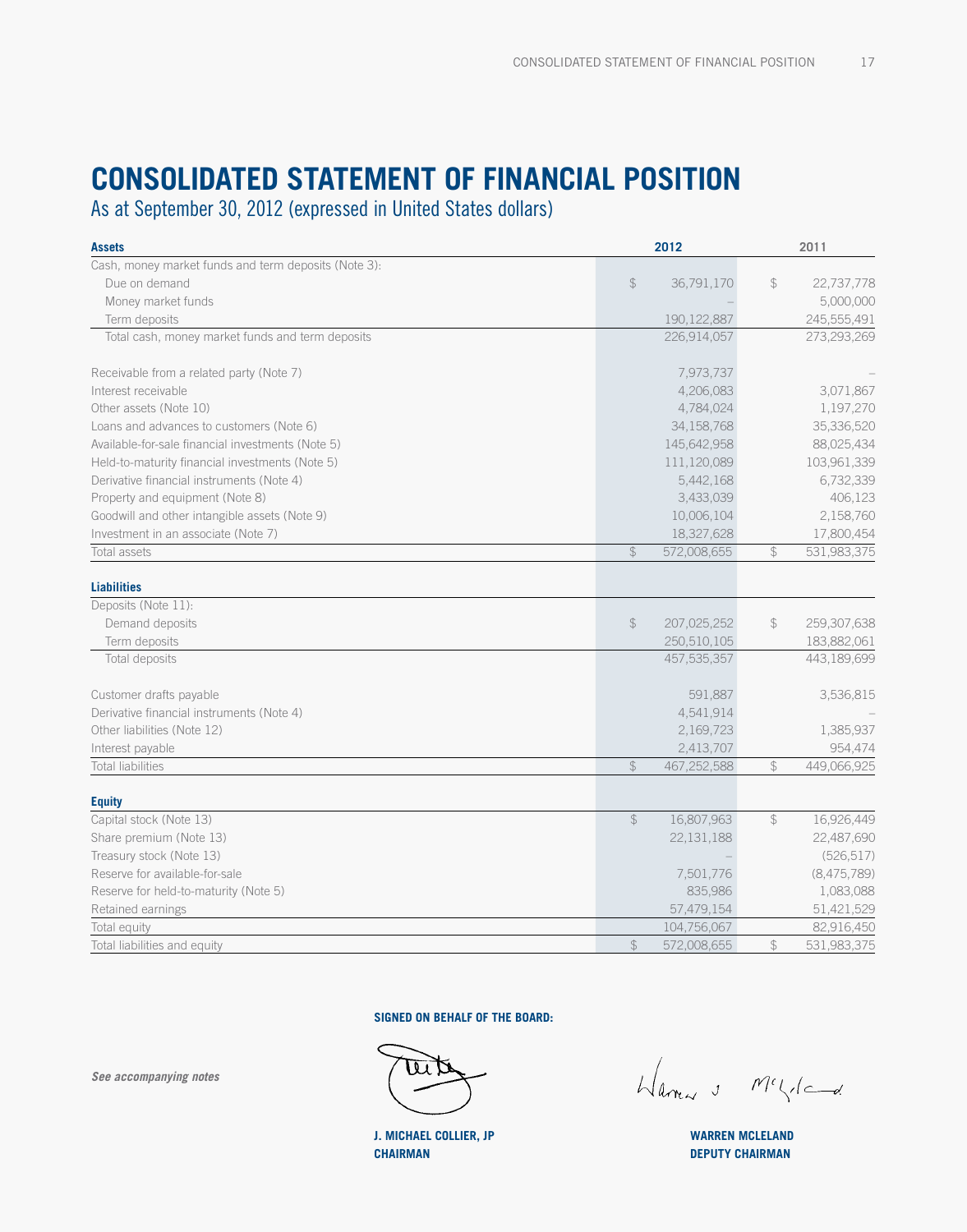# **Consolidated Statement of Income**

For the year ended September 30, 2012 (expressed in United States dollars)

| <b>Income</b>                                              |               | 2012        |               | 2011        |
|------------------------------------------------------------|---------------|-------------|---------------|-------------|
| Interest income:                                           |               |             |               |             |
| Cash and term deposits                                     | $\mathcal{L}$ | 418.739     | $\mathcal{L}$ | 549,038     |
| Money market funds                                         |               | 60,486      |               | 335,954     |
| Loans and advances to customers                            |               | 1,392,875   |               | 925,784     |
| Available-for-sale financial investments                   |               | 6,780,131   |               | 8,887,869   |
| Held-to-maturity financial investments                     |               | 10,216,562  |               | 699,045     |
| Total interest income                                      |               | 18,868,793  |               | 11,397,690  |
| Interest expense                                           |               | (3,648,669) |               | (1,862,457) |
| Net interest income                                        |               | 15,220,124  |               | 9,535,233   |
| Fees and commissions (Note 16)                             |               | 4,501,070   |               | 2,703,158   |
| Net exchange losses                                        |               | (816, 254)  |               | (1,373,652) |
| Losses on derivative financial instruments                 |               | (3,752,725) |               | (1,050,230) |
| Dividend income                                            |               | 1,059,885   |               | 469,447     |
| Gain from sale of available-for-sale financial investments |               | 6,915,451   |               | 4,448,574   |
| Gain from sale of held-to-maturity financial investments   |               | 942,639     |               |             |
| Gain on investment in an associate (Note 7)                |               |             |               | 10,012,940  |
| Credit loss recovery income (Note 6)                       |               |             |               | 211,445     |
| Impairment losses on available-for-sale financial          |               |             |               |             |
| investments (Note 5)                                       |               | (2,063,291) |               | (2,489,900) |
| Share of profit of an associate (Note 7)                   |               | 289,361     |               | 45,656      |
| Other operating income                                     |               | 134,275     |               | 129,328     |
| Total income                                               |               | 22,430,535  |               | 22,641,999  |
| <b>Expenses</b>                                            |               |             |               |             |
| Salaries and employee benefits (Note 19)                   |               | 8,021,225   |               | 4,922,460   |
| Depreciation (Note 8)                                      |               | 280,605     |               | 124,847     |
| Amortisation (Note 9)                                      |               | 441,246     |               | 110,910     |
| General and administrative expenses (Note 17)              |               | 6,234,419   |               | 4,867,406   |
| Total expenses                                             |               | 14,977,495  |               | 10,025,623  |
| Net income                                                 | $\mathcal{L}$ | 7,453,040   | $\mathcal{L}$ | 12,616,376  |
| Basic earnings per common share (Note 14)                  | $\frac{1}{2}$ | 1.06        | $\mathcal{L}$ | 1.92        |
| Diluted earnings per common share (Note 14)                | $\mathcal{L}$ | 1.02        | $\mathcal{L}$ | 1.86        |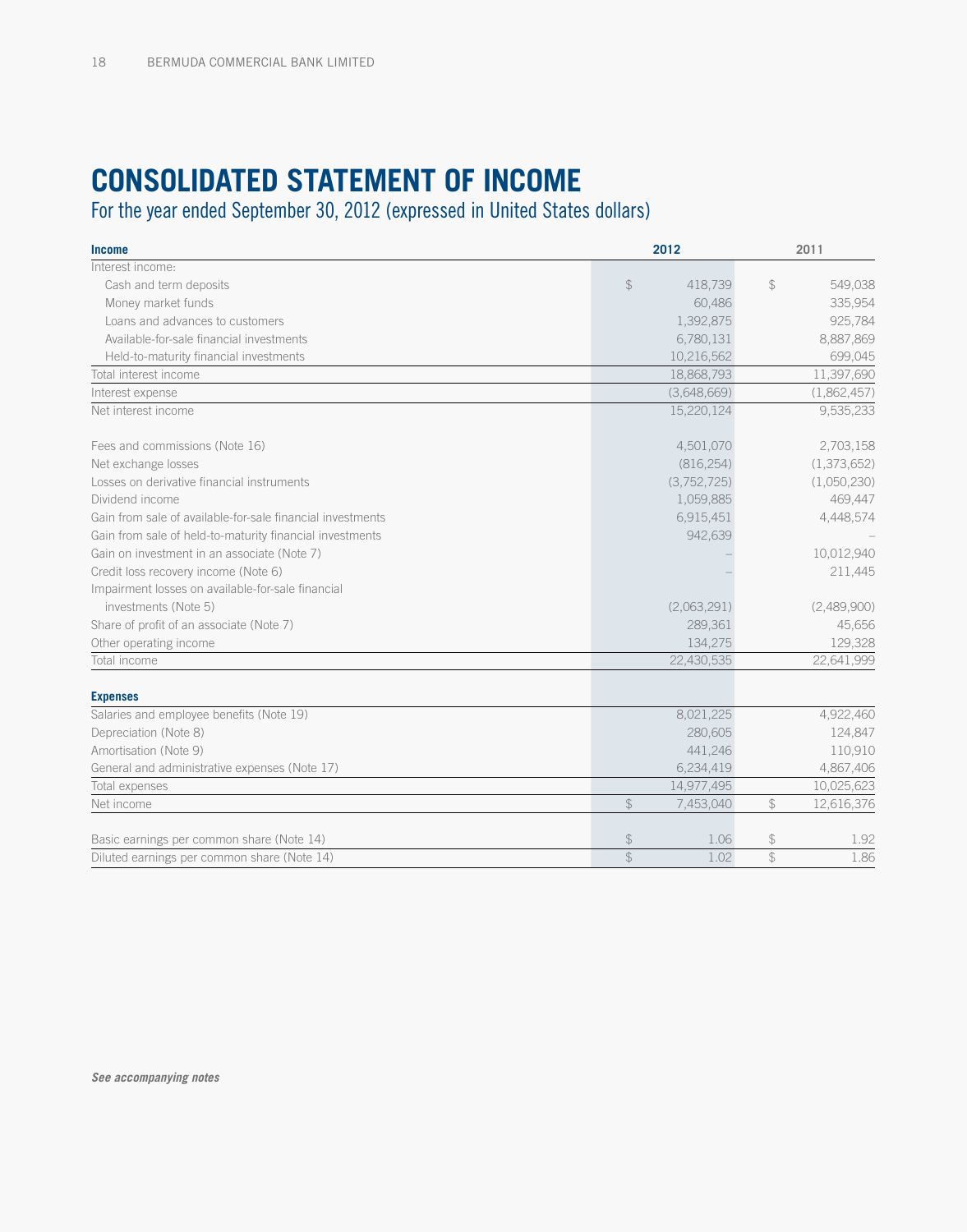# **Consolidated Statement of comprehensive Income**

For the year ended September 30, 2012 (expressed in United States dollars)

| <b>Income</b>                                               | 2012        | 2011 |             |  |
|-------------------------------------------------------------|-------------|------|-------------|--|
| Net income for the year                                     | 7.453.040   |      | 12,616,376  |  |
| Other comprehensive income (loss):                          |             |      |             |  |
| Net gain (loss) on available-for-sale financial investments | 23,758,442  |      | (3,065,918) |  |
| Net loss on held-to-maturity financial investments (Note 5) | (247, 102)  |      | (99,005)    |  |
| Reclassification of gains realised in income                | (7,858,090) |      | (4,448,574) |  |
| Share of other comprehensive income of an associate         | 77.213      |      |             |  |
| Other comprehensive income (loss)                           | 15,730,463  |      | (7,613,497) |  |
| Total comprehensive income                                  | 23.183.503  |      | 5,002,879   |  |

*See accompanying notes*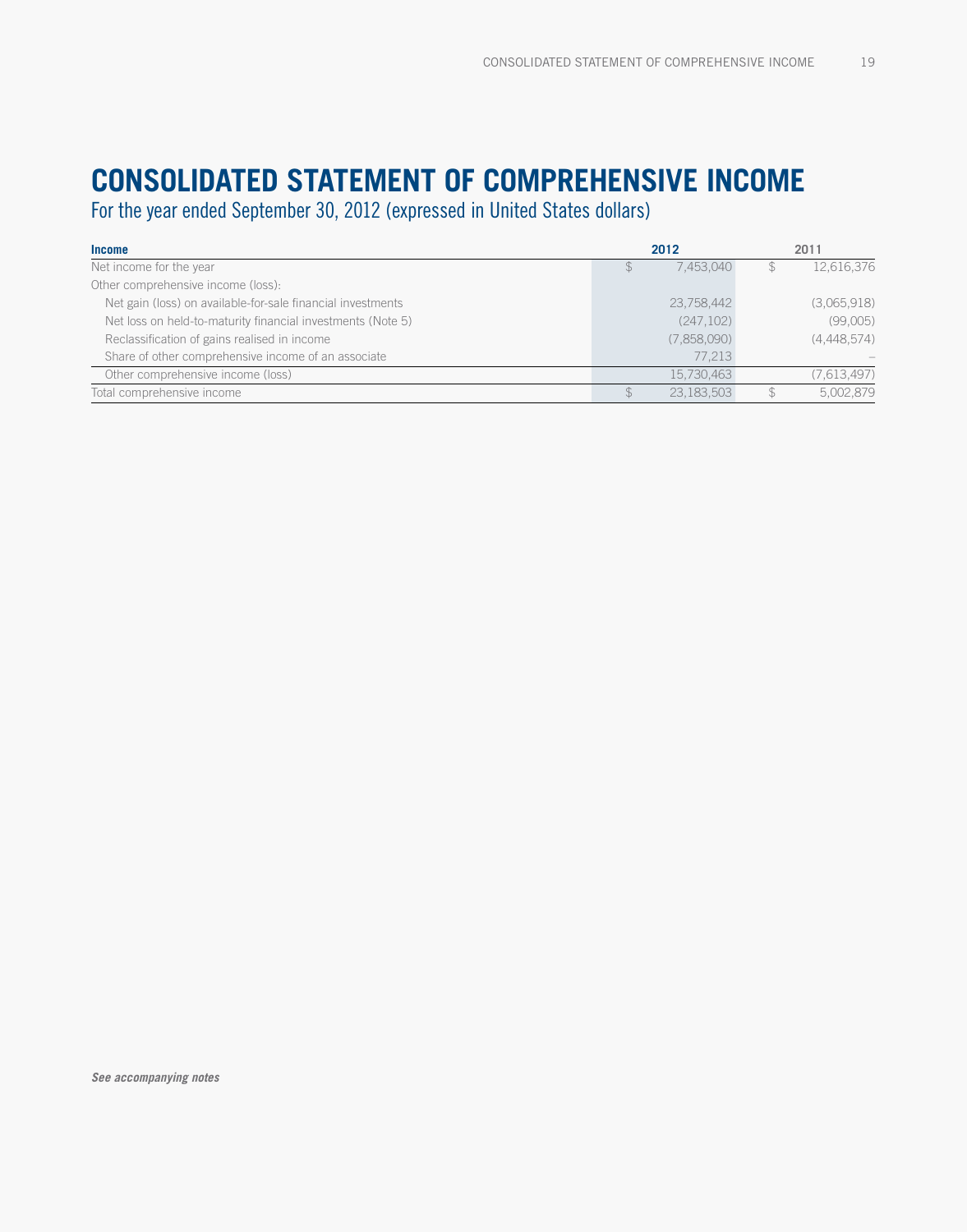# **Consolidated Statement of changes in equity**

For the year ended September 30, 2012 (expressed in United States dollars)

|                                | <b>CAPITAL</b><br><b>STOCK</b> | <b>SHARE</b><br><b>PREMIUM</b> | <b>TREASURY</b><br><b>STOCK</b> | <b>RESERVE FOR</b><br><b>AVAILABLE-FOR-</b><br><b>SALE</b> | <b>RESERVE FOR</b><br>HELD-TO-<br><b>MATURITY</b> | <b>RETAINED</b><br><b>EARNINGS</b> | <b>TOTAL</b>               |
|--------------------------------|--------------------------------|--------------------------------|---------------------------------|------------------------------------------------------------|---------------------------------------------------|------------------------------------|----------------------------|
| Balance at                     |                                |                                |                                 |                                                            |                                                   |                                    |                            |
| October 1, 2010                | \$15,246,449                   | \$19,847,690                   | \$ (443,687)                    | \$220,796                                                  | \$                                                | \$40,083,570                       | \$74,954,818               |
| Total comprehensive            |                                |                                |                                 |                                                            |                                                   |                                    |                            |
| income                         |                                |                                |                                 | (7,514,492)                                                | (99,005)                                          | 12,616,376                         | 5,002,879                  |
| Reclassification to            |                                |                                |                                 |                                                            |                                                   |                                    |                            |
| held-to-maturity               |                                |                                |                                 |                                                            |                                                   |                                    |                            |
| reserve (Note 5)               |                                |                                |                                 | (1,182,093)                                                | 1,182,093                                         |                                    |                            |
| Cash dividends (Note 15)       |                                |                                |                                 |                                                            |                                                   | (1,278,417)                        | (1, 278, 417)              |
| Exercise of options            |                                |                                |                                 |                                                            |                                                   |                                    |                            |
| (Note 13)                      | 1,680,000                      | 2,640,000                      |                                 |                                                            |                                                   |                                    | 4,320,000                  |
| Net purchase of treasury stock |                                |                                |                                 |                                                            |                                                   |                                    |                            |
| (Note 13)                      |                                |                                | (82, 830)                       |                                                            |                                                   |                                    | (82, 830)                  |
| Balance at                     |                                |                                |                                 |                                                            |                                                   |                                    |                            |
| September 30, 2011             | 16,926,449                     | 22,487,690                     | (526, 517)                      | (8,475,789)                                                | 1,083,088                                         | 51,421,529                         | 82,916,450                 |
| Total comprehensive income     |                                |                                |                                 | 15,977,565                                                 | (247, 102)                                        | 7,453,040                          | 23,183,503                 |
| Cash dividends (Note 15)       |                                |                                |                                 |                                                            |                                                   | (1,395,415)                        | (1,395,415)                |
| Net sale of treasury           |                                |                                |                                 |                                                            |                                                   |                                    |                            |
| stock (Note 13)                |                                |                                | 51,529                          |                                                            |                                                   |                                    | 51,529                     |
| Cancellation of treasury       |                                |                                |                                 |                                                            |                                                   |                                    |                            |
| stock (Note 13)                | (118, 486)                     | (356, 502)                     | 474,988                         |                                                            |                                                   |                                    |                            |
| Balance at                     |                                |                                |                                 |                                                            |                                                   |                                    |                            |
| September 30, 2012             | \$16,807,963                   | \$22,131,188                   | \$                              | \$7,501,776                                                | \$835,986                                         |                                    | \$57,479,154 \$104,756,067 |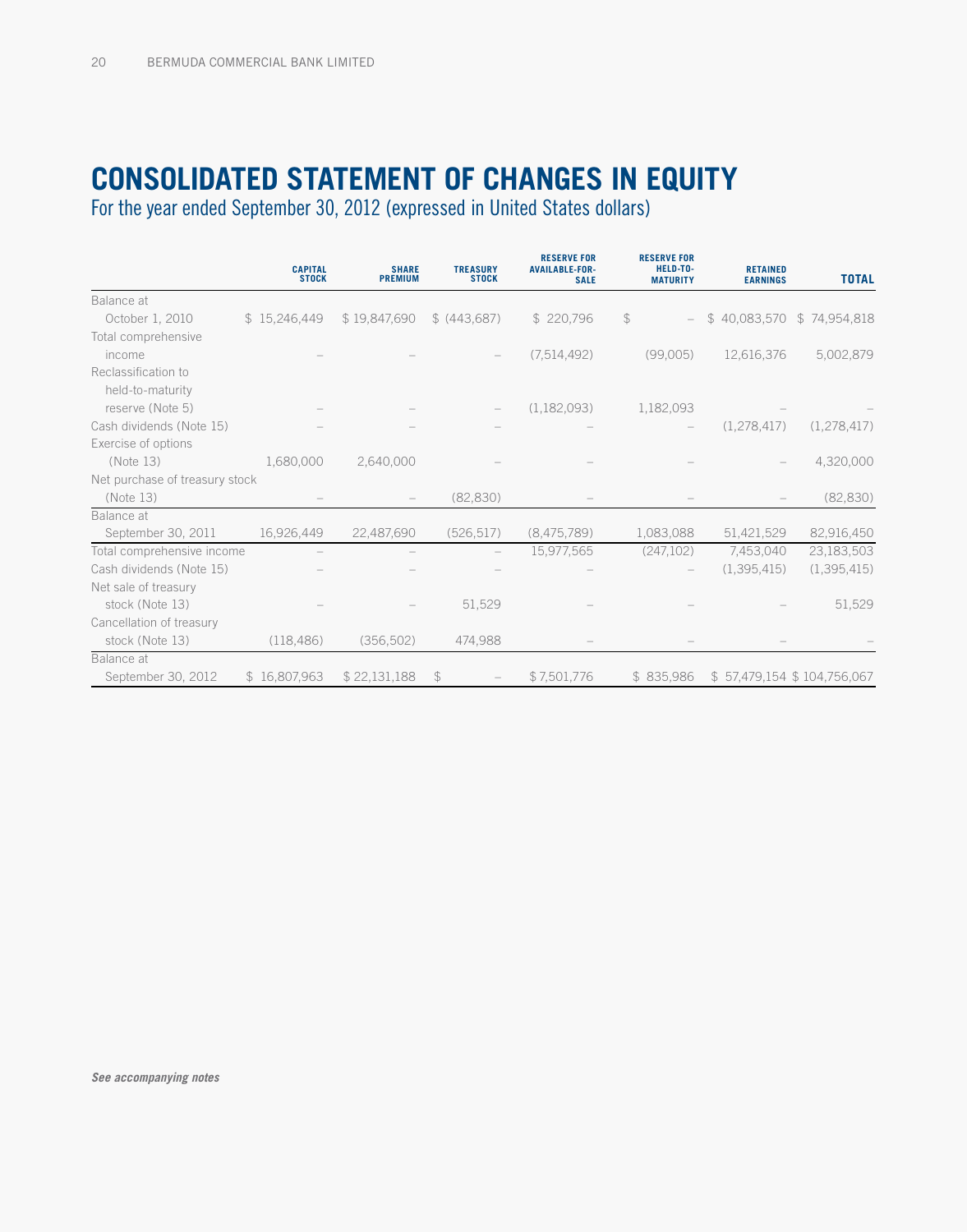# **CONSOLIDATED STATEMENT OF cash flows**

For the year ended September 30, 2012 (expressed in United States dollars)

| <b>Operating Activities</b>                                                     |                          | 2012            |               | 2011            |
|---------------------------------------------------------------------------------|--------------------------|-----------------|---------------|-----------------|
| Net income                                                                      | $\frac{1}{2}$            | 7,453,040       | $\mathcal{L}$ | 12,616,376      |
| Adjustments to reconcile net income to cash flows used in operating activities. |                          |                 |               |                 |
| Depreciation                                                                    |                          | 280,605         |               | 124,847         |
| Amortisation                                                                    |                          | 441,246         |               | 110,910         |
| Gain on investment in an associate                                              |                          |                 |               | (10,012,940)    |
| Share of profit of an associate                                                 |                          | (289, 361)      |               | (45,656)        |
| Gain on sale of available-for-sale financial investments                        |                          | (6.915.451)     |               | (4, 448, 574)   |
| Decrease in term deposits maturing 3-12 months                                  |                          |                 |               | 791,639         |
| Increase in receivable from a related party                                     |                          | (7, 973, 737)   |               |                 |
| Increase in interest receivable                                                 |                          | (1, 134, 216)   |               | (1,758,479)     |
| (Increase) decrease in other assets                                             |                          | (3,586,754)     |               | 11,478,506      |
| Decrease (increase) in derivative financial instruments                         |                          | 5,832,085       |               | (6,021,940)     |
| Decrease in customer drafts payable                                             |                          | (2,944,928)     |               | (1,647,466)     |
| Increase (decrease) in other liabilities                                        |                          | 783,786         |               | (3, 151, 599)   |
| Increase in interest payable                                                    |                          | 1,459,233       |               | 902,345         |
| Net cash used in operating activities                                           | $\mathcal{L}$            | (6,594,452)     | $\mathcal{L}$ | (1,062,031)     |
| <b>Investing activities</b>                                                     |                          |                 |               |                 |
| Net decrease (increase) in loans and advances to customers                      |                          | 1,177,752       |               | (25,489,620)    |
| Proceeds from sale of available-for-sale financial investments                  |                          | 84,570,923      |               | 47,421,660      |
| Proceeds from sale of held-to-maturity financial investments                    |                          | 22,783,327      |               |                 |
| Purchases of available-for-sale financial investments                           |                          | (119, 372, 644) |               | (103, 145, 460) |
| Purchases of held-to-maturity financial investments                             |                          | (30, 189, 179)  |               | (57,013,401)    |
| Purchases of property and equipment                                             |                          | (3,307,521)     |               | (170,095)       |
| Purchases of goodwill and other intangible assets                               |                          | (8, 288, 590)   |               | (1,290,252)     |
| Net cash used in acquisition of an associate                                    |                          | (160, 600)      |               | (7, 741, 858)   |
| Net cash used in investing activities                                           | $\mathcal{F}$            | (52, 786, 532)  | $\mathcal{L}$ | (147, 429, 026) |
|                                                                                 |                          |                 |               |                 |
| <b>Financing activities</b>                                                     |                          |                 |               |                 |
| Net increase in deposits                                                        | $\mathcal{L}$            | 14,345,658      | $\mathcal{L}$ | 119,581,719     |
| Proceeds from exercise of options                                               |                          |                 |               | 4,320,000       |
| Net sale (purchase) of treasury stock                                           |                          | 51,529          |               | (82, 830)       |
| Dividends paid                                                                  |                          | (1,395,415)     |               | (1,278,417)     |
| Net cash provided by financing activities                                       |                          | 13,001,772      |               | 122,540,472     |
| Net decrease in cash and cash equivalents                                       |                          | (46, 379, 212)  |               | (25,950,585)    |
| Cash and cash equivalents, beginning of year                                    |                          | 273,293,269     |               | 299,243,854     |
| Cash and cash equivalents, end of year                                          | $\mathcal{L}$            | 226,914,057     | $\mathcal{L}$ | 273,293,269     |
| Operational cash flows from interest and dividends                              |                          |                 |               |                 |
| Interest paid                                                                   | $$\mathbb{S}$$           | 2,189,436       | $\mathcal{L}$ | 960.112         |
| Interest received                                                               | $\frac{1}{2}$            | 17,734,577      | $\frac{1}{2}$ | 9,639,211       |
| Dividends received                                                              | $\overline{\mathcal{L}}$ | 1,059,885       | $\mathcal{L}$ | 469.447         |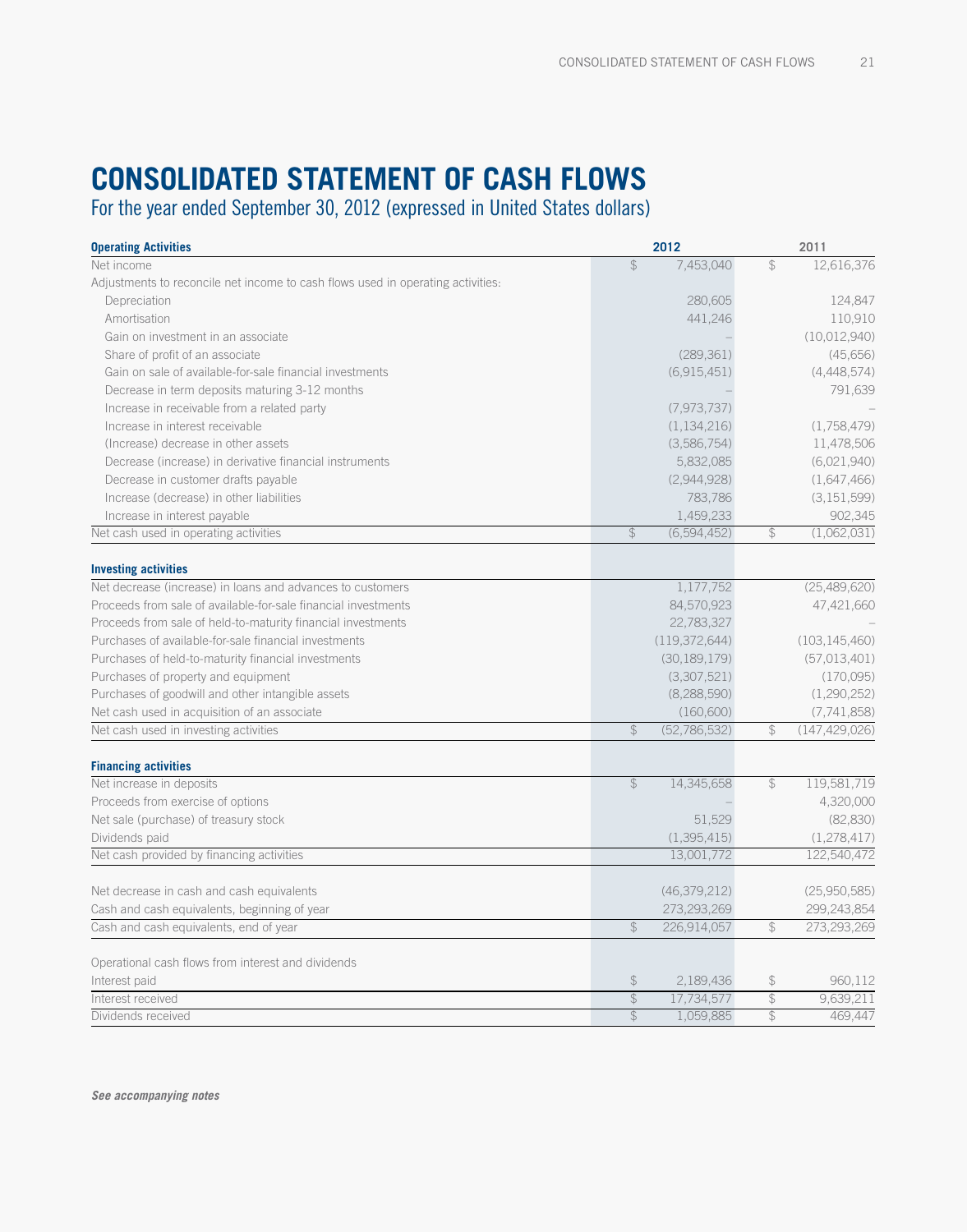# **notes to the consolidated financial statements**

September 30, 2012 (expressed in United States dollars)

### **1. Description of Business**

Bermuda Commercial Bank Limited ("BCB") is a Bermuda incorporated company, licensed and regulated by the Bermuda Monetary Authority ("BMA"). BCB, together with its subsidiaries (collectively "the Bank"), provides banking, custody, asset management, corporate and trustee services. BCB's registered office is at Bermuda Commercial Bank Building, 19 Par-la-Ville Road, Hamilton HM 110, Bermuda.

As at September 30, 2012, an investor group (the "Investor Group"), consisting of the following significant shareholders, held in aggregate, 81.52% (2011: 80.95%) of BCB's common shares:

- Utilico Investments Limited ("Utilico") (35.19%, 2011: 34.94%) a Bermuda exempted limited liability company listed on the London Stock Exchange;
- Permanent Investments Limited ("Permanent") (32.63%, 2011: 31.62%) a Bermuda exempted limited liability investment holding company;
- Resimac Limited ("Resimac") (9.97%, 2011: 14.39%) a limited liability company incorporated in Australia and regulated by the Australian Securities & Investment Commission; and
- ICM Limited ("ICM") (3.73%, 2011: nil%) a Bermuda based fund manager and corporate finance advisor. ICM is the investment advisor to Utilico and BCB.

During the year ended September 30, 2011, Permanent, the controlling shareholder of BCB at the time, transferred a portion of its shareholding to three of its shareholders, Utilico, Resimac, and Eclectic Investment Company PLC ("Eclectic") (a limited liability company incorporated in the United Kingdom and listed on the Alternative Investment Market of the London Stock Exchange), which became significant shareholders of BCB in their own right. Eclectic subsequently transferred its shareholding to Utilico.

#### *Acquisitions and Amalgamations*

During the year, the Bank acquired new subsidiaries and amalgamated with existing subsidiaries. Refer to Note 24 for further details.

On January 11, 2012, BCB Asset Management Limited amalgamated with BCB Fund Services Limited, both wholly owned subsidiaries, bearing the name BCB Asset Management Limited, which now holds the licenses to provide both investment management services and fund administration services in Bermuda.

The consolidated financial statements for the year ended September 30, 2012, were authorised for issue in accordance with a resolution of the directors on December 21, 2012.

## **2. Significant Accounting Policies**

#### *Basis of Preparation*

The consolidated financial statements have been prepared on a historical cost basis, except for available-for-sale financial investments and derivative financial instruments that have been measured at fair value, and held-to-maturity financial investments that have been measured at amortised cost. The consolidated financial statements are presented in United States dollars, which is the Bank's functional and presentational currency. All values are rounded to the nearest dollar, except when otherwise indicated.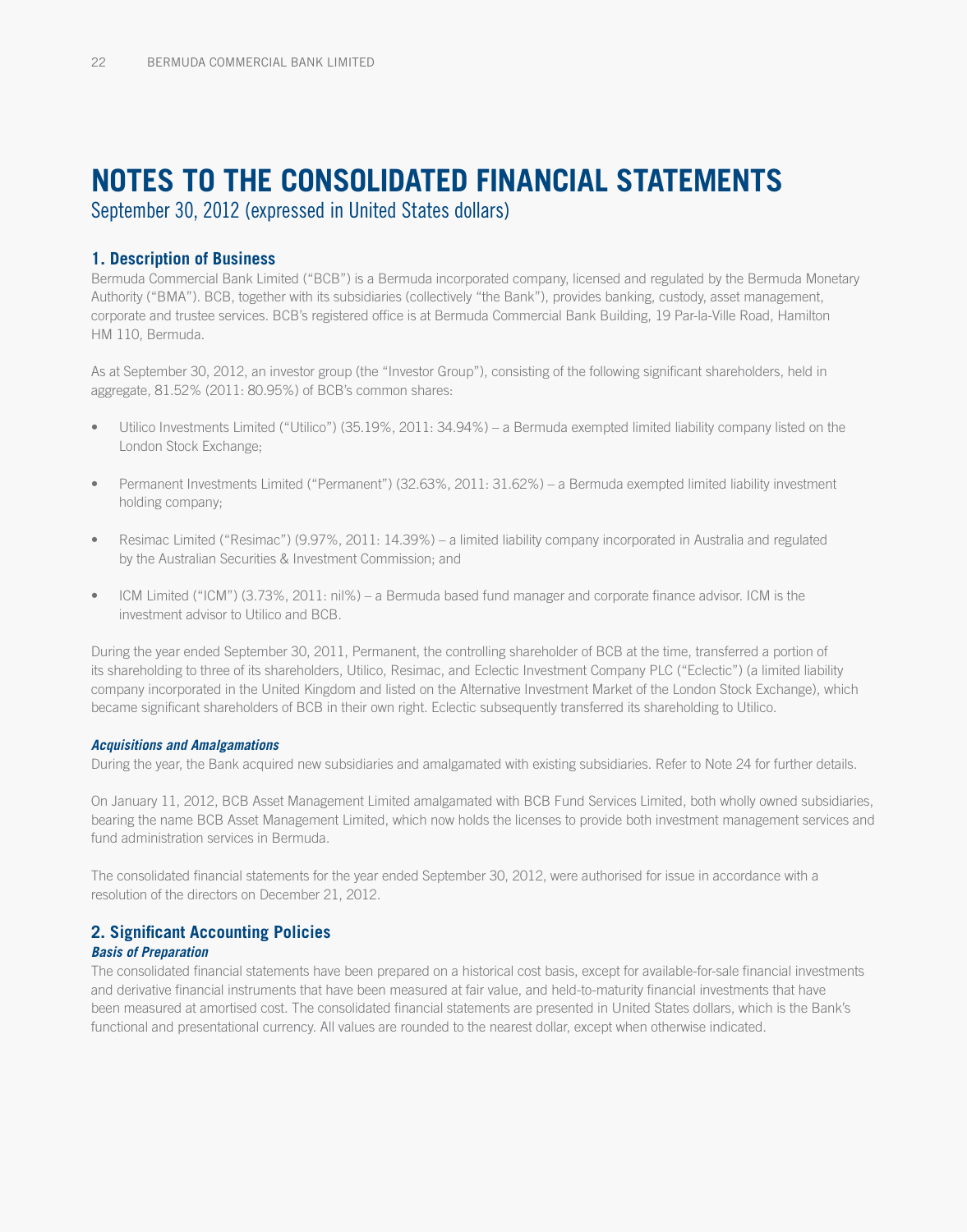#### *Statement of Compliance*

The consolidated financial statements of the Bank have been prepared in accordance with International Financial Reporting Standards ("IFRS") as issued by the International Accounting Standards Board ("IASB").

All intercompany balances and transactions are eliminated in full on consolidation. The financial statements of the Bank's subsidiaries are presented for the same reporting year as the Bank, using consistent accounting policies.

Subsidiaries are fully consolidated from the date on which control is transferred to the Bank. Control is achieved where the Bank has the power to govern the financial and operating policies of an entity as to obtain benefits from its activities.

#### *Presentation of Consolidated Financial Statements*

The Bank presents its consolidated statement of financial position broadly in order of liquidity. An analysis regarding recovery or settlement within 12 months after the consolidated statement of financial position date (current) and more than 12 months after the consolidated statement of financial position date (non-current) is presented in Note 21. Certain reclassifications have been made to the 2011 comparative financial information in order to conform to the current year presentation.

#### *Basis of Consolidation*

The consolidated financial statements include the assets, liabilities, and results of operations of the Bank and all its wholly owned subsidiaries as at September 30. A list of these subsidiaries is presented in Note 18.

#### *Investment in an Associate*

The Bank's investment in its associate is accounted for using the equity method. An associate is an entity in which the Bank has significant influence.

Under the equity method, the investment in the associate is carried on the consolidated statement of financial position at cost plus post acquisition changes in the Bank's share of the net assets of the associate. Any excess of the Bank's share of the net fair value of the associate's identifiable assets and liabilities over the cost of the investment is included as income in the determination of the Bank's share of the associate's profit or loss in the period in which the investment is acquired.

The consolidated statement of income reflects the Bank's share of the results of operations of the associate. When there has been a change recognised directly in the equity of the associate, the Bank recognises its share of any changes and discloses this, when applicable, in the consolidated statement of changes in equity. Unrealised gains and losses resulting from transactions between the Bank and the associate are eliminated to the extent of the interest in the associate.

The Bank's share of profit of an associate is shown on the face of the consolidated statement of income. The financial statements of the associate are prepared every reporting year ending December 31, but the associate prepares, for the use of the Bank, financial statements as of September 30. When necessary, adjustments are made to bring the accounting policies in line with those of the Bank.

After application of the equity method, the Bank determines whether it is necessary to recognise an impairment loss on its investment in the associate. The Bank determines at each reporting date whether there is any objective evidence that the investment in the associate is impaired. If this is the case, the Bank calculates the amount of impairment as the difference between the recoverable amount of the associate and its carrying value and recognises the amount in the share of profit of an associate in the consolidated statement of income.

Upon loss of significant influence over the associate, the Bank measures and recognises any remaining investment at its fair value. Any difference between the carrying amount of the associate upon loss of the significant influence and the fair value of the retained investment and proceeds from disposal is recognised in profit or loss.

#### *Significant Accounting Judgments, Estimates and Assumptions*

The preparation of consolidated financial statements in conformity with IFRS requires management to make certain significant estimates, judgments and assumptions that affect reported amounts in the consolidated financial statements and accompanying notes. Actual results could differ from those estimates.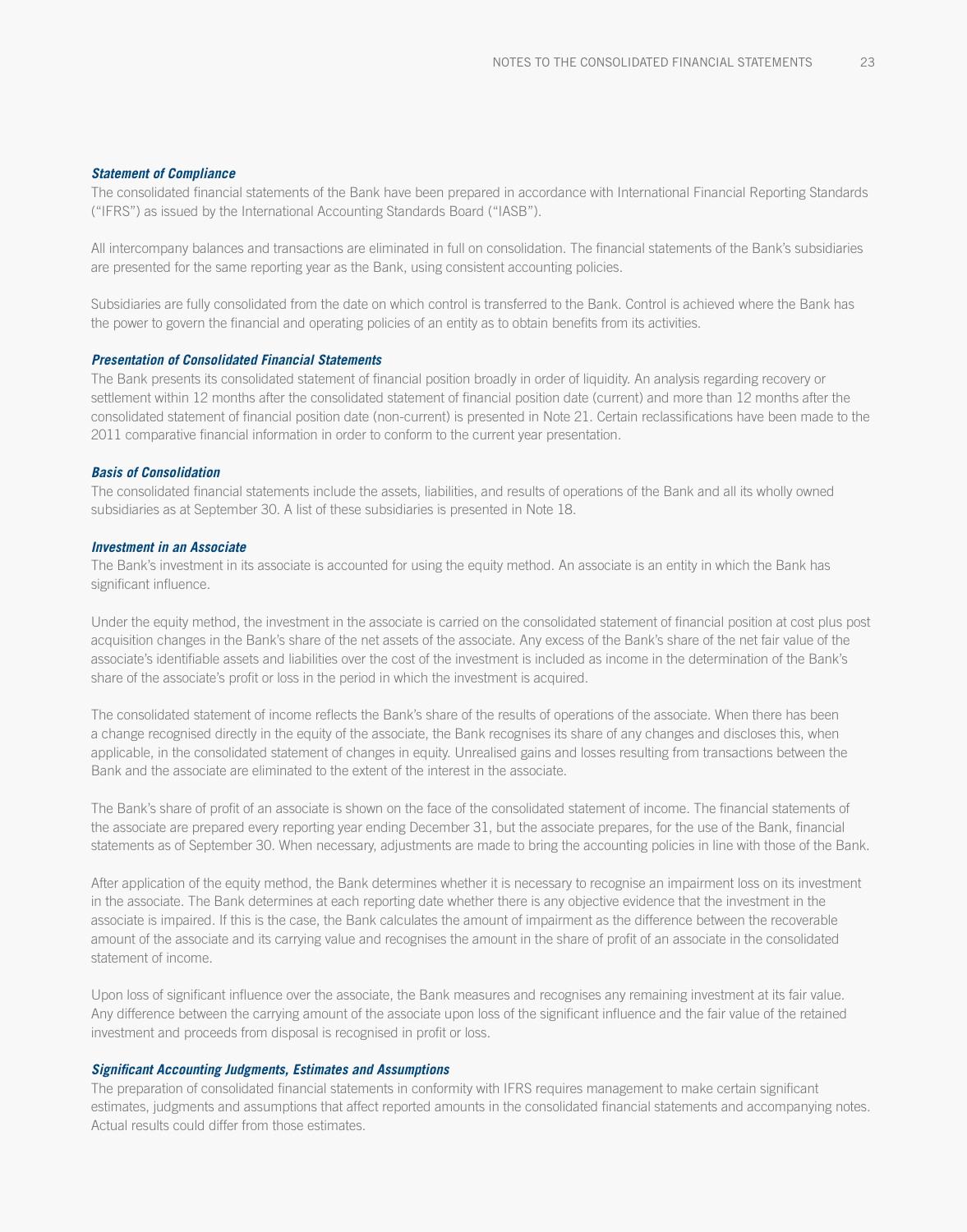Estimates, judgments and assumptions are continually evaluated and are based on historical experience and other factors, including expectations of future events that are believed to be reasonable under the circumstances. The estimates, judgments and assumptions that have a significant risk of causing material adjustments to the consolidated financial statements within the next financial year are discussed below:

#### *Fair Value of Financial Instruments*

Where the fair values of financial assets and financial liabilities recorded on the consolidated statement of financial position cannot be derived from active markets, they are determined using a variety of valuation techniques that include the use of valuation models. The inputs to these models are derived from observable market data where possible, but where observable market data are not available, judgment is required to establish fair values. The judgments include considerations of liquidity and model inputs such as volatility and discount rates. The valuation of financial instruments is described in more detail in Note 23.

#### *Impairment Losses on Loans and Advances*

The Bank reviews its individually significant loans and advances to assess impairment at least on an annual basis. In particular, management judgment is required in the estimation of the amount and timing of future cash flows when determining impairment loss. These estimates are based on assumptions about a number of factors (such as, among others, the significant financial difficulty of the borrower/s and default or delinquency in interest or principal payments), and actual results may differ resulting in future changes to the allowance.

Loans and advances that have been assessed individually and found not to be impaired, and all individually insignificant loans, are then assessed collectively in groups of assets with similar risk characteristics to determine whether provision should be made due to incurred loss events for which there is objective evidence, but whose effects are not yet evident. The collective assessment takes account of data from the loan portfolio (such as, among others, levels of arrears, credit utilisation, loan to collateral ratios, etc.) and judgments to the effect of concentrations of risks and economic data (including country risk and the performance of different individual groups).

#### *Impairment of Available-for-Sale Financial Investments*

The Bank reviews its debt and other securities classified as available-for-sale financial investments at each consolidated statement of financial position date and more frequently when conditions warrant an impairment assessment. This requires similar judgment as applied to the individual assessment of loans and advances.

The Bank also records impairment charges on available-for-sale financial investments when there has been a significant or prolonged decline in the fair value below their cost. The determination of what is 'significant' or 'prolonged' requires judgment. In making this judgment, the Bank evaluates, among other factors, historical price movements and duration and extent to which the fair value of an investment is less than its cost.

#### *Foreign Currency Translation*

The consolidated financial statements are presented in United States dollars. The Bank and each of its subsidiaries determine its own functional currency and items included in the financial statements of each entity are measured using that functional currency.

Bermuda dollar balances and transactions are translated into United States dollars at par. Monetary assets and liabilities in other currencies are translated into United States dollars at the rates of exchange prevailing at the consolidated statement of financial position date, and non-monetary assets and liabilities that are measured in terms of historical cost in a foreign currency are translated into United States dollars at historic rates or the rates of exchange prevailing at the dates of the transactions.

Income and expense items in other currencies are translated into United States dollars at the rates prevailing at the dates of the transactions. Realised and changes in unrealised gains and losses on foreign currency positions are reported under net exchange gains or losses in the consolidated statement of income of the current year.

#### *Cash and Cash Equivalents*

Cash and cash equivalents in the consolidated statement of cash flows consist of cash and term deposits which are readily convertible to known amounts of cash, and are subject to an insignificant risk of changes in value, and have original maturities of three months or less. Cash and cash equivalents also include money market funds, which have daily liquidity and invest in highly liquid instruments, such as term deposits and commercial papers.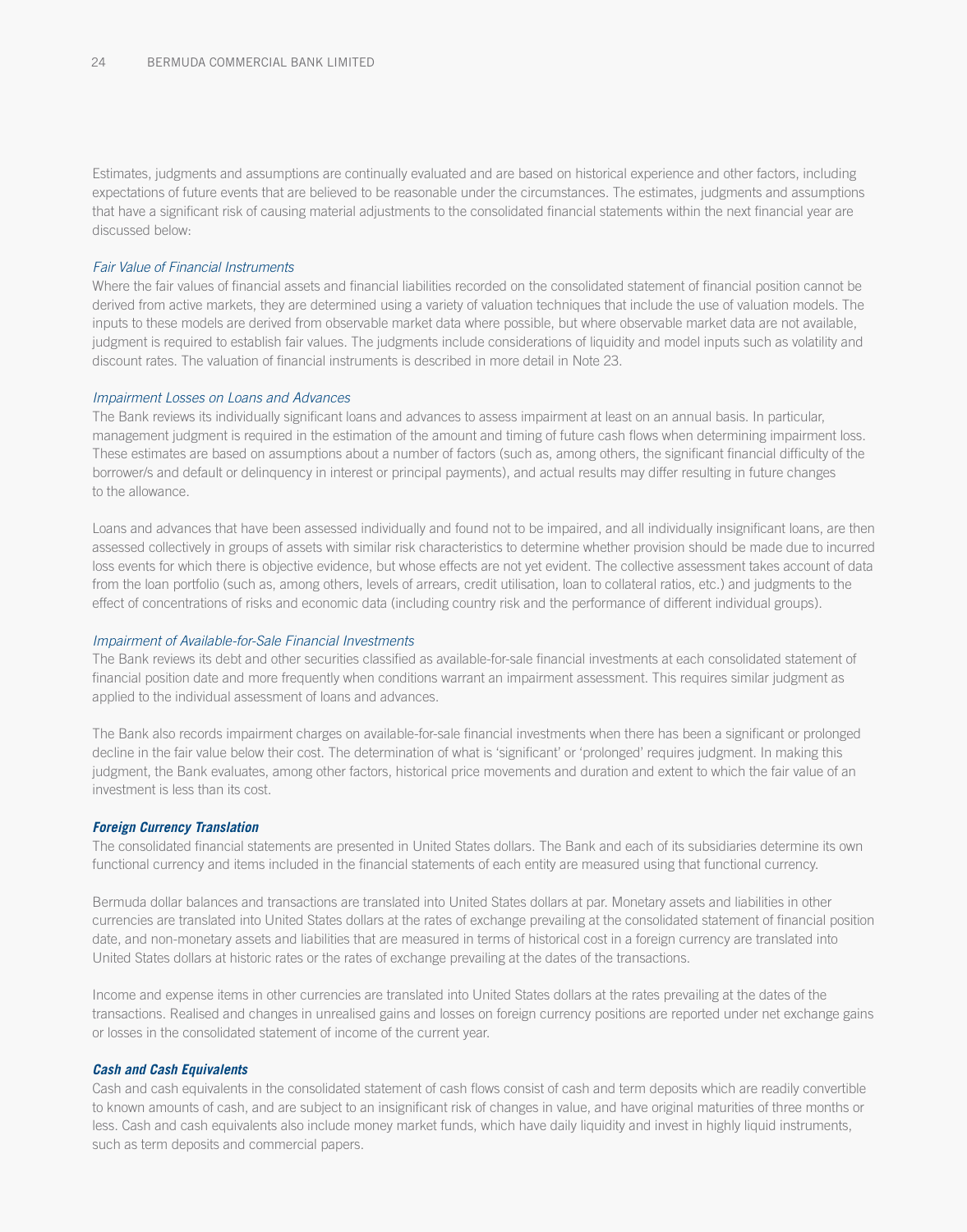#### *Financial Instruments – Initial Recognition and Subsequent Measurement*

#### *Date of Recognition*

All financial assets and financial liabilities are initially recognised on the trade date basis, i.e., the date that the Bank becomes a party to the contractual provisions of the instrument. This includes purchases or sales of financial assets that require delivery of assets within the timeframe generally established by regulation or convention in the marketplace.

#### *Initial Recognition of Financial Instruments*

The classification of financial instruments at initial recognition depends on the purpose for which the financial instruments were acquired and their characteristics. All financial instruments are measured initially at their fair value plus transaction costs, except in the case of financial assets and financial liabilities at fair value through profit or loss.

The Bank classifies its financial assets into the following categories:

#### *Financial Assets and Financial Liabilities at Fair Value through Profit or Loss*

*Financial Assets and Financial Liabilities Designated at Fair Value through Profit or Loss* 

Financial assets and financial liabilities designated at fair value through profit or loss are designated as such by management on initial recognition when the following criteria are met:

- The designation eliminates or significantly reduces the inconsistent treatment that would otherwise arise from measuring assets or liabilities or recognising gains or losses on them on a different basis; or
- The assets and liabilities are part of a group of financial assets, financial liabilities, or both, which are managed, and their performance re-evaluated on a fair value basis, in accordance with a documented risk management or investment strategy; or
- The financial instrument contains an embedded derivative, unless the embedded derivative does not significantly modify the cash flows or it is clear, with little or no analysis, that it would not be separately recorded. This category comprises financial assets held-for-trading. A financial asset is classified in this category if acquired principally for the purpose of selling in the short-term or if so designated by management. Derivatives are also categorised as held-for-trading unless they are designated as hedges.

Financial assets and financial liabilities at fair value through profit or loss are recorded in the consolidated statement of financial position at fair value. Changes in fair value are recorded in the consolidated statement of income.

#### *Financial Assets or Liabilities Held for Trading*

These assets are recorded in the consolidated statement of financial position at fair value. A financial asset is classified in this category if acquired principally for the purpose of selling in the short-term or if so designated by management. Items which may be included in this classification are debt securities, equities, short positions, and customer loans which have been acquired for the purpose of selling or repurchasing in the near term.

#### *Derivatives Recorded at Fair Value through Profit or Loss*

Derivatives include foreign exchange forward contracts and index and equity option contracts. Derivatives are recorded at fair value and carried as assets when the fair value is positive and as liabilities when the fair value is negative.

Derivatives embedded on financial instruments, such as warrants and conversion options in an acquired convertible bond, are treated as separate derivatives and recorded at fair value if their economic characteristics and risks are not closely related to those of the host contract, and the host contract is not itself held-for-trading or designated at fair value through profit or loss. The embedded derivatives separated from the host are carried at fair value in the trading portfolio.

Changes in the fair value of derivatives are reported under gains or losses on derivative financial instruments for the option contracts and under net exchange gains or losses for the forward contracts in the consolidated statement of income.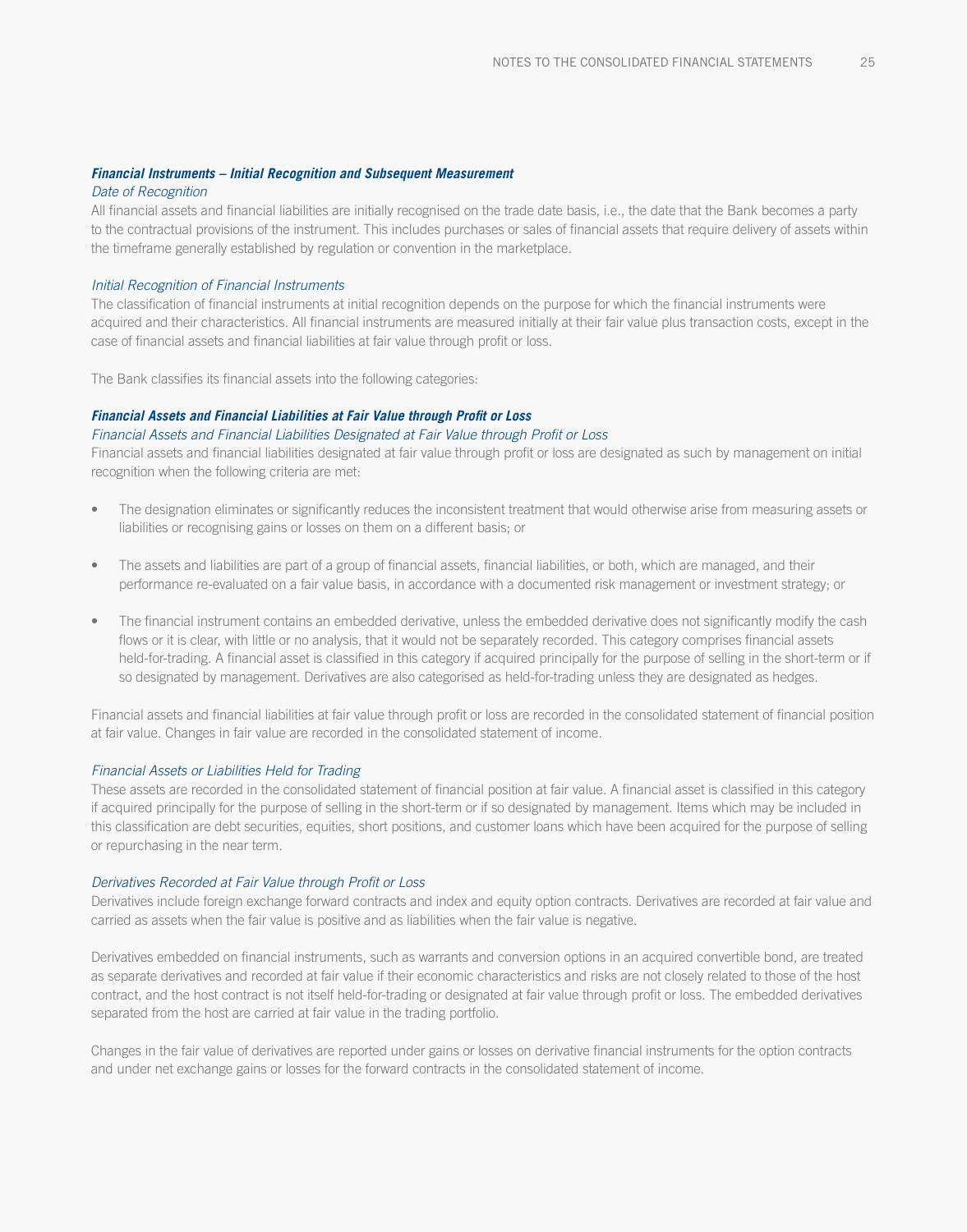#### *Loans and Advances to Customers*

Loans and advances to customers are non-derivative financial assets with fixed or determinable payments that are not quoted in an active market. They are not entered into with the intention of immediate or short-term resale and are not classified as held-for-trading, designated as available-for-sale, or designated at fair value through profit or loss. After initial measurement, loans and advances are measured at amortised cost using the effective interest rate ("EIR") method, less allowance for impairment. Amortised cost is calculated by taking into account any discount or premium on acquisition and fees that are an integral part of the EIR. The EIR amortisation is reported under interest income and losses arising from impairment are reported under credit loss expense in the consolidated statement of income.

#### *Held-to-Maturity Financial Investments*

Held-to-maturity financial investments are those which carry fixed or determinable payments, have fixed maturities and which the Bank has the intention and ability to hold to maturity. After initial measurement, held-to-maturity financial investments are subsequently measured at amortised cost using the EIR method, less allowance for impairment. Amortised cost is calculated by taking into account any discount or premium on acquisition and fees that are an integral part of the EIR. The EIR amortisation is reported under interest income and losses arising from impairment are reported under credit loss expense in the consolidated statement of income.

If the Bank were to sell or reclassify more than an insignificant amount of held-to-maturity investments before maturity (other than in certain specific circumstances), the entire category would be tainted and would have to be reclassified as available-for-sale. Furthermore, the Bank would be prohibited from classifying any financial asset as held-to-maturity during the following two years.

#### *Available-for-Sale Financial Investments*

Available-for-sale financial investments include equity investments, debt securities and a portfolio fund. Equity investments classified as available-for-sale are those that are neither classified as held-for-trading nor designated at fair value through profit or loss. Debt securities in this category are those that are intended to be held for an indefinite period of time and that may be sold in response to needs for liquidity or in response to changes in market conditions. After initial measurement, available-for-sale financial investments are subsequently measured at fair value. Changes in unrealised gains and losses, with the exception of foreign exchange gains and losses which are recorded in the consolidated statement of income, are recognised directly in equity under other comprehensive income or loss. When the investment is disposed of, the cumulative gain or loss previously recognised in equity is included in gain or loss on sale of available-for-sale financial investments in the consolidated statement of income. Interest on available-for-sale financial investments is reported under interest income or expense in the consolidated statement of income using the EIR method, and dividends are recorded as dividend income in the consolidated statement of income or expense when the right of payment has been established. The losses arising from impairment of such investments are reported under impairment losses on available-for-sale financial investments in the consolidated statement of income and removed from equity.

The investment in a portfolio fund is initially recorded at cost and then carried at its net asset value ("NAV") per unit at the consolidated financial position date, which represents the fair value of the investment. In addition, investment in a portfolio fund is not subject to any lock-up period.

#### *Derecognition of Financial Assets and Financial Liabilities*

#### *Financial Assets*

A financial asset (or, where applicable, a part of a financial asset or part of a group of similar financial assets) is derecognised when:

- The rights to receive cash flows from the asset have expired
- The Bank has transferred substantially all the risks and rewards of the asset

#### *Financial Liabilities*

A financial liability is derecognised when the obligation under the liability is discharged, cancelled or expires.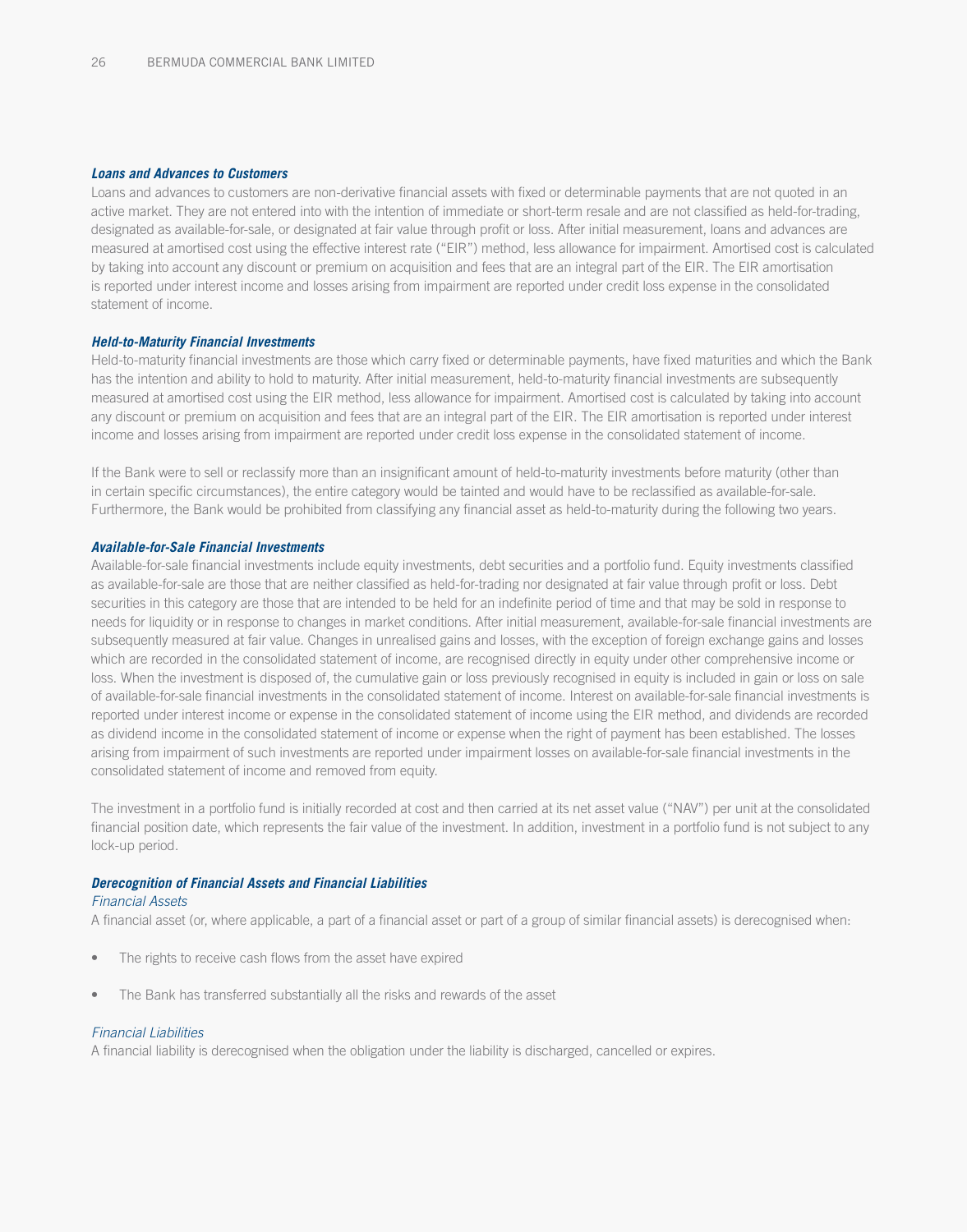#### *Determination of Fair Value*

The fair value for financial instruments traded in active markets at the consolidated statement of financial position date is determined based on their quoted market price or dealer price quotations (bid price for long positions and ask price for short positions), without any deductions for transaction costs. For all other financial instruments not traded in an active market, the fair value is determined using appropriate valuation techniques.

An analysis of fair values of financial instruments and further details as to how they are measured is provided in Note 23.

#### *Impairment of Financial Assets*

The Bank assesses at each consolidated statement of financial position date whether there is any objective evidence that a financial asset or a group of financial assets is impaired. A financial asset or a group of financial assets is deemed to be impaired, if and only if, there is objective evidence of impairment as a result of one or more events that has occurred after the initial recognition of the asset (an incurred loss event) and the loss event has an impact on the estimated future cash flows of the financial asset or the group of financial assets that can be reliably estimated.

In assessing evidence of impairment, the Bank evaluates, among other factors, counterparty/issuer/borrower financial information, asset's historical share prices, counterparty ratings, history of defaults, subordination, transaction nature and other market and security-specific factors.

If there is objective evidence that an impairment loss has been incurred, the financial asset is written down to its realisable value, with the impairment loss being recognised in the consolidated statement of income. Any subsequent increase in the fair value of such assets that can be objectively related to an event that occurred after the impairment was recognised will result in a reversal of the impairment loss in the period in which the event occurs.

#### *Financial Assets at Amortised Cost*

For financial assets carried at amortised cost (such as amounts due from banks, loans and advances to customers and held-tomaturity investments), the Bank first assesses individually whether objective evidence of impairment exists for financial assets that are individually significant, or collectively for financial assets that are not individually significant. If the Bank determines that no objective evidence of impairment exists for an individually assessed financial asset, it includes the asset in a group of financial assets with similar credit risk characteristics and collectively assesses them for impairment. Assets that are individually assessed for impairment and for which an impairment loss is, or continues to be, recognised are not included in a collective assessment of impairment.

If there is objective evidence that an impairment loss has been incurred, the amount of the loss is measured as the difference between the asset's carrying amount and the present value of estimated future cash flows (excluding future expected credit losses that have not yet been incurred). The carrying amount of the asset is reduced through the use of an allowance account and the amount of loss is recognised in the consolidated statement of income. Interest income continues to be accrued on the reduced carrying amount and is accrued using the rate of interest used to discount the future cash flows for the purpose of measuring the impairment loss. Loans, together with the associated allowance, are written off when there is no realistic prospect of future recovery and all collateral has been realised or has been transferred to the Bank. If, in a subsequent year, the amount of the estimated impairment loss increases or decreases because of an event occurring after the impairment was recognised, the previously recognised impairment loss is increased or reduced by adjusting the allowance account. If a future write-off is later recovered, the recovery is recognised in the consolidated statement of income. Any impairment loss or recovery of impairment loss is reported net as credit loss expense or credit loss recovery income in the consolidated statement of income.

#### *Available-for-Sale Financial Investments*

For available-for-sale financial investments, the Bank assesses at each consolidated statement of financial position date whether there is evidence that an investment is impaired.

In the case of equity investments classified as available-for-sale, objective evidence would include a significant or prolonged decline in the fair value of the investment below its cost. "Significant" is evaluated against the original cost of the investment and "prolonged" against the period in which the fair value has been below its original cost. When there is evidence of impairment, the cumulative loss measured as the difference between the acquisition cost and the current fair value, less any impairment loss on that investment previously recognised, is removed from equity and recognised in the consolidated statement of income. Impairment losses on equity investments are not reversed through the consolidated statement of income; increases in the fair value after impairment are recognised in other comprehensive income.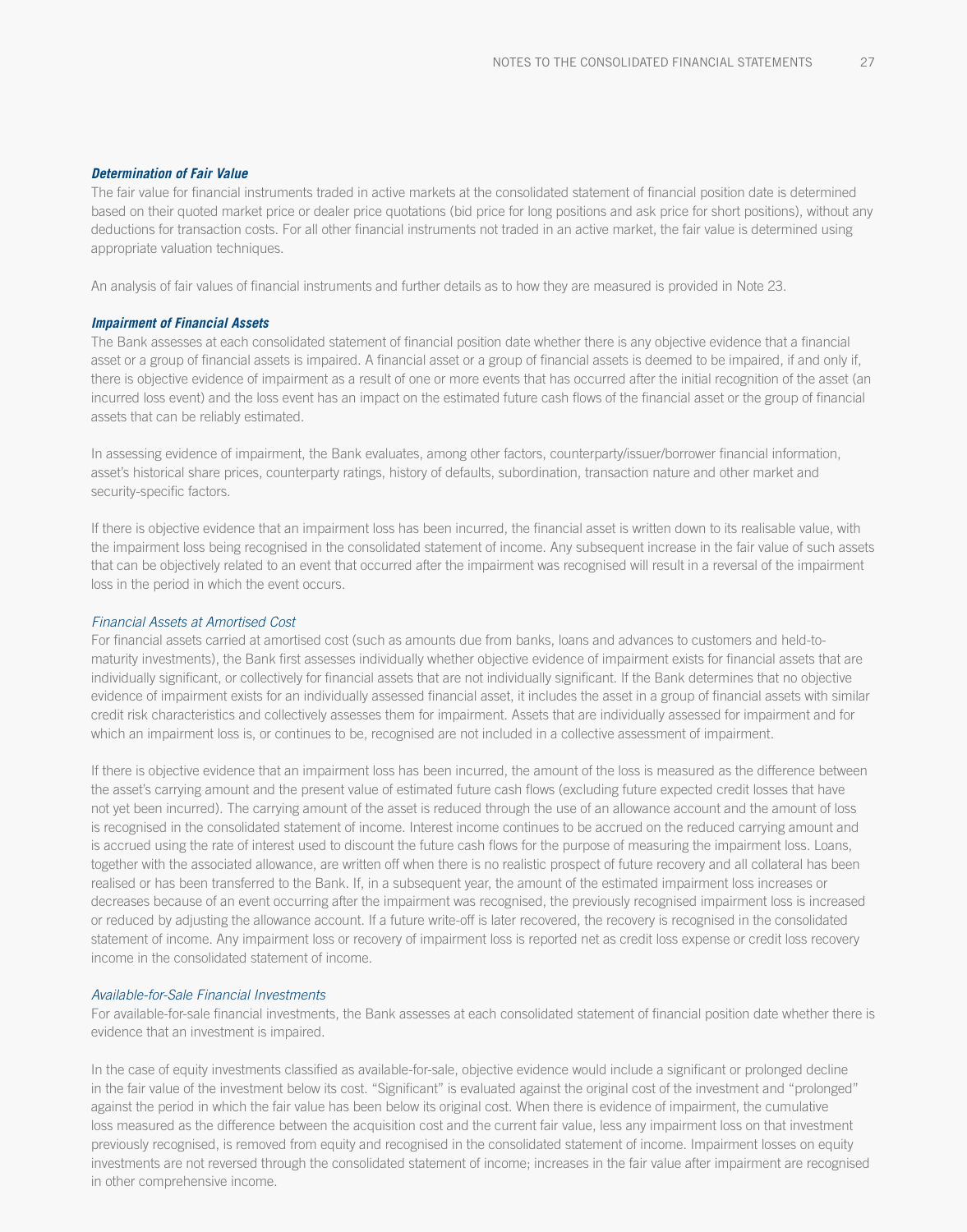In the case of debt instruments classified as available-for-sale, impairment is assessed based on the same criteria as financial assets carried at amortised cost. However, the amount recorded for impairment is the cumulative loss measured as the difference between the amortised cost and the current fair value, less any impairment loss on that investment previously recognised in the consolidated statement of income. Future interest income continues to be accrued based on the reduced carrying amount of the asset using the interest rate used to discount the future cash flows for the purpose of measuring the impairment loss. If, in a subsequent year, the fair value of a debt instrument increases and the increase can be objectively related to an event occurring after the impairment loss was recognised, the impairment loss is reversed through the consolidated statement of income.

See Note 5 for details of impairment losses on available-for-sale financial investments.

#### *Impairment of Non-Financial Assets*

The Bank assesses at each reporting date whether there is an indication that an asset may be impaired. If any indication exists, or when annual impairment testing for an asset is required, the Bank estimates the asset's recoverable amount. Where the carrying amount of an asset exceeds its recoverable amount, the asset is considered impaired and is written down to its recoverable amount.

#### *Reclassification of Financial Investments*

The Bank may reclassify certain financial assets out of the available-for-sale classification into the loans and advances or the held-tomaturity classifications. Reclassification to loans and advances is permitted when the financial assets meet the definition of loans and advances and the Bank has the intent and ability to hold these assets for the foreseeable future or until maturity. Reclassification to held-to-maturity is permitted only when the entity has the ability and intention to hold the financial investment until maturity.

For a financial asset reclassified from available-for-sale, the fair value at the date of reclassification becomes its new amortised cost and any previous gain or loss on the asset that has been recognised in equity is amortised to profit or loss over the remaining life of the asset using the EIR method. Any difference between the new amortised cost and the maturity amount is also amortised over the remaining life of the asset using the EIR method. If the asset is subsequently determined to be impaired, then the amount recorded in equity is reclassified to the consolidated statement of income.

See Note 5 for details of reclassification of financial investments.

#### *Offsetting Financial Instruments*

Financial assets and financial liabilities are offset and the net amount reported in the consolidated statement of financial position only when there is a legally enforceable right to offset the recognised amounts and there is an intention to settle on a net basis, or to realise the assets and settle the liability simultaneously. Income and expenses will not be offset in the consolidated statement of income unless required or permitted by any accounting standard or interpretation, as specifically disclosed in the accounting policies of the Bank.

#### *Derivative Financial Instruments*

The Bank uses derivatives to manage its credit and market risk exposures. The Bank does not use derivatives for trading or for speculative purposes.

The Bank uses foreign exchange forward contracts to manage the Bank's foreign exchange risk on certain investment securities denominated in foreign currencies. The Bank also uses option instruments to reduce exposure to credit or market risks.

Derivatives are carried at fair value and shown in the consolidated statement of financial position at gross value. These include exchange traded options, warrants and derivatives that are embedded in financial or non-financial contracts that are not closely related to the host contracts. An embedded derivative is a component of a hybrid instrument that includes a non-derivative host contract, with the effect that some of the cash flows of the hybrid instrument vary in a way similar to a stand-alone derivative. When an embedded derivative is separated, the host contract is accounted for based on accounting standards applicable to contracts of that type without the embedded derivative.

The fair value gain or loss on a derivative depends on whether the derivative is designated as a hedging instrument. Changes in the fair value of derivatives are included in the consolidated statement of income in gains or losses on derivative financial instruments for the option contracts, and in net exchange gains or losses for the forward contracts, unless they qualify for hedge accounting. The Bank does not currently apply hedge accounting.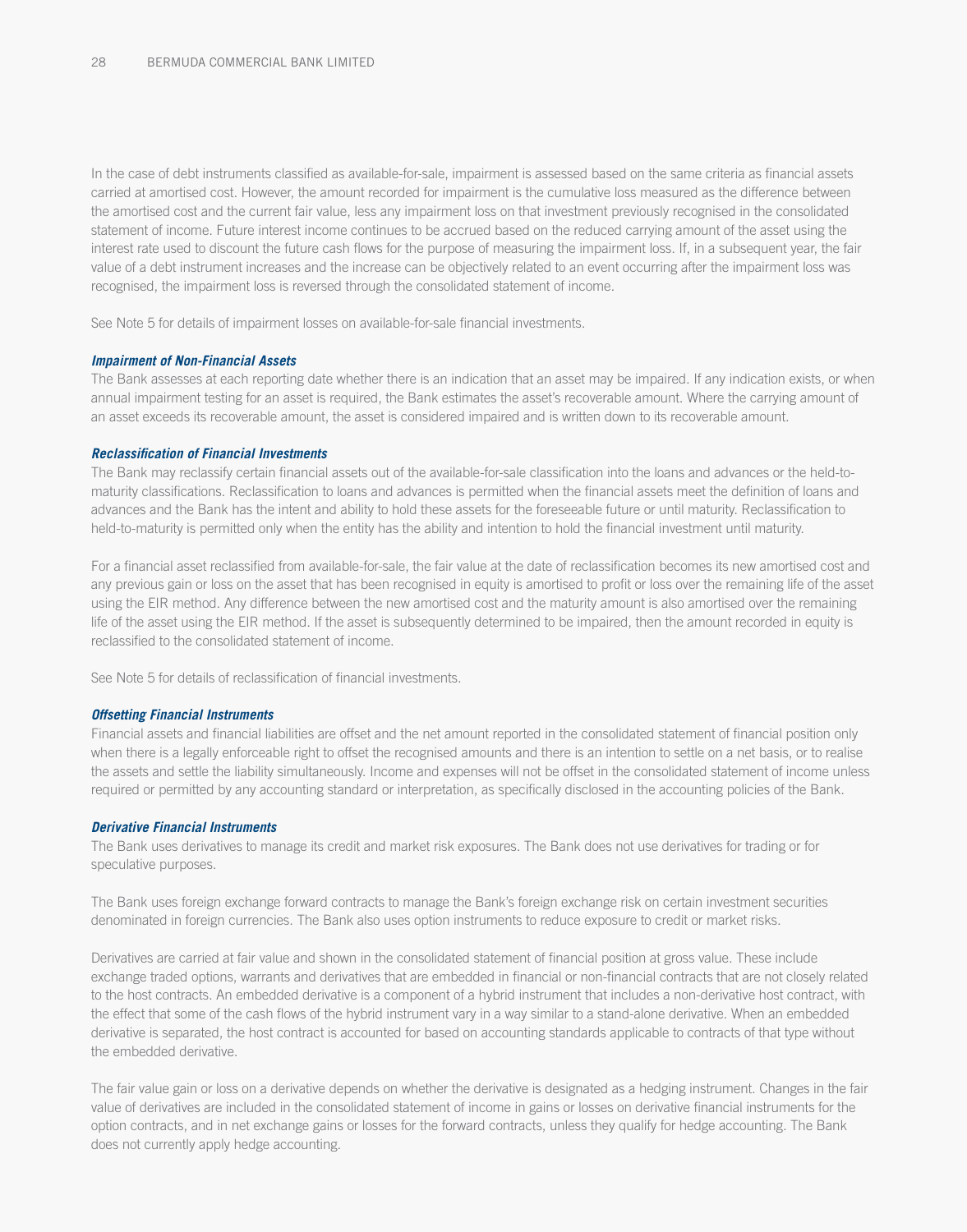#### *Property and Equipment*

Property and equipment are carried at historical cost less accumulated depreciation and any impairment losses. Historical cost includes expenditure that is directly attributable to the acquisition of the items. Depreciation is calculated using the straight-line method over the estimated useful lives of the related assets, which are up to forty years for building, seven years for equipment, three to five years for computer hardware, and the term of the lease for leasehold improvements.

Subsequent costs, such as repairs and maintenance, are charged to the consolidated statement of income during the financial year in which they are incurred.

#### *Business Combinations and Goodwill*

Business combinations are accounted for using the acquisition method. The cost of an acquisition is measured as the aggregate of the consideration transferred measured at acquisition date fair value and the amount of any non-controlling interest in the acquiree. For each business combination, the Bank elects whether to measure the non-controlling interest in the acquiree at fair value or at the proportionate share of the acquiree's identifiable net assets. Acquisition-related costs are expensed as incurred and presented in the consolidated statement of income.

When the Bank acquires a business, it assesses the financial assets and liabilities assumed for appropriate classification and designation in accordance with the contractual terms, economic circumstances and pertinent conditions as at the acquisition date. This involves recognising identifiable assets (including previously unrecognised intangible assets) and liabilities (including contingent liabilities but excluding future restructuring) of the acquired business at fair value. Any excess of the cost of acquisition over the fair values of the identifiable net assets acquired is recognised as goodwill. If the cost of acquisition is less than the fair values of the identifiable net assets acquired, the discount on acquisition is recognised directly in the consolidated statement of income in the year of acquisition.

Goodwill acquired in a business combination is initially measured at cost, being the excess of the cost of the business combination over the Bank's interest in the net fair value of the identifiable assets, liabilities and contingent liabilities acquired. Following initial recognition, goodwill is measured at cost less any accumulated impairment losses. Goodwill is reviewed for impairment at least annually, or more frequently, if events or changes in circumstances indicate that the carrying value may be impaired.

For the purpose of impairment testing, goodwill acquired in a business combination is, from the acquisition date, allocated to each of the Bank's cash-generating units that are expected to benefit from the combination, irrespective of whether other assets or liabilities of the acquiree are assigned to those units.

Where goodwill has been allocated to a cash-generating unit and part of the operation within that unit is disposed of, the goodwill associated with the disposed operation is included in the carrying amount of the operation when determining the gain or loss on disposal. Goodwill disposed in these circumstances is measured based on the relative values of the disposed operation and the portion of the cash-generating unit retained.

#### *Other Intangible Assets*

The Bank's other intangible assets include the value of computer software and customer relationships acquired in business combinations. An intangible asset is recognised only when its cost can be measured reliably and it is probable that the expected future economic benefits that are attributable to it will flow to the Bank. Intangible assets are measured on initial recognition at cost. The cost of intangible assets acquired in a business combination is the fair value as at the date of acquisition. Following initial recognition, intangible assets are carried at cost less accumulated amortisation and any impairment losses. Amortisation is calculated using the straight-line method to write down the cost of intangible assets to their residual values over their estimated useful lives as follows:

| Computer software      | Up to 5 years  |
|------------------------|----------------|
| Customer relationships | Up to 15 years |

#### *Customer Drafts Payable*

Customer drafts payable consists of the balance of un-cashed customer drafts at the consolidated statement of financial position date. This balance is customer-driven and fluctuates based on when customers purchase drafts and when they are presented for payment. Customer drafts payable are presented under liabilities on the consolidated statement of financial position upon issue.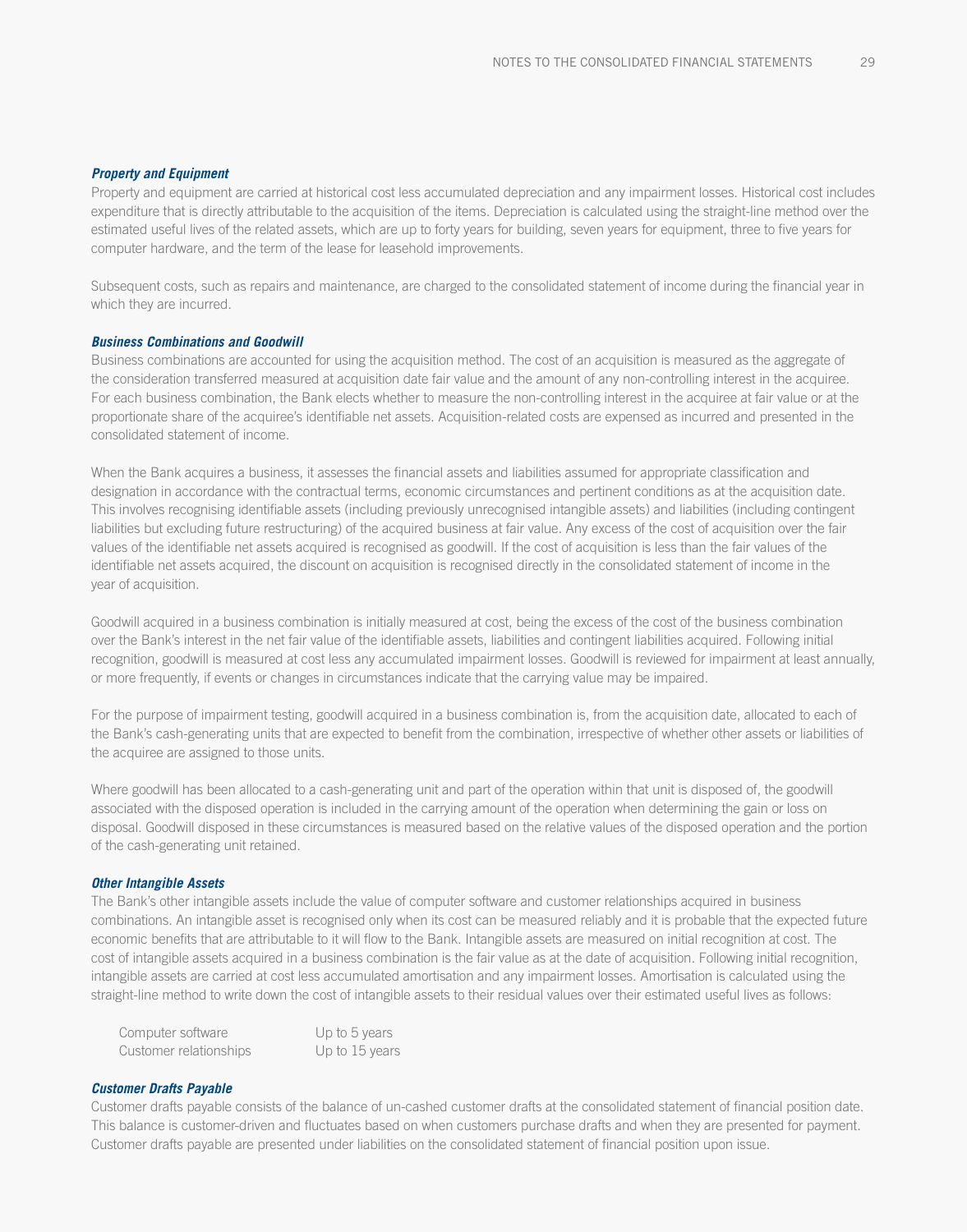#### *Recognition of Income*

Revenue is recognised to the extent that it is probable that the economic benefits will flow to the Bank and the revenue can be reliably measured. The following specific recognition criteria must also be met before revenue is recognised:

#### *Interest Income*

Interest income is recognised in the consolidated statement of income for all interest bearing instruments on an accrual basis, using the effective interest rate method.

#### *Fees and Commissions*

Fees and commissions include fees and commissions earned from banking and custodial services, fund administration, trust, company management, financial, and corporate registrar.

Income is recognised as revenue on the accrual basis over the period during which the services are provided.

#### *Dividend Income*

Dividend income is recognised when the Bank's right to receive the payment is established.

#### *Expenses*

Expenses are recognised in the consolidated statement of income on an accrual basis. Interest expense is calculated using the effective interest rate method.

#### *Leases*

Operating lease payments are recognised as an expense on a straight-line basis over the lease term and are included in other expenses in the consolidated statement of income.

#### *Dividends on Common Shares*

Dividends on common shares are recognised as a liability and are deducted from equity in the period in which they are declared.

#### *Defined Contribution Pension Plan*

The Bank operates a defined contribution pension plan. The contribution payable to a defined contribution plan is in proportion to the services rendered to the Bank by the employees and is recorded as an expense under salaries and employee benefits in the consolidated statement of income.

#### *Earnings Per Share*

Basic earnings per share ("EPS") is calculated by dividing net income attributable to shareholders by the weighted average number of common shares outstanding during the year. The diluted EPS calculation assumes that stock options are only exercised and converted when the exercise price is below the average market price of the shares. It also assumes that the Bank will use any proceeds to purchase its common shares at their average market price during the year. Consequently, there is no imputed income on the proceeds and weighted average shares are only increased by the difference between the number of options exercised and the number of shares purchased by the Bank.

#### *Treasury Stock*

The Bank's own equity acquired by BCB or by any of its subsidiaries (treasury stock) is recognised at cost and deducted from equity. Consideration paid or received on the purchase, sale, issue or cancellation of the Bank's own equity instruments is recognised directly in equity. No gain or loss is recognised in profit or loss on the purchase, sale, issue or cancellation of its own equity instruments.

When the Bank holds its own equity instruments on behalf of its clients, those holdings are not included in the Bank's consolidated statement of financial position.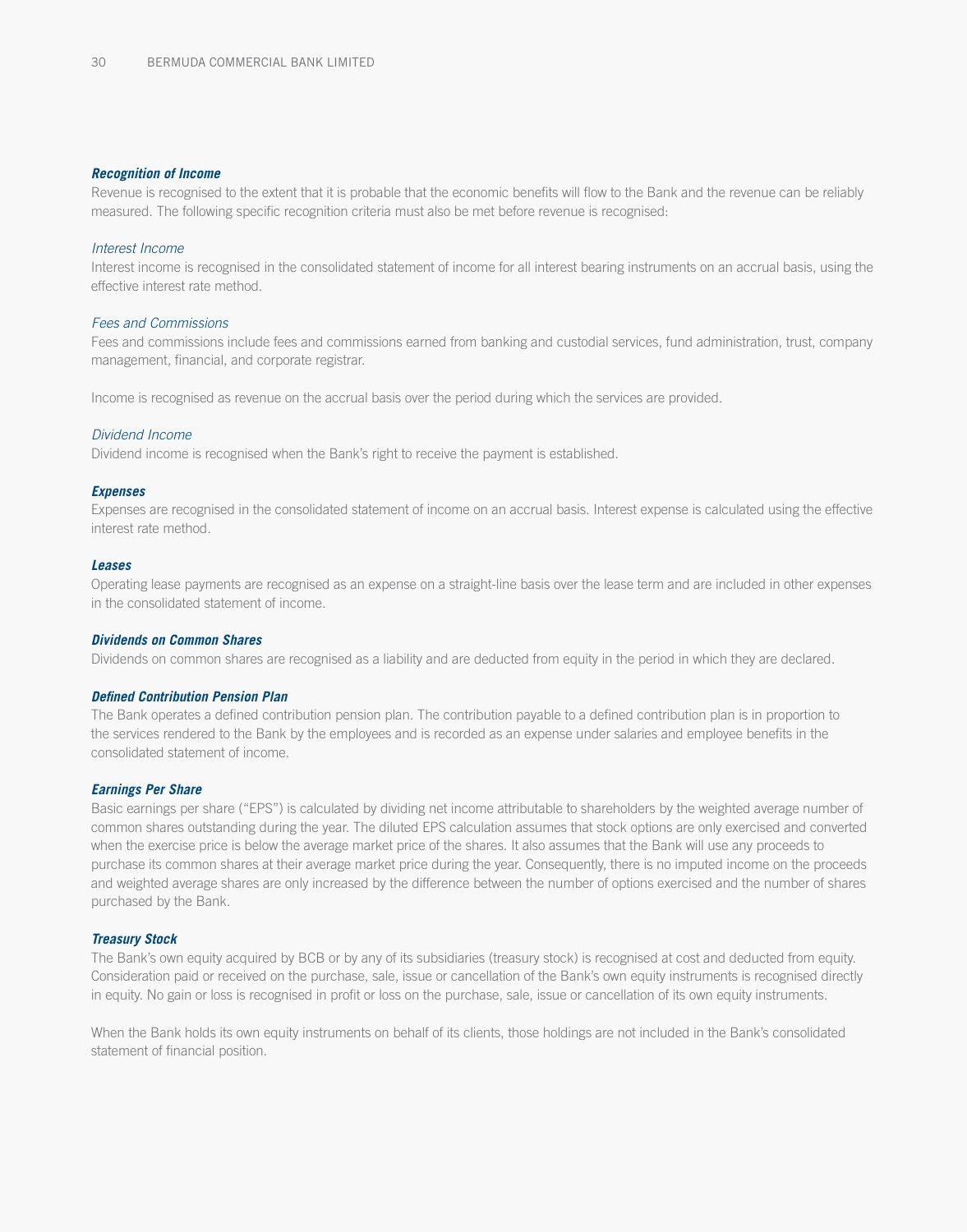#### *Income Taxes*

BCB and its subsidiaries domiciled in Bermuda are not subject to income tax on the profit or loss for the year in Bermuda. BCB's subsidiaries domiciled in Luxembourg and Mauritius are subject to the tax laws of those jurisdictions. The Bank records income taxes based on the tax rates applicable in the relevant jurisdictions and income taxes of \$4,053 (2011: \$nil) were recorded in the consolidated financial statements.

### *Provisions*

Provisions are recognised when the Bank has a present obligation (legal or constructive) as a result of a past event and it is probable that an outflow of resource embodying economic benefits will be required to settle the obligation, and a reliable estimate can be made of the amount of the obligation. The expense relating to any provision is presented in the consolidated statement of income, net of any reimbursement.

#### *Fiduciary Activities*

The Bank commonly acts as trustee in other fiduciary capacities that result in the holding or placing of assets on behalf of individuals, trusts, retirement benefit plans and other institutions. These assets and income arising thereon are excluded from these consolidated financial statements, as they are not assets or income of the Bank.

#### *New Standards, Interpretations, and Amendments to Published Standards Relevant to the Bank*

The accounting policies adopted are consistent with those of the previous financial year. Standards issued, but not yet effective, up to the date of issuance of the Bank's consolidated financial statements are listed below. This listing is of standards and interpretations issued, which the Bank reasonably expects to be applicable at a future date. The Bank intends to adopt these standards when they become effective.

| IAS 1             | Financial Statement Presentation - Presentation of Items of Other Comprehensive Income     |
|-------------------|--------------------------------------------------------------------------------------------|
| <b>IAS 28</b>     | Investments in Associates and Joint Ventures (as revised in 2011)                          |
| <b>IAS 32</b>     | Financial Instruments – Presentation                                                       |
| IFRS <sub>7</sub> | Disclosures – Offsetting Financial Assets and Financial Liabilities – Amendments to IFRS 7 |
| IFRS 9            | Financial Instruments – Classification and Measurement                                     |
| IFRS 10           | <b>Consolidated Financial Statements</b>                                                   |
| IFRS 12           | Disclosure of Involvement with Other Entities                                              |
| IFRS 13           | Fair Value Measurement                                                                     |

#### *Standards Expected to Have a Significant Effect on the Consolidated Financial Statements*

In November 2009, the IASB issued IFRS 9 Financial Instruments which introduced new requirements for the classification and measurement of financial assets. IFRS 9 is the IASB's planned replacement of IAS 39 Financial Instruments: Recognition and Measurement with a less complex and improved standard for financial instruments. The standard is effective for annual periods beginning on or after January 1, 2015. IFRS 9 is subject to European Union endorsement, the timing of which is uncertain. The impact of IFRS 9 may also change as a consequence of further developments resulting from the IASB's project to replace IAS 39. The Bank continues to monitor developments relating to IFRS 9 but in the absence of a finalised standard it is not practical to quantify the impact of IFRS 9 on the Bank's consolidated financial statements.

#### *Early Adoption*

The Bank did not early adopt any new standards during the year.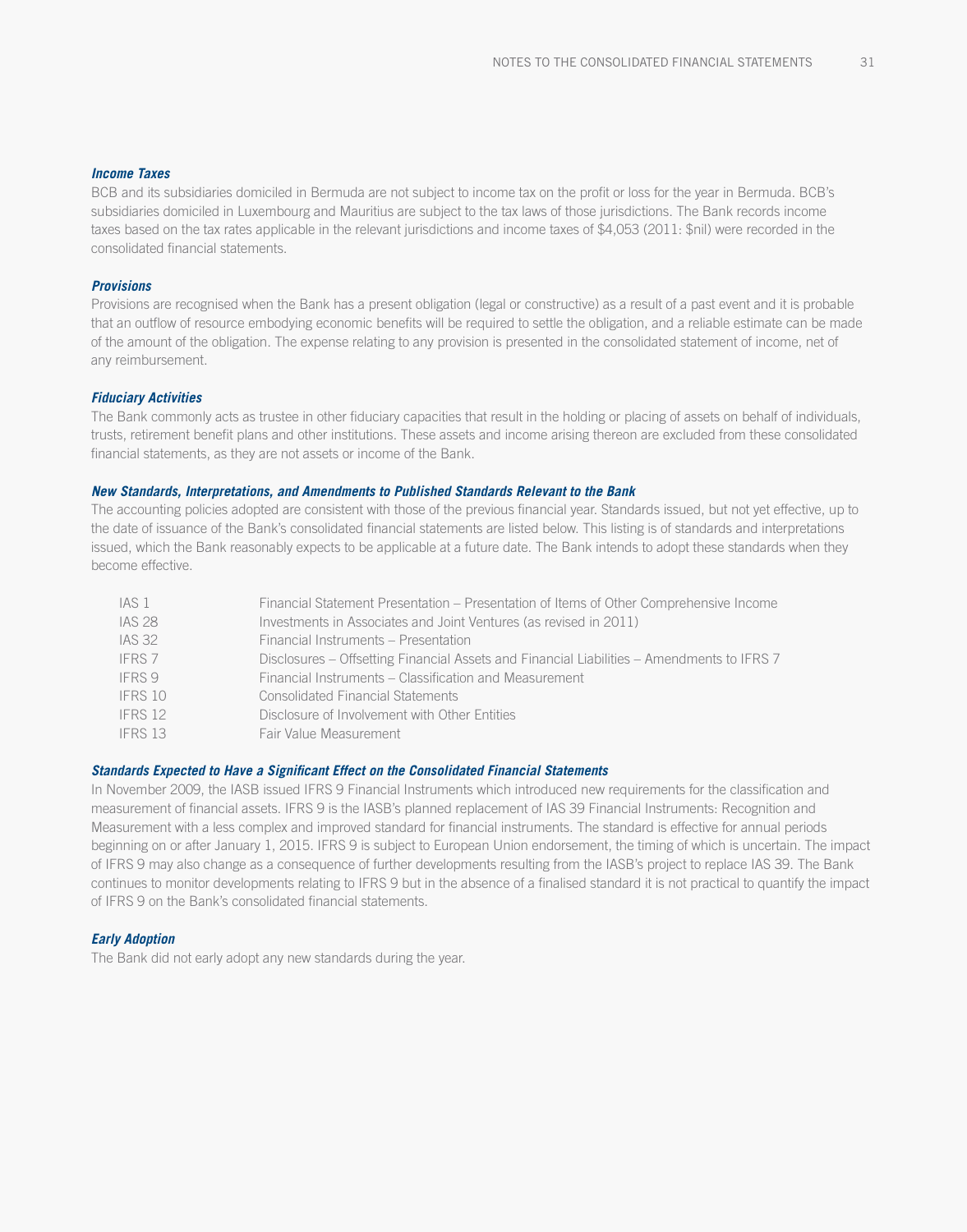# **3. Cash, Money Market Funds and Term Deposits**

Cash, money market funds and term deposits include:

|                                  |    | 2012          | 2011        |
|----------------------------------|----|---------------|-------------|
| Cash and demand deposits         | S. | 36,791,170    | 22,737,778  |
| Money market funds               |    |               | 5,000,000   |
| Term deposits:                   |    |               |             |
| Deposits maturing within 1 month |    | 190, 122, 887 | 245,422,917 |
| Deposits maturing 1-3 months     |    |               | 132,574     |
| Total term deposits              |    | 190, 122, 887 | 245,555,491 |
| Total                            |    | 226.914.057   | 273,293,269 |

The average effective yields earned were as follows:

|                                           | 2012     | 2011     |
|-------------------------------------------|----------|----------|
| Cash and demand deposits with other banks | $0.70\%$ | 0.24%    |
| Money market funds                        | 0.23%    | $0.27\%$ |
| Term deposits                             | 0.17%    | 0.32%    |

### **4. Derivative Financial Instruments**

Derivatives often involve at their inception only a mutual exchange of promises with little or no transfer of consideration. However, these instruments frequently involve a high degree of leverage and are very volatile. A relatively small movement in the value of the asset, index or price underlying a derivative contract may have a significant impact on the profit or loss of the Bank.

Over-the-counter derivatives may expose the Bank to the risks associated with the absence of an exchange market on which to close out an open position.

The Bank's exposure under derivative contracts is closely monitored as part of the overall management of the Bank's market risk (see also Note 21).

#### *Foreign Exchange Forward Contracts*

Foreign exchange forward contracts are contractual agreements to buy or sell a specified amount of foreign currency at a future date at an exchange rate fixed at inception of the contract. Forwards are customised contracts transacted in the over-the-counter market.

#### *Option Contracts*

Option contracts are contractual agreements under which the seller grants the purchaser the right, but not the obligation, either to buy or sell a security at or by a specific future date. The Bank purchases options through regulated exchanges and in the over-the-counter markets. Options purchased by the Bank provide the Bank with the opportunity to purchase the underlying asset at an agreed-upon value either on or before the expiration of the option. The Bank is exposed to credit risk on purchased options only to the extent of their carrying amount, which is their fair value. The only option contracts that the Bank entered into during the year were index and equity options (2011: equity options).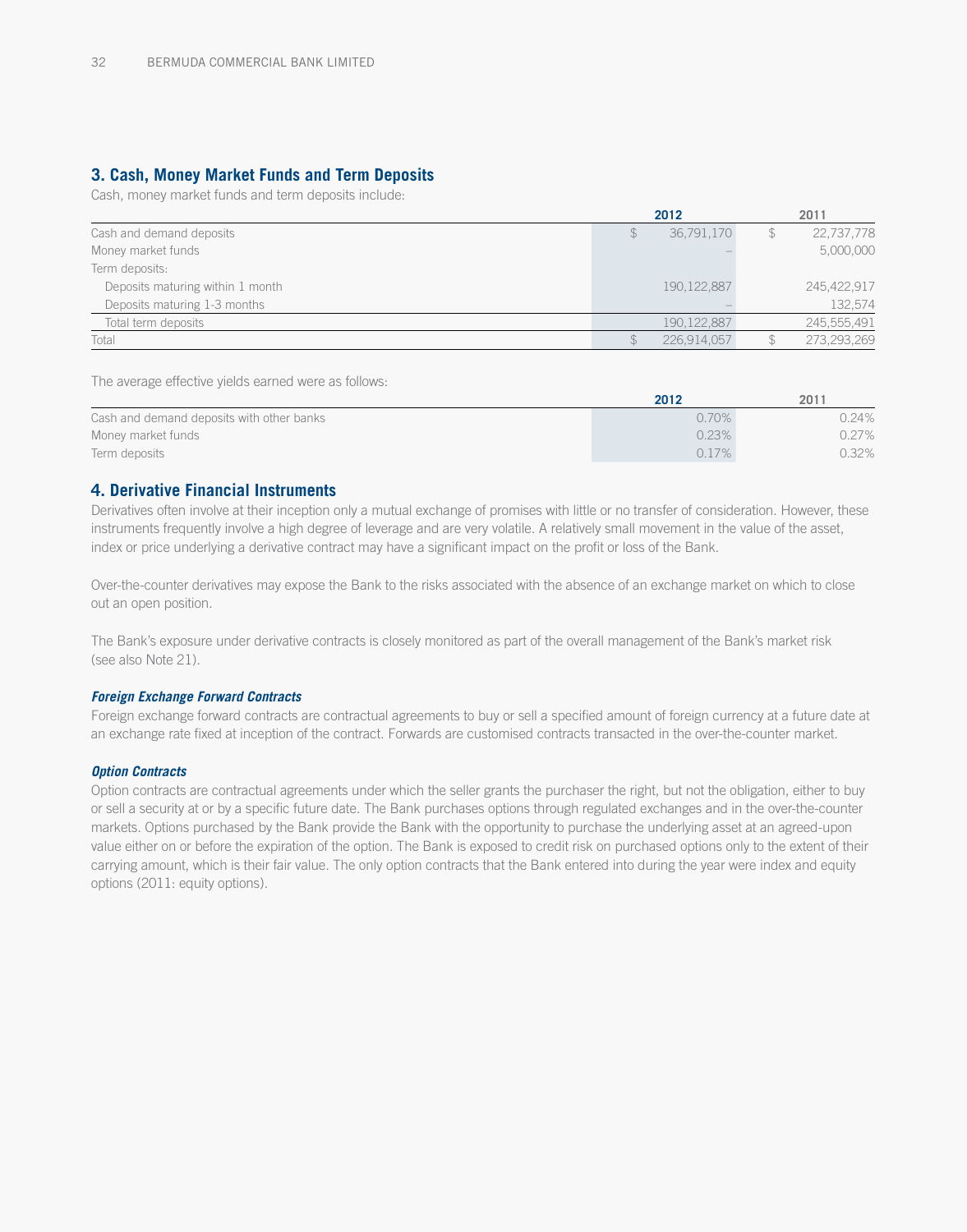The table below shows the fair values of derivative financial instruments recorded as assets and liabilities, together with their notional amounts. The notional amount, recorded gross, is the amount of a derivative's underlying reference asset, index or price and is the basis upon which changes in the value of derivatives are measured. The notional amounts of the derivatives are not recorded on the consolidated statement of financial position. The notional amounts indicate the volume of transactions outstanding at the year-end and are indicative of neither the market risk nor the credit risk.

|                         |                |                   |               | 2012               |              |                 |    | 2011          |    |                                 |             |                 |
|-------------------------|----------------|-------------------|---------------|--------------------|--------------|-----------------|----|---------------|----|---------------------------------|-------------|-----------------|
|                         |                |                   |               |                    |              | <b>NOTIONAL</b> |    |               |    |                                 |             | <b>NOTIONAL</b> |
|                         |                | <b>ASSETS</b>     |               | <b>LIABILITIES</b> |              | <b>AMOUNT</b>   |    | <b>ASSETS</b> |    | <b>LIABILITIES</b>              |             | <b>AMOUNT</b>   |
| Foreign exchange        |                |                   |               |                    |              |                 |    |               |    |                                 |             |                 |
| forward contracts       |                | $\qquad \qquad -$ |               | \$4,541,914        | $\mathbb{S}$ | 165, 105, 176   | S. | 4,863,529     | \$ | $\hspace{0.1mm}-\hspace{0.1mm}$ |             | \$148,978,442   |
| Index option contracts  |                | 4,251,000         |               |                    |              | 54,250,000      |    |               |    |                                 |             |                 |
| Equity option contracts |                | 424.245           |               |                    |              | 6,666,531       |    | 1,868,810     |    |                                 |             | 10,263,378      |
| Warrants                |                | 766,923           |               |                    |              |                 |    |               |    |                                 |             |                 |
| Total                   | $\mathbb{S}^-$ | 5,442,168         | $\mathcal{F}$ | 4,541,914          |              | 226,021,707     |    | 6,732,339     | \$ | $\hspace{0.1mm}-\hspace{0.1mm}$ | $\mathbb S$ | 159,241,820     |

At September 30, 2012, the net cost of the derivatives amounted to \$8,203,343 (2011: \$1,776,144).

## **5. Financial Investments**

### *Available-for-Sale Financial Investments*

The fair values of available-for-sale financial investments by major classifications of financial investments at September 30 were as follows:

|                                 | 2012        | 2011 |            |  |
|---------------------------------|-------------|------|------------|--|
| Corporate debt securities       | 42,515,821  |      | 43,210,211 |  |
| Debt securities issued by banks | 32,773,279  |      | 23,666,122 |  |
| Asset-backed securities         | 32,621,588  |      | 7,452,583  |  |
| Equities                        | 27,195,270  |      | 13,696,518 |  |
| Portfolio funds                 | 10.537.000  |      |            |  |
|                                 | 145,642,958 |      | 88,025,434 |  |

At September 30, 2012, the cost of available-for-sale financial investments amounted to \$137,987,333 (2011: \$97,910,500).

#### *Held-to-Maturity Financial Investments*

The amortised cost of held-to-maturity financial investments by major classifications of financial investments at September 30 were as follows:

|                                 | 2012       | 2011 |             |  |
|---------------------------------|------------|------|-------------|--|
| Corporate debt securities       | 56,702,008 |      | 51,123,762  |  |
| Debt securities issued by banks | 34.937.091 |      | 42,830,359  |  |
| Asset-backed securities         | 16,105,857 |      | 6,541,425   |  |
| Government debt securities      | 3.375.133  |      | 3,465,793   |  |
|                                 | 11.120.089 |      | 103,961,339 |  |

At September 30, 2012, the fair value of held-to-maturity financial investments amounted to \$110,234,807 (2011: \$90,339,801).

During the year, the Bank sold held-to-maturity financial investments with an amortised cost of \$5,539,104 (2011: \$nil). Of this amount, \$3,259,008 was sold to a related party, BCB Bond Fund Limited (refer to Note 18) and the remaining \$2,280,096 was sold to a third party. Management believes that the sale of such held-to-maturity financial investments did not result in the tainting of the portfolio, as the sale was not more than insignificant and within the criteria prescribed by IAS 39, allowing the sale of such investments.

33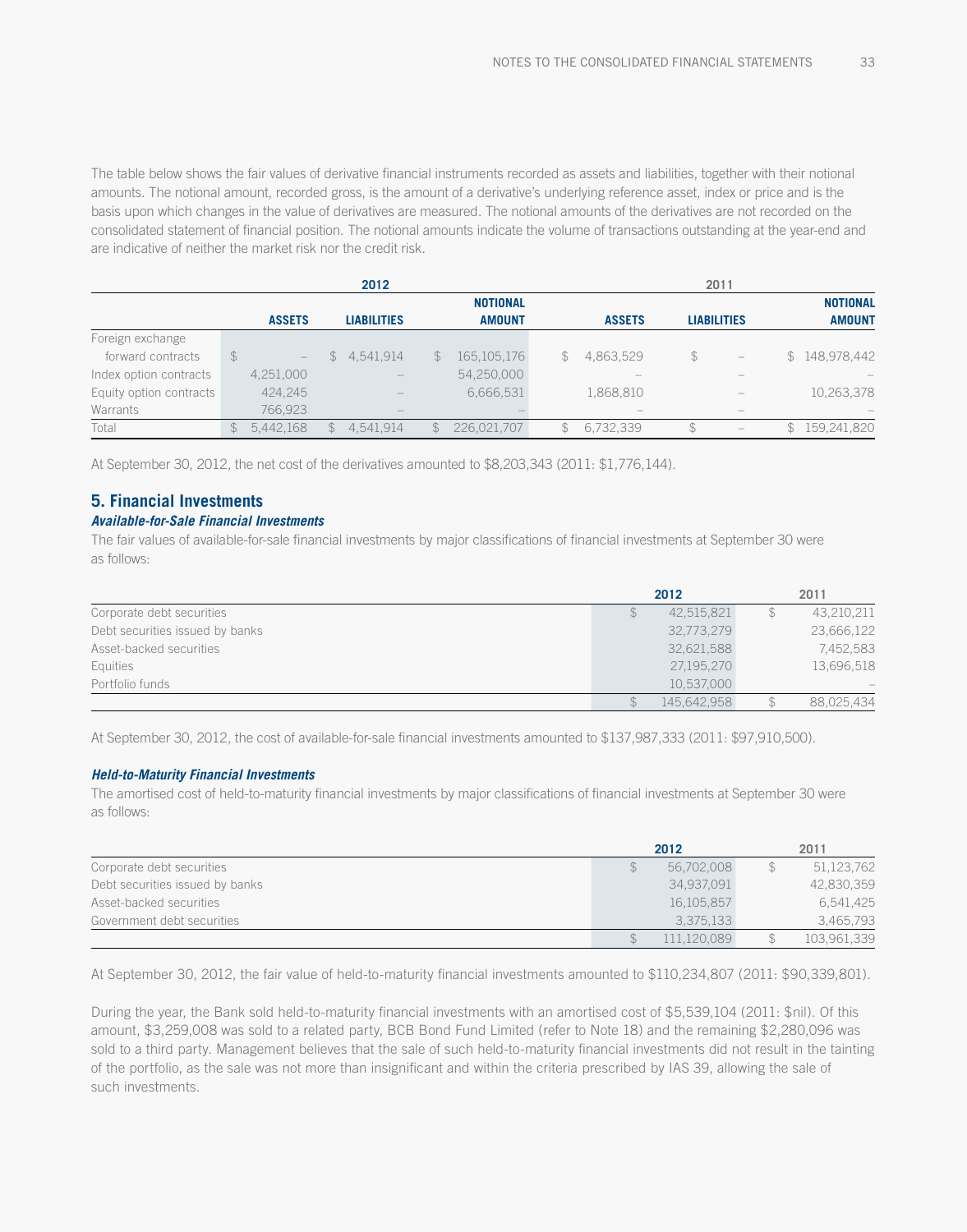#### *Reclassification of Financial Investments*

In the prior year, the Bank reclassified available-for-sale financial investments with a fair value of \$49,440,480 (cost: \$48,258,387) and unrealised gain of \$1,182,093 to the held-to-maturity category as of April 1, 2011, as permitted by IAS 39 and explained in Note 2. As of September 30, 2012, the unamortised portion of the unrealised gain amounting to \$835,986 (2011: \$1,083,088) was recorded as reserve for available-for-sale reclassified to held-to-maturity in the consolidated statement of financial position. The amortised portion of the unrealised gain amounting to \$247,102 (2011: \$99,005) was recorded as net loss on held-to-maturity financial investments in the consolidated statement of comprehensive income.

This reclassification was made to better align the accounting with the business intent and model of holding these securities for the foreseeable future for the express purpose of obtaining their contractual cash flows of principal, and interest on principal, rather than realise their fair value change from sale prior to their contractual maturity.

### **Impairment Losses on Financial Investments**

During the year, the Bank recognised impairment losses as follows:

|                                          | 2012      | 2011 |           |  |
|------------------------------------------|-----------|------|-----------|--|
| Available-for-sale financial investments |           |      |           |  |
| Equities                                 | 2.063.291 |      |           |  |
| Debt securities issued by banks          |           |      | 2.489.900 |  |
|                                          | 2.063.291 |      | 2,489,900 |  |

# **6. Loans and Advances to Customers**

Loans and advances to customers and the allowance for loan losses at September 30 were as follows:

|                       |              | 2012                     |             |            | 2011                       |                  |                  |  |  |  |
|-----------------------|--------------|--------------------------|-------------|------------|----------------------------|------------------|------------------|--|--|--|
|                       | <b>GROSS</b> | <b>ALLOWANCE</b>         |             | <b>NET</b> | <b>GROSS</b>               | <b>ALLOWANCE</b> | <b>NET</b>       |  |  |  |
| Commercial overdrafts | \$18,355,735 | S.                       |             | 18,355,735 | 10,579,864<br>$\mathbb{S}$ | \$               | 10,579,864<br>\$ |  |  |  |
| Commercial loans      | 15,320,258   | $\qquad \qquad - \qquad$ |             | 15,320,258 | 24,332,065                 |                  | 24,332,065       |  |  |  |
| Consumer mortgage     |              |                          |             |            |                            |                  |                  |  |  |  |
| loans                 | 388,925      | 50,000                   |             | 338.925    | 379.429                    | 50,000           | 329,429          |  |  |  |
| Credit cards          | 118,470      |                          |             | 118,470    | 76.775                     |                  | 76,775           |  |  |  |
| Others                | 25.380       |                          |             | 25.380     | 18.387                     |                  | 18,387           |  |  |  |
| Total                 | \$34,208,768 | 50,000                   | $\mathbb S$ | 34.158.768 | \$35,386,520               | \$50.000         | 35,336,520<br>\$ |  |  |  |

Allowance for loan losses consists of:

|                                      | 2012   | 2011      |
|--------------------------------------|--------|-----------|
| Balance at beginning of year         | 50,000 | 148.757   |
| Credit loss during the year          |        | 30,000    |
| Credit loss recovery during the year |        | (128.757) |
|                                      | 50,000 | 50,000    |

In the prior year, the Bank also recovered \$112,688 from previously written off interest on loans and advances to customers, which was recorded under credit loss recovery income in the consolidated statement of income.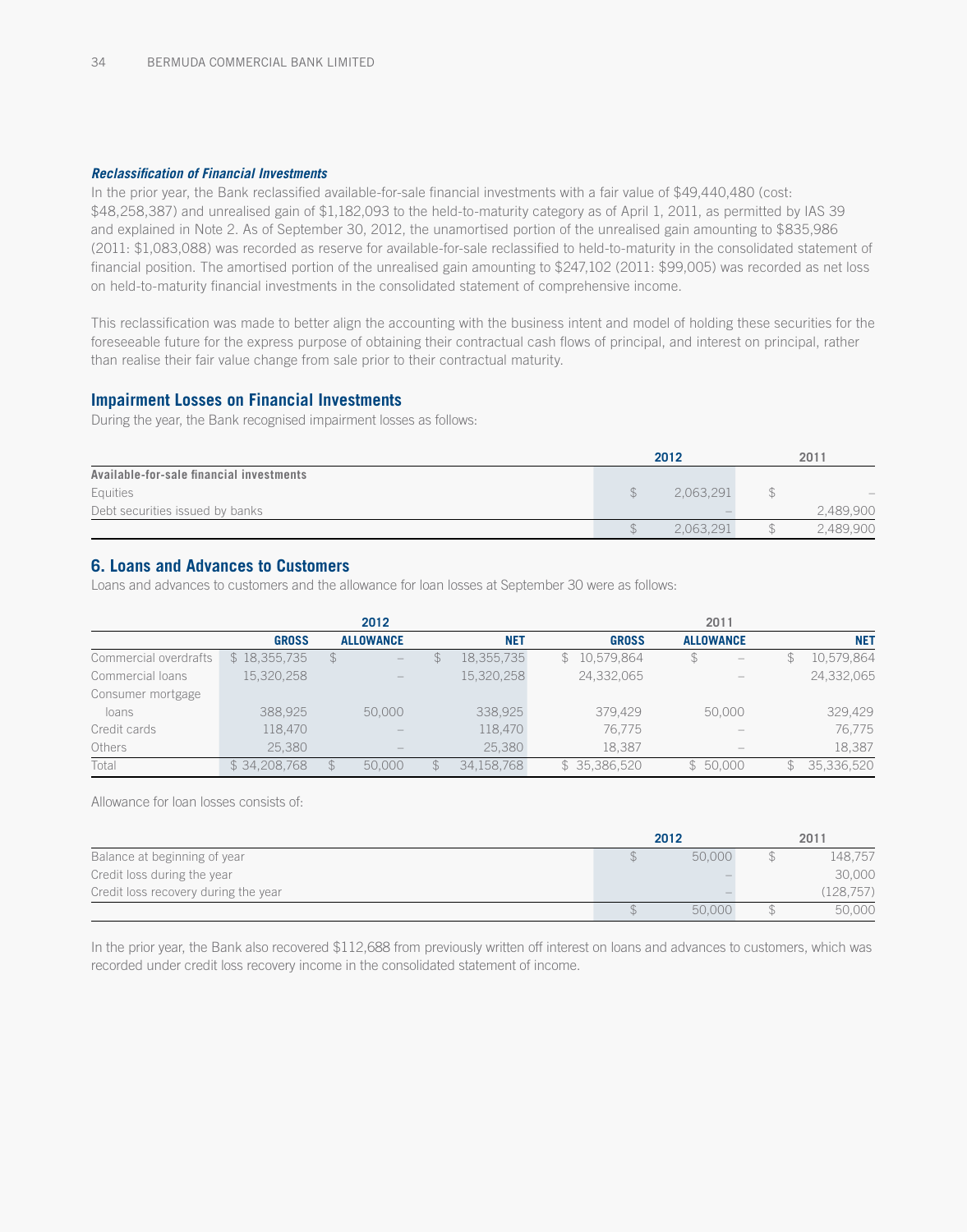The loan portfolio at September 30 by contractual maturity is as follows:

|                       |                      | 2012                     |               |                   |               |                  |              |                                 |               |              |  |
|-----------------------|----------------------|--------------------------|---------------|-------------------|---------------|------------------|--------------|---------------------------------|---------------|--------------|--|
|                       |                      |                          |               |                   |               | <b>MORE THAN</b> |              |                                 |               |              |  |
|                       | <b>WITHIN 1 YEAR</b> | <b>1-5 YEARS</b>         |               | <b>5-10 YEARS</b> |               | <b>10 YEARS</b>  |              | <b>IMPAIRED</b>                 |               | <b>TOTAL</b> |  |
| Commercial overdrafts | \$18,355,735         | S.                       |               |                   | \$            |                  | $\mathbb{S}$ | $\qquad \qquad -$               | $\mathbb S$   | 18,355,735   |  |
| Commercial loans      | 797,062              | 5,673,879                |               | 8,849,317         |               | $\qquad \qquad$  |              | $\qquad \qquad -$               |               | 15,320,258   |  |
| Consumer mortgage     |                      |                          |               |                   |               |                  |              |                                 |               |              |  |
| loans                 |                      | 237,114                  |               | 151,811           |               |                  |              |                                 |               | 388,925      |  |
| Credit cards          | 118,470              | $\overline{\phantom{a}}$ |               |                   |               | -                |              |                                 |               | 118,470      |  |
| Others                | 11,420               | 13,960                   |               |                   |               |                  |              |                                 |               | 25,380       |  |
| Total                 | \$19,282,687         | \$5,924,953              | $\mathcal{F}$ | 9,001,128         | $\mathcal{F}$ |                  | \$           | $\hspace{0.1mm}-\hspace{0.1mm}$ | $\mathcal{F}$ | 34,208,768   |  |

|                       |                                   | 2011                                  |               |                   |    |                          |    |                                       |     |              |  |
|-----------------------|-----------------------------------|---------------------------------------|---------------|-------------------|----|--------------------------|----|---------------------------------------|-----|--------------|--|
|                       | <b>MORE THAN</b>                  |                                       |               |                   |    |                          |    |                                       |     |              |  |
|                       | <b>WITHIN 1 YEAR</b>              | <b>1-5 YEARS</b>                      |               | <b>5-10 YEARS</b> |    | <b>10 YEARS</b>          |    | <b>IMPAIRED</b>                       |     | <b>TOTAL</b> |  |
| Commercial overdrafts | \$10,579,864                      | S<br>$\qquad \qquad =$                | $\mathcal{F}$ |                   | \$ | $\overline{\phantom{a}}$ | \$ | $\hspace{1.0cm} - \hspace{1.0cm}$     | S   | 10,579,864   |  |
| Commercial loans      | $\hspace{1.0cm} - \hspace{1.0cm}$ | 10,264,089                            |               | 14,067,976        |    |                          |    |                                       |     | 24,332,065   |  |
| Consumer mortgage     |                                   |                                       |               |                   |    |                          |    |                                       |     |              |  |
| loans                 | $\hspace{1.0cm} - \hspace{1.0cm}$ | 237,879                               |               | 141,550           |    |                          |    |                                       |     | 379,429      |  |
| Credit cards          | 76,775                            | $\hspace{1.0cm} \rule{1.5cm}{0.15cm}$ |               |                   |    |                          |    |                                       |     | 76,775       |  |
| Others                | 9.551                             | 8.836                                 |               |                   |    |                          |    |                                       |     | 18,387       |  |
| Total                 | \$10,666,190                      | \$10,510,804                          | $\mathbb{S}$  | 14,209,526        | \$ |                          | S  | $\hspace{1.0cm} \rule{1.5cm}{0.15cm}$ | \$. | 35,386,520   |  |

The average effective yields earned were as follows:

|                       | 2012   | 2011              |
|-----------------------|--------|-------------------|
| Commercial loans      | 3.45%  | 9.66%             |
| Commercial overdrafts | 5.28%  | 4.30%             |
| Credit cards:         |        |                   |
| Executive level       | 12.00% | $\qquad \qquad -$ |
| Client level          | 14.50% |                   |

Yields are not provided for consumer mortgage loans as these products are in run-off. No comparative yields are available for credit cards as these products were introduced in 2012.

#### **7. Investments in Associates**

In August 2012, as a result of an increase in ownership and its significant influence, the Bank reclassified its interest in Westhouse Holdings PLC ("Westhouse"), an integrated corporate finance and broking house based in London, from available-for-sale financial investments to investment in an associate. In September, the Bank disposed of this investment to a related company, Bermuda National Limited ("BNL"), for a consideration of \$7,973,737, which remained receivable at year-end. This disposal price is equal to the original cost of the investment to the Bank.

West Hamilton Holdings Limited ("West Hamilton") is a Bermuda limited liability company and is the parent company of West Hamilton Limited ("WHL"). WHL is a Bermuda limited liability company that owns two commercial properties known as the Belvedere Building and Belvedere Place, in which space is generally let under short to long-term commercial leases and leases parking spaces on a shortterm basis in a multi-story parking facility on Pitts Bay Road.

In 2011, as a result of the increase in ownership and its significant influence, the Bank reclassified its interest in West Hamilton from available-for-sale financial investments to investment in an associate, and accounted for this investment using the equity method. Upon acquisition of the investment, \$10,012,940, representing the excess of the Bank's share of the net fair value of the associate's identifiable assets and liabilities of \$17,754,798 over the cost of the total investment of \$7,741,858, was reported under gain on investment in an associate in the consolidated statement of income.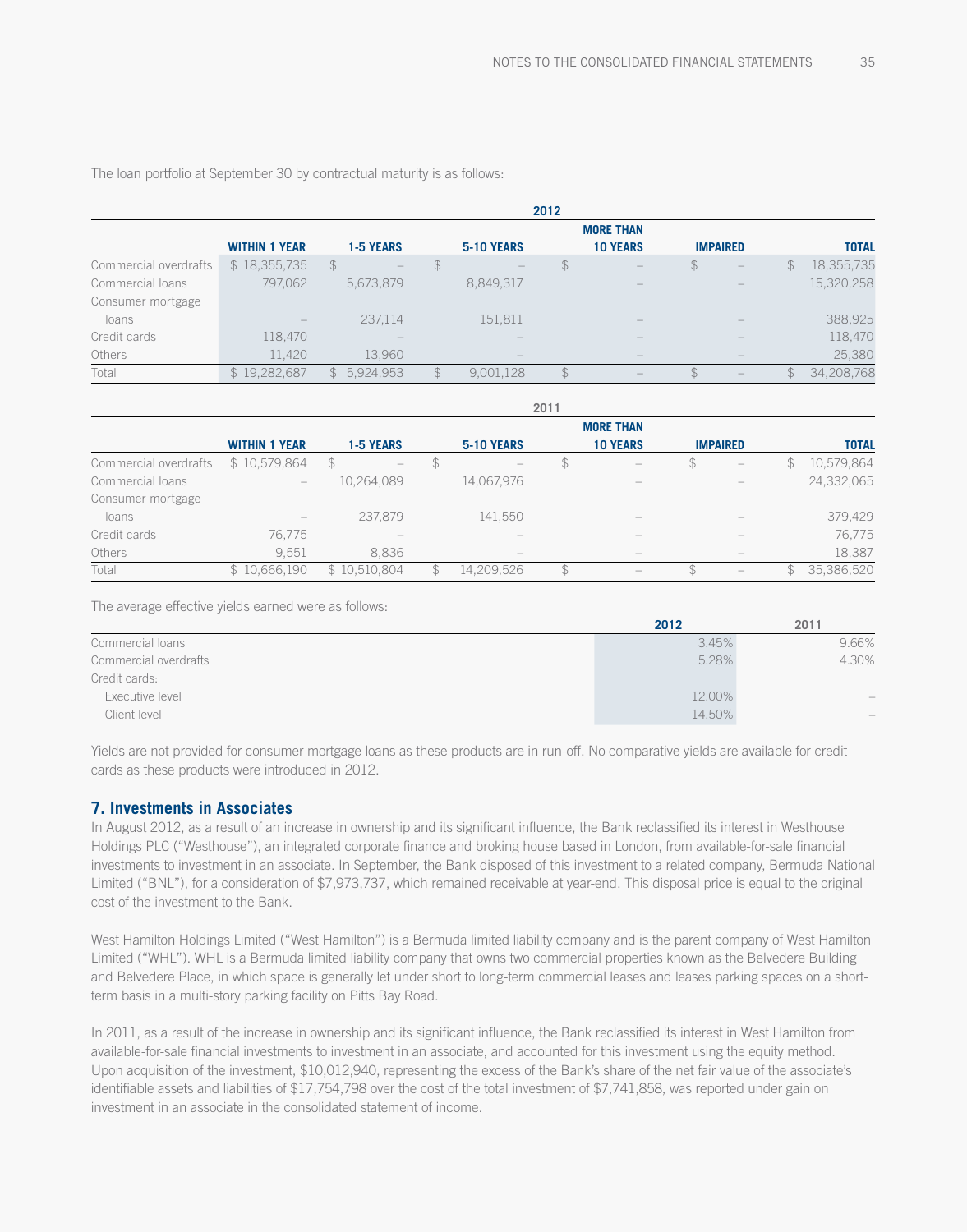The movement in West Hamilton's shares owned by BCB was as follows:

|                                    | 2012      | 2011                     |
|------------------------------------|-----------|--------------------------|
| Balance at beginning of year       | 1,179,020 |                          |
| Purchases during the year          | 25.400    | 143,740                  |
| Exercise of rights during the year |           | 1,035,280                |
| Sales during the year              |           | $\overline{\phantom{0}}$ |
| Balance at end of year             | 1,204,420 | 1,179,020                |

At September 30, 2012, the Bank had a 41.71% (2011: 40.83%) interest in West Hamilton.

The following table illustrates the summarised financial information of the Bank's investment in West Hamilton as of September 30:

|                                                           |                | 2012           | 2011 |                |  |
|-----------------------------------------------------------|----------------|----------------|------|----------------|--|
| Associate's consolidated statement of financial position: |                |                |      |                |  |
| Current assets                                            | $\frac{1}{2}$  | 2,488,132      | \$   | 9,526,008      |  |
| Non-current assets*                                       |                | 51,809,531     |      | 52,472,785     |  |
| Current liabilities                                       |                | (210, 340)     |      | (343, 343)     |  |
| Non-current liabilities                                   |                | (10, 368, 846) |      | (17, 486, 588) |  |
| Equity                                                    | $\mathcal{F}$  | 43,718,477     |      | 44,168,862     |  |
| Associate's consolidated profit:                          |                |                |      |                |  |
| Revenue                                                   | $$\mathbb{S}$$ | 2,052,707      | \$   | 1,586,491      |  |
| Expenses                                                  |                | (1,271,735)    |      | (1, 287, 425)  |  |
| Net profit                                                | $\mathcal{L}$  | 780,972        | \$   | 299,066        |  |
| Carrying amount of the investment                         | $\frac{2}{3}$  | 18,327,628     |      | 17.800.454     |  |

\*This amount includes \$49.19 million (2011: \$49.19 million) representing the fair value of the commercial properties and multi-storey parking facility. In 2011, management's estimate of fair value was based on a 2011 external valuation report taking into consideration a discount for market illiquidity, foreign ownership restrictions and other downside risks. In 2012, in addition to the 2011 external valuation report, management's estimate of fair value was also based on its own assessment of West Hamilton's 2012 tenancy and accommodation information.

# **8. Property and Equipment**

| 2012                            |               |                  |                |                     |               |             |                |                 |               |              |  |
|---------------------------------|---------------|------------------|----------------|---------------------|---------------|-------------|----------------|-----------------|---------------|--------------|--|
|                                 |               |                  |                | <b>LEASEHOLD</b>    |               |             |                |                 |               |              |  |
|                                 |               | <b>EQUIPMENT</b> |                | <b>IMPROVEMENTS</b> |               | <b>LAND</b> |                | <b>BUILDING</b> |               | <b>TOTAL</b> |  |
| Cost                            |               |                  |                |                     |               |             |                |                 |               |              |  |
| Beginning of year               | $\mathcal{L}$ | 833.891          | $$\mathbb{S}$$ | 485.888             | $\frac{1}{2}$ |             | $\frac{1}{2}$  |                 | $\mathcal{L}$ | 1,319,779    |  |
| <b>Additions</b>                |               | 430,206          |                | 79,540              |               | 993,300     |                | 1,806,700       |               | 3,309,746    |  |
| <b>Disposals</b>                |               |                  |                | (2,225)             |               |             |                |                 |               | (2,225)      |  |
| End of year                     |               | 1,264,097        |                | 563,203             |               | 993,300     |                | 1,806,700       |               | 4,627,300    |  |
|                                 |               |                  |                |                     |               |             |                |                 |               |              |  |
| <b>Accumulated depreciation</b> |               |                  |                |                     |               |             |                |                 |               |              |  |
| Beginning of year               |               | 503,493          |                | 410,163             |               |             |                |                 |               | 913,656      |  |
| <b>Disposals</b>                |               |                  |                |                     |               |             |                |                 |               |              |  |
| Depreciation charge             |               |                  |                |                     |               |             |                |                 |               |              |  |
| for the year                    |               | 223,004          |                | 12,434              |               |             |                | 45,167          |               | 280,605      |  |
| End of year                     |               | 726,497          |                | 422,597             |               |             |                | 45,167          |               | 1,194,261    |  |
| Net book value at end of year   | $\mathcal{F}$ | 537.600          | $\mathcal{L}$  | 140.606             | $\mathcal{L}$ | 993.300     | $$\mathbb{S}$$ | 1,761,533       | $\mathcal{F}$ | 3,433,039    |  |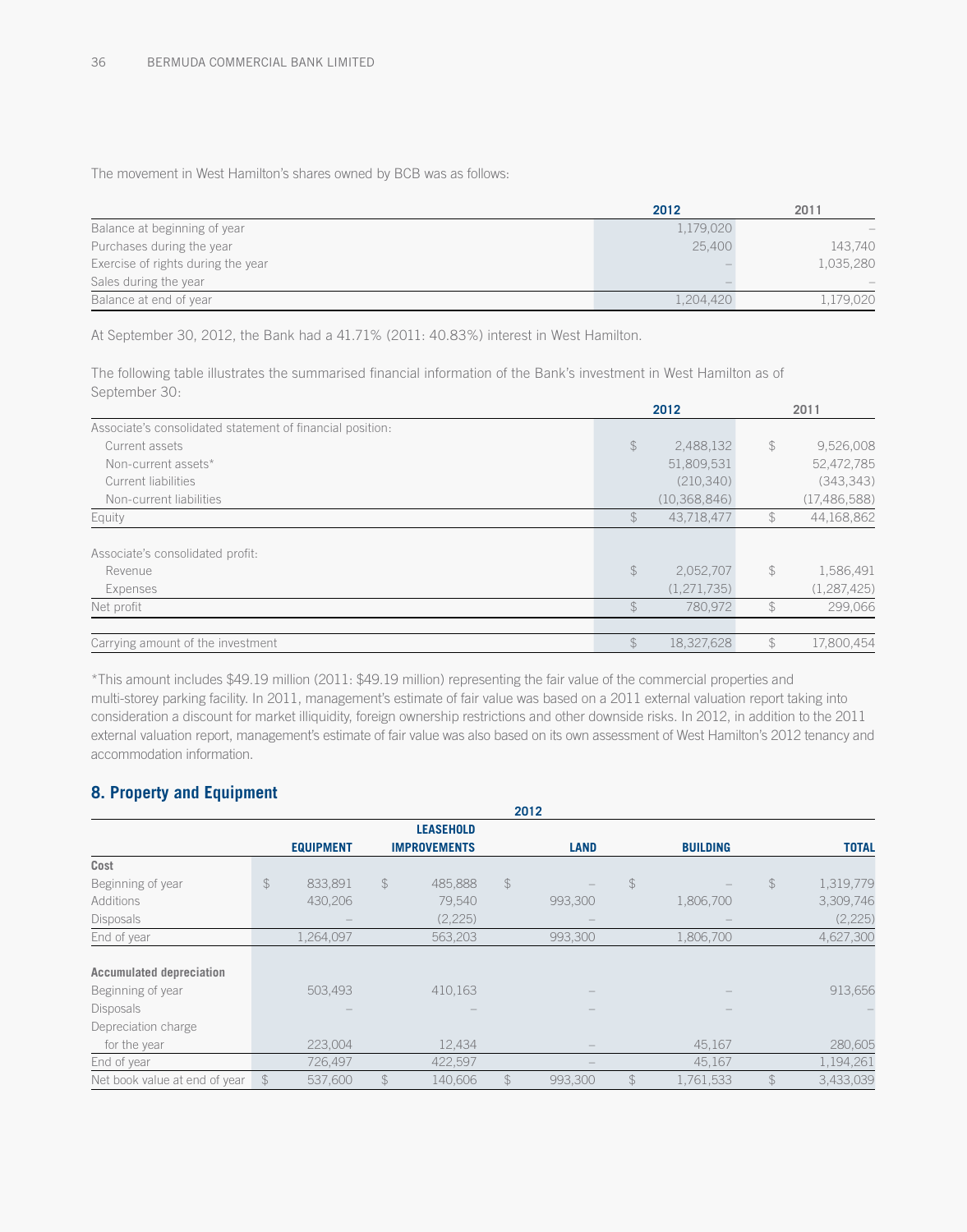# **8. Property and Equipment (continued)**

|                                 |                |                  |                |                                       | 2011           |                                                                           |               |                                 |                |              |
|---------------------------------|----------------|------------------|----------------|---------------------------------------|----------------|---------------------------------------------------------------------------|---------------|---------------------------------|----------------|--------------|
|                                 |                |                  |                | <b>LEASEHOLD</b>                      |                |                                                                           |               |                                 |                |              |
|                                 |                | <b>EQUIPMENT</b> |                | <b>IMPROVEMENTS</b>                   |                | <b>LAND</b>                                                               |               | <b>BUILDING</b>                 |                | <b>TOTAL</b> |
| Cost                            |                |                  |                |                                       |                |                                                                           |               |                                 |                |              |
| Beginning of year               | \$             | 1,146,085        | $$\mathbb{S}$$ | 422,368                               | $$\mathbb{S}$$ |                                                                           | $\mathcal{L}$ |                                 | $$\mathbb{S}$$ | 1,568,453    |
| Additions                       |                | 106,575          |                | 63,520                                |                |                                                                           |               |                                 |                | 170,095      |
| Disposals                       |                | (418, 769)       |                | $\hspace{1.0cm} \rule{1.5cm}{0.15cm}$ |                |                                                                           |               | $\overline{\phantom{a}}$        |                | (418, 769)   |
| End of year                     |                | 833,891          |                | 485.888                               |                | $\overline{\phantom{0}}$                                                  |               |                                 |                | 1,319,779    |
| <b>Accumulated depreciation</b> |                |                  |                |                                       |                |                                                                           |               |                                 |                |              |
| Beginning of year               |                | 800,155          |                | 407,423                               |                |                                                                           |               |                                 |                | 1,207,578    |
| <b>Disposals</b>                |                | (418, 769)       |                |                                       |                |                                                                           |               |                                 |                | (418, 769)   |
| Depreciation charge             |                |                  |                |                                       |                |                                                                           |               |                                 |                |              |
| for the year                    |                | 122,107          |                | 2,740                                 |                |                                                                           |               | $\hspace{0.1mm}-\hspace{0.1mm}$ |                | 124,847      |
| End of year                     |                | 503,493          |                | 410,163                               |                | $\hspace{1.0cm} \rule{1.5cm}{0.15cm} \hspace{1.0cm} \rule{1.5cm}{0.15cm}$ |               | $\hspace{0.1mm}-\hspace{0.1mm}$ |                | 913,656      |
| Net book value at end of year   | $$\mathbb{S}$$ | 330,398          | $\mathcal{L}$  | 75,725                                | $\mathcal{L}$  |                                                                           | $\mathcal{L}$ |                                 | $$\mathbb{S}$$ | 406,123      |

# **9. Goodwill and Other Intangible Assets**

|                                  |                | 2012            |               |                      |                |                 |               |              |  |  |
|----------------------------------|----------------|-----------------|---------------|----------------------|----------------|-----------------|---------------|--------------|--|--|
|                                  |                | <b>COMPUTER</b> |               | <b>CUSTOMER</b>      |                |                 |               |              |  |  |
|                                  |                | <b>SOFTWARE</b> |               | <b>RELATIONSHIPS</b> |                | <b>GOODWILL</b> |               | <b>TOTAL</b> |  |  |
| Cost                             |                |                 |               |                      |                |                 |               |              |  |  |
| Beginning of year                | $\frac{1}{2}$  | 4,080,361       | $\frac{1}{2}$ |                      | $\frac{1}{2}$  |                 | $\frac{1}{2}$ | 4,080,361    |  |  |
| Additions                        |                | 1,456,522       |               | 4,154,402            |                | 2,723,371       |               | 8,334,295    |  |  |
| Disposals                        |                | (45,705)        |               |                      |                |                 |               | (45,705)     |  |  |
| End of year                      |                | 5,491,178       |               | 4,154,402            |                | 2,723,371       |               | 12,368,951   |  |  |
| <b>Accumulated amortisation</b>  |                |                 |               |                      |                |                 |               |              |  |  |
| Beginning of year                |                | 1,921,601       |               |                      |                |                 |               | 1,921,601    |  |  |
| <b>Disposals</b>                 |                |                 |               |                      |                |                 |               |              |  |  |
| Amortisation charge for the year |                | 164,442         |               | 276,804              |                |                 |               | 441,246      |  |  |
| End of year                      |                | 2,086,043       |               | 276,804              |                |                 |               | 2,362,847    |  |  |
| Net book value at end of year    | $$\mathbb{S}$$ | 3,405,135       | $\mathcal{F}$ | 3,877,598            | $$\mathbb{S}$$ | 2,723,371       | $\mathcal{L}$ | 10,006,104   |  |  |

|                                  |                 |               |                          | 2011          |                 |               |              |
|----------------------------------|-----------------|---------------|--------------------------|---------------|-----------------|---------------|--------------|
|                                  | <b>COMPUTER</b> |               | <b>CUSTOMER</b>          |               |                 |               |              |
|                                  | <b>SOFTWARE</b> |               | <b>RELATIONSHIPS</b>     |               | <b>GOODWILL</b> |               | <b>TOTAL</b> |
| Cost                             |                 |               |                          |               |                 |               |              |
| Beginning of year                | \$<br>2,836,585 | $\mathcal{L}$ |                          | $\frac{1}{2}$ |                 | $\mathcal{L}$ | 2,836,585    |
| Additions                        | 1,290,252       |               |                          |               |                 |               | 1,290,252    |
| <b>Disposals</b>                 | (46, 476)       |               |                          |               |                 |               | (46, 476)    |
| End of year                      | 4,080,361       |               |                          |               |                 |               | 4,080,361    |
| <b>Accumulated amortisation</b>  |                 |               |                          |               |                 |               |              |
| Beginning of year                | 1,857,167       |               |                          |               |                 |               | 1,857,167    |
| <b>Disposals</b>                 | (46, 476)       |               |                          |               |                 |               | (46, 476)    |
| Amortisation charge for the year | 110,910         |               |                          |               |                 |               | 110,910      |
| End of year                      | 1,921,601       |               | $\overline{\phantom{a}}$ |               |                 |               | 1,921,601    |
| Net book value at end of year    | \$<br>2,158,760 | $\mathcal{L}$ |                          | \$            |                 |               | 2,158,760    |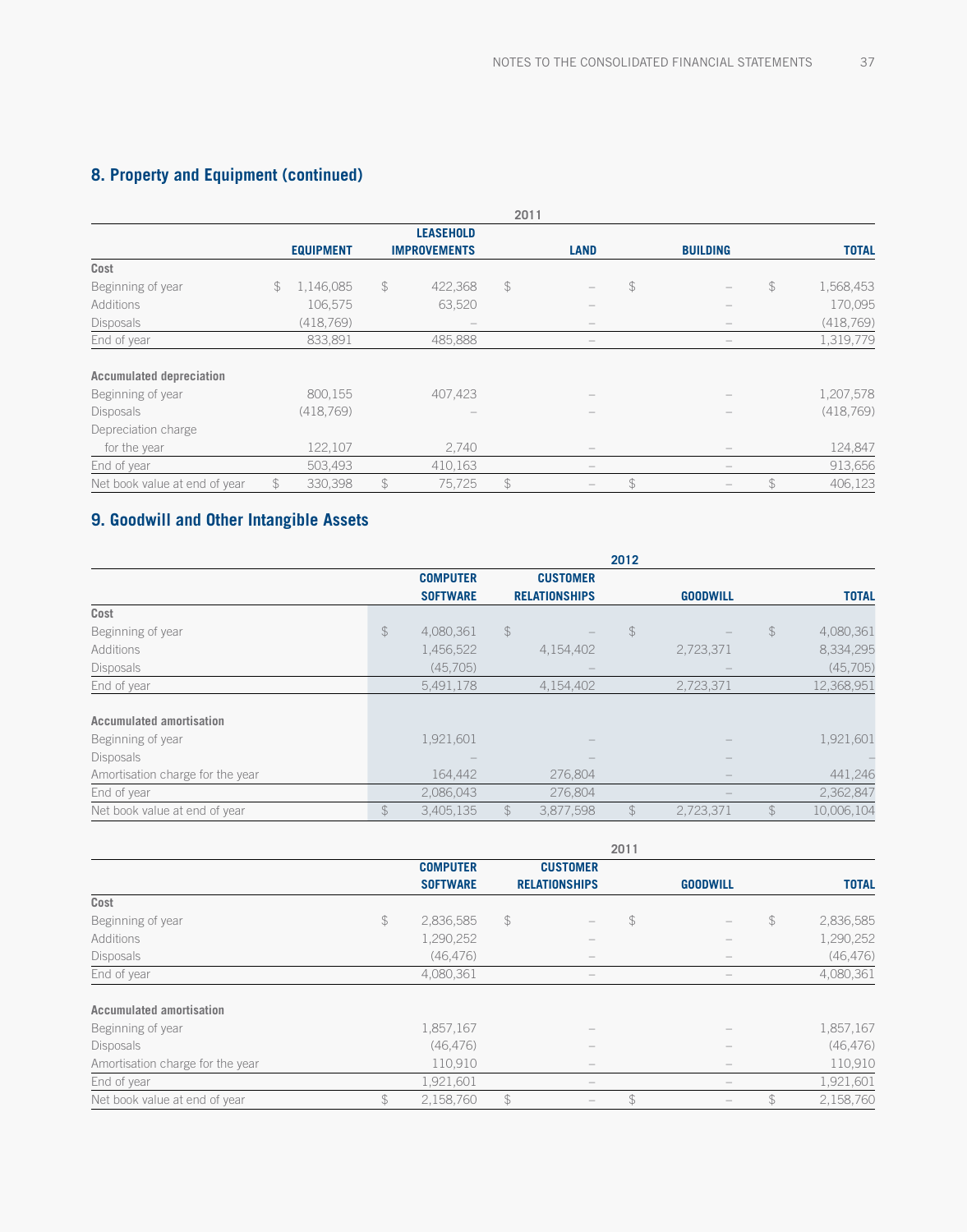Customer relationships are initially recorded at the net present value of the future net cash flows that are expected to be gained from the existing customer base at the date of acquisition. The Bank recognised intangible assets of \$4,154,402, relating to customer relationships resulting from the acquisition of Paragon Trust Ltd ("Paragon") and Charter Corporate Services Ltd ("Charter") in October 2011. This amount is amortised on a straight-line basis over the expected life span of positive net cash flows.

The Bank also recognised \$2,723,371 in goodwill from the acquisition of Paragon and Charter in October 2011 (refer to Note 24 for further details). Goodwill is subject to an impairment test on at least an annual basis, but more frequently if events or changes in circumstances indicate that the carrying value may be impaired. Based on the assessment performed as of September 30, 2012, management determined that no impairment write-down was necessary.

## **10. Other Assets**

|                                                     | 2012      | 2011      |
|-----------------------------------------------------|-----------|-----------|
| Receivables for investments sold pending settlement | 2.516.690 | 261,493   |
| Accrued income                                      | 1.494.941 | 404,206   |
| Prepayments                                         | 772.393   | 531,571   |
| Total                                               | 4.784.024 | 1,197,270 |

## **11. Deposits**

|                                  |   | 2012        |   | 2011        |
|----------------------------------|---|-------------|---|-------------|
| Demand deposits                  | S | 207,025,252 | Ъ | 259,307,638 |
| Term deposits:                   |   |             |   |             |
| Deposits maturing within 1 month |   | 106,981,836 |   | 87,588,745  |
| Deposits maturing $-1-3$ months  |   | 52,874,340  |   | 20,353,300  |
| Deposits maturing $-3-12$ months |   | 26,473,287  |   | 16,393,659  |
| Deposits maturing $-1-5$ years   |   | 64,180,642  |   | 59,546,357  |
|                                  |   | 250.510.105 |   | 183.882.061 |
| Total                            |   | 457.535.357 |   | 443.189.699 |

The average effective rates paid were as follows:

|                                                                   | 2012     | 2011  |
|-------------------------------------------------------------------|----------|-------|
| Term deposits based on book values and contractual interest rates | .43%     | 24%   |
| Demand deposits                                                   | $0.04\%$ | 0.03% |

# **12. Other Liabilities**

|                                              | 2012      | 2011      |
|----------------------------------------------|-----------|-----------|
| Payables for financial investments purchased | 92.640    | 208,852   |
| Accounts payable                             | 249.136   | 204,947   |
| <b>Accrued liabilities</b>                   | 1.827.947 | 972,138   |
| Total                                        | 2.169.723 | l,385,937 |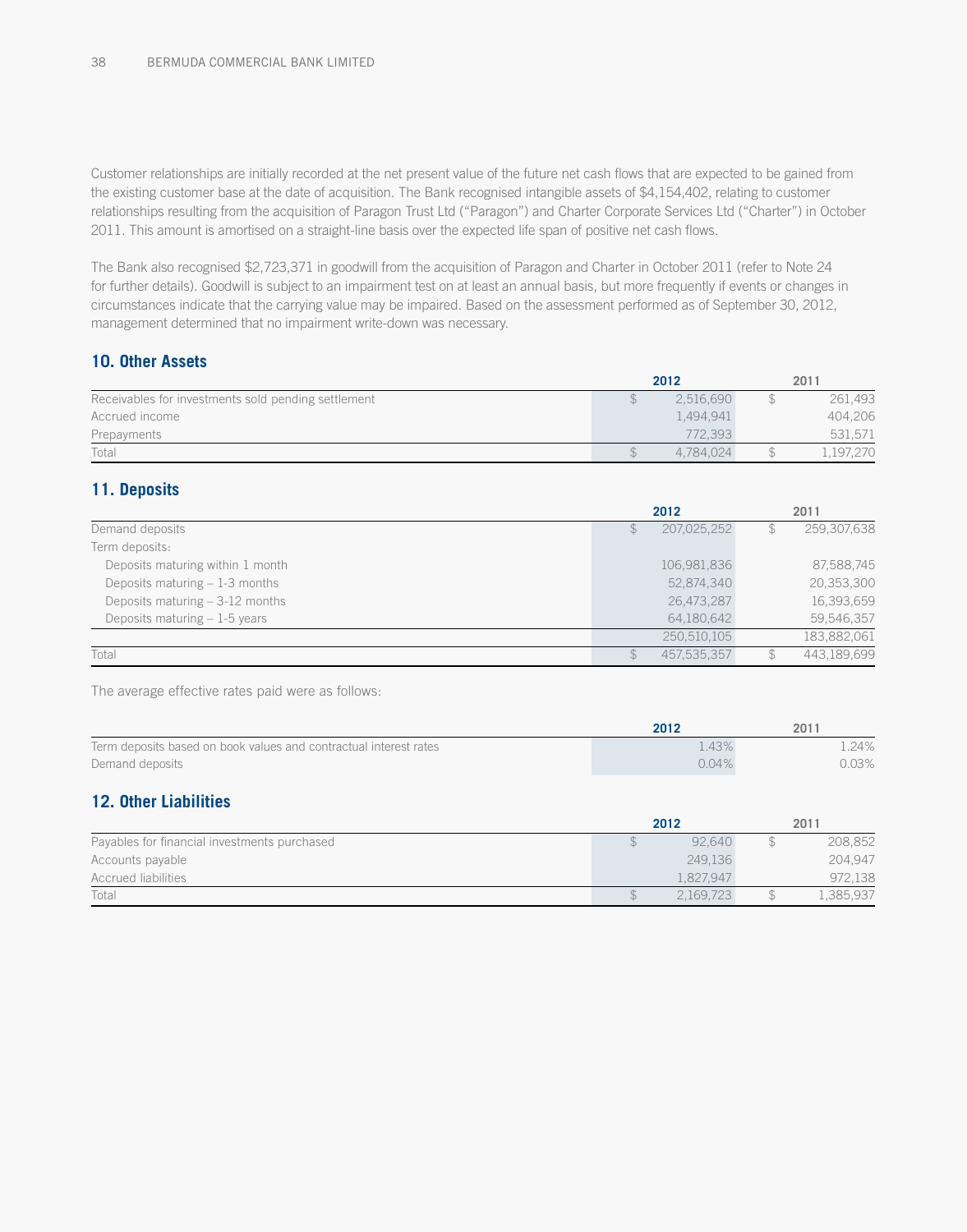### **13. Equity**

All shares are common shares with a par value of \$2.40 each.

|                                | <b>AUTHORISED</b>               | <b>PAR</b>                      | <b>ISSUED &amp; FULLY</b> | <b>PAR</b>   | <b>SHARE</b>   |
|--------------------------------|---------------------------------|---------------------------------|---------------------------|--------------|----------------|
|                                | <b>SHARES</b>                   | <b>VALUE</b>                    | <b>PAID SHARES</b>        | <b>VALUE</b> | <b>PREMIUM</b> |
| Balance at October 1, 2010     | 10.000.000                      | 24,000,000                      | 6.352.687                 | 15.246.449   | 19,847,690     |
| Exercise of 700,000 options    | $\hspace{0.1mm}-\hspace{0.1mm}$ | $\hspace{0.1mm}-\hspace{0.1mm}$ | 700,000                   | 1,680,000    | 2,640,000      |
| Balance at September 30, 2011  | 10.000.000                      | 24,000,000                      | 7.052.687                 | 16,926,449   | 22,487,690     |
| Cancellation of treasury stock | $\hspace{0.1mm}-\hspace{0.1mm}$ |                                 | (49.369)                  | (118.486)    | (356, 502)     |
| Balance at September 30, 2012  | 10.000.000                      | 24,000,000                      | 7,003,318                 | 16,807,963   | 22,131,188     |

Options to acquire common shares were purchased by the Bank's controlling shareholder group in 2010. The options outstanding as at September 30, 2012 and 2011 were as follows:

| <b>ISSUE DATE</b> | <b>NUMBER OF OPTIONS</b> | <b>EXERCISE PRICE</b> | <b>EXERCISE PERIOD</b>                    |
|-------------------|--------------------------|-----------------------|-------------------------------------------|
| December 2000     | 500.000                  | 5.6972                | January 1, 2003 through December 31, 2012 |

During the year ended September 30, 2012, no options (2011: 700,000 options) were exercised.

#### *Treasury Stock*

|                                | 2012                     |             |               | 2011                            |               |
|--------------------------------|--------------------------|-------------|---------------|---------------------------------|---------------|
|                                | <b>NUMBER OF</b>         |             |               | <b>NUMBER OF</b>                |               |
|                                | <b>SHARES</b>            |             | <b>AMOUNT</b> | <b>SHARES</b>                   | <b>AMOUNT</b> |
| Balance at beginning of year   | 53.457                   | $\mathbb S$ | 526,517       | 44,873                          | 443,687       |
| Purchase of treasury stock     | 2,111                    |             | 23,471        | 23,000                          | 230,650       |
| Sale of treasury stock         | (6, 199)                 |             | (75,000)      | (14.416)                        | (147, 820)    |
| Cancellation of treasury stock | (49,369)                 |             | (474,988)     | $\hspace{0.1mm}-\hspace{0.1mm}$ |               |
| Balance at end of year         | $\qquad \qquad - \qquad$ |             |               | 53.457                          | 526,517       |

#### *Regulatory Capital*

The BMA adopts the Basel II Accord which calls for additional and more detailed disclosures and risk management. Under Basel II, and in agreement with the BMA, all banks in Bermuda are required to maintain higher Tier 1 and total regulatory capital ratios than previously required under Basel I. The BMA assesses the risk of each institution and determines a separate Individual Capital Guidance for each bank. The Bank has complied with all minimum capital requirements prescribed by the BMA and at September 30, 2012, the Bank's Tier 1 and total regulatory capital ratios of 26.42% (2011: 31.92%) and 23.34% (2011: 27.08%) respectively, exceeded the prescribed limits.

#### *Capital Management*

The Bank maintains capital base and capital ratios above externally imposed capital requirements. The Bank's capital levels are continuously reviewed by the Board of Directors in light of changes in economic conditions and the risk characteristics of the Bank's activities. In order to maintain or adjust the capital structure, the Bank may adjust the amount of dividend payments to shareholders, return capital to shareholders or issue new capital securities.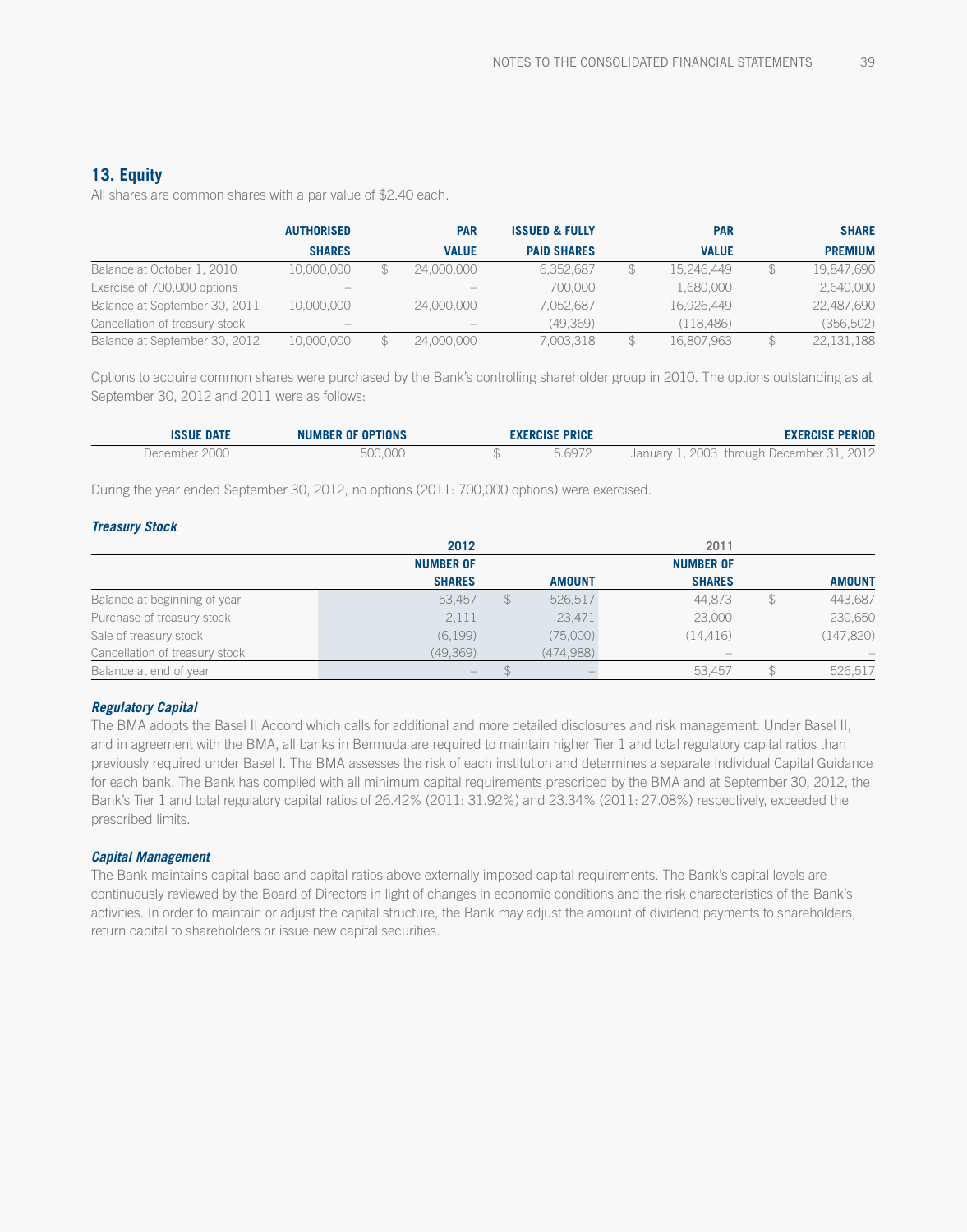# **14. Earnings Per Share**

The following tables present the computation of basic and diluted earnings per share:

|                                              |               |                 | 2012            |                |                     |
|----------------------------------------------|---------------|-----------------|-----------------|----------------|---------------------|
|                                              |               |                 | <b>WEIGHTED</b> |                |                     |
|                                              |               | <b>NET</b>      | <b>AVERAGE</b>  |                | <b>EARNINGS PER</b> |
|                                              |               | <b>EARNINGS</b> | <b>SHARES</b>   |                | <b>SHARE</b>        |
| <b>Basic earnings per share</b>              |               |                 |                 |                |                     |
| Net income                                   | $\frac{1}{2}$ | 7,453,040       | 7,051,877       | $\frac{1}{2}$  | 1.06                |
| Add: Incremental shares from assumed         |               |                 |                 |                |                     |
| exercise of stock options (Note 13)          |               |                 | 245,783         |                |                     |
| Adjusted weighted average shares outstanding |               |                 | 7,297,660       |                |                     |
| Diluted earnings per share                   |               |                 |                 |                |                     |
| Net income                                   | $\frac{1}{2}$ | 7,453,040       | 7,297,660       | $\updownarrow$ | 1.02                |
|                                              |               |                 | 2011            |                |                     |
|                                              |               |                 | <b>WEIGHTED</b> |                |                     |
|                                              |               | <b>NET</b>      | <b>AVERAGE</b>  |                | <b>EARNINGS PER</b> |
|                                              |               | <b>EARNINGS</b> | <b>SHARES</b>   |                | <b>SHARE</b>        |
| Basic earnings per share                     |               |                 |                 |                |                     |
| Net income                                   | \$            | 12,616,376      | 6,580,085       | $\mathcal{L}$  | 1.92                |
| Add: Incremental shares from assumed         |               |                 |                 |                |                     |
| exercise of stock options (Note 13)          |               |                 | 209,342         |                |                     |
| Adjusted weighted average shares outstanding |               |                 | 6,789,427       |                |                     |

# **15. Dividends**

**Diluted earnings per share**

|                                                                 |   | 2012      | 2011      |
|-----------------------------------------------------------------|---|-----------|-----------|
| <b>Dividends on Common Shares:</b>                              |   |           |           |
| Declared and paid: November 2011                                |   |           |           |
| (2012: \$0.10 per common share; 2011 - \$0.10 per common share) | S | 694.972   | 623.411   |
| Declared and paid: March 2012                                   |   |           |           |
| (2012: \$0.10 per common share; 2011 - \$0.10 per common share) |   | 700.443   | 655.006   |
| Total                                                           |   | 1 395 415 | 1.278.417 |

Net income \$ 12,616,376 6,789,427 \$ 1.86

# **16. Fees and Commissions**

|                         | 2012      | 2011      |
|-------------------------|-----------|-----------|
| Corporate services      | 2,267,095 | 1,363,070 |
| Trust                   | 1,350,761 | 250,311   |
| <b>Banking services</b> | 883.214   | 985,635   |
| Underwriting (Note 18)  |           | 104,142   |
| Total                   | 4.501.070 | 2,703,158 |

# **17. General and Administrative Expenses**

|                                    |    | 2012      |   | 2011      |
|------------------------------------|----|-----------|---|-----------|
| Rent and premises                  | £. | 982,145   | S | 867,577   |
| Advertising and marketing          |    | 516,328   |   | 571,615   |
| Professional fees                  |    | 440,526   |   | 379,542   |
| Information technology and systems |    | 690,727   |   | 634,287   |
| Banking services and license       |    | 812,167   |   | 714,903   |
| Investment advisory fees           |    | 1,018,073 |   | 492,466   |
| Board costs (Note 18)              |    | 205.416   |   | 207,029   |
| Administrative                     |    | 1,569,037 |   | 999.987   |
|                                    |    | 6,234,419 |   | 4.867.406 |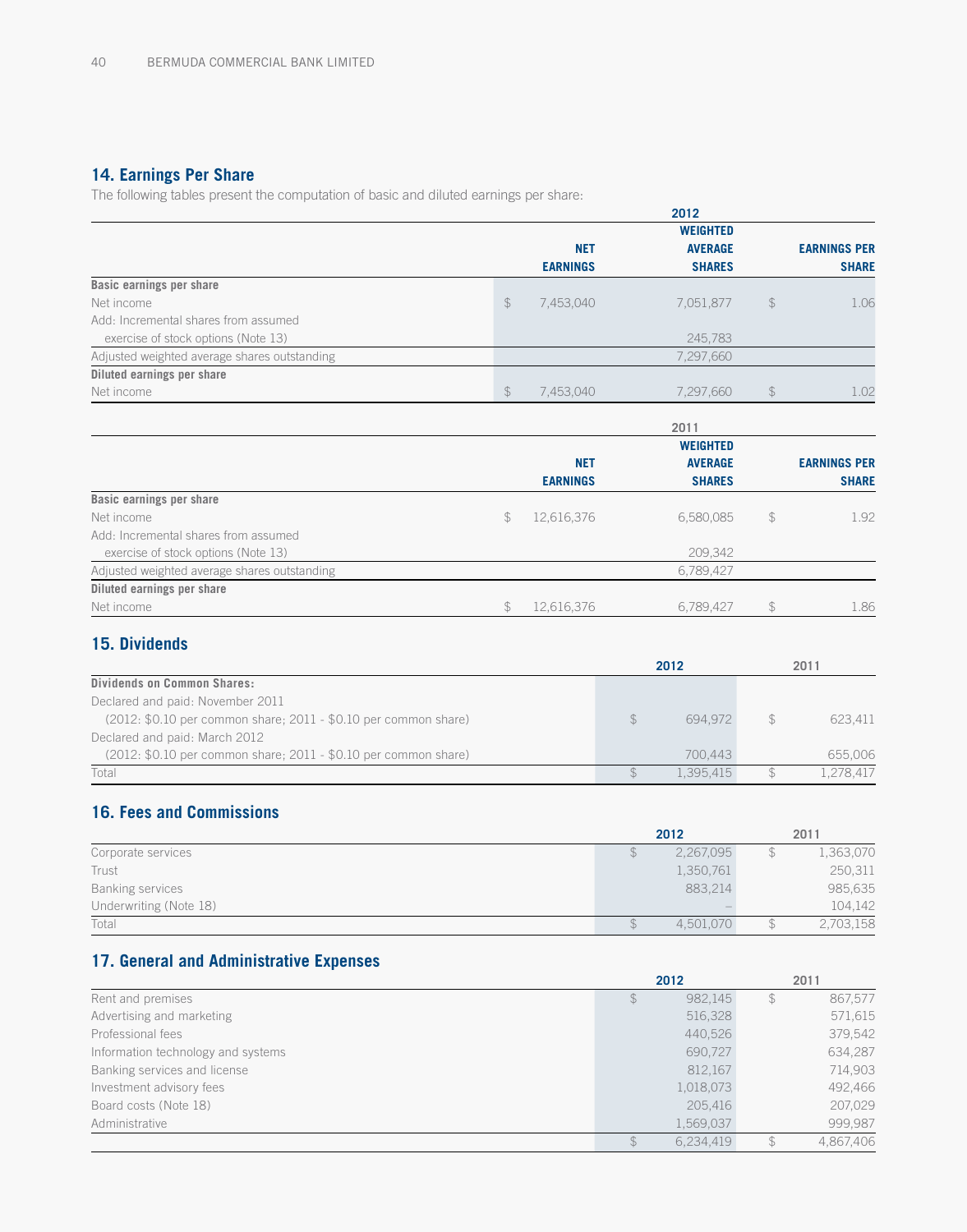### **18. Related-Party Disclosures**

As at September 30, 2012, the Investor Group held in aggregate, 81.52% (2011: 80.95%) of the Bank's common shares. Details of the Investor Group are disclosed in Note 1.

#### *Investment Advisor Agreement*

In 2010, the Bank entered into an investment advisor agreement with a related party, ICM Limited, which remains in force until terminated by the Bank's Asset and Liability Committee (the "Bank's ALCO") or the Investment Advisor upon giving the other party not less than three months written notice of termination or such lesser period of notice as the Bank's ALCO and the Investment Advisor agree. Pursuant to the agreement, the Bank's investment objective is to achieve an appropriate income return and/or capital growth in the value of the portfolio by investing in suitable investments, which may be amended by a specific written instruction to the Investment Advisor by the Bank's ALCO.

In addition, under the terms of the agreement, the Investment Advisor, having regard to the Bank's investment objective, provides investment advisory services to the Bank, for which ICM Limited shall have no entitlement to fees. However, depending upon the performance of the portfolio, the Bank's ALCO may, in its sole discretion, determine that the Investment Advisor ought to receive a payment on account of the services provided. The Investment Advisor is also entitled to recover all and any expenses incurred by it that relate exclusively to the services specified in the agreement, following disclosure of details of the expense (including amount) to the Bank's ALCO.

In February 2012, the Bank and the Investment Advisor entered into a Variation Agreement whereby the Bank agreed to pay the Investment Advisor for its advisory services an annual fee of 0.50% (payable quarterly in arrears) of the value of the portfolio effective April 1, 2012 (previously 0.25%). For the year ended September 30, 2012, such fees amounted to \$918,073 (2011: \$382,466) of which \$40,000 remained payable at year-end (2011: \$132,000). In addition, pursuant to a consultancy agreement, a fee of \$100,000 (2011: \$110,000) was paid to the Investment Advisor for its consultancy services.

#### *Related-Party Transactions with the Investor Group and the Investor Group's Related Parties*

The Bank provides banking services and enters into transactions with the Investor Group and the Investor Group's related parties under the same terms as an unrelated party would receive. Outstanding balances and/or transactions with the Investor Group and the Investor Group's related parties were as follows:

For the year ended September 30, 2012, the Bank earned interest and fees of approximately \$1,188,168 (2011: \$822,592) for banking services provided to such related parties.

At September 30, 2012, total loans and advances given to such related parties amounted to \$26,383,699 (2011: \$11,802,562), of which \$18,159,381 (2011: \$11,802,562) was unsecured and \$8,224,318 (2011: \$nil) was secured by the related parties' cash and portfolio assets managed/custodied by the Bank. There have been no guarantees provided or received for the unsecured related party transactions. For the years ended September 30, 2012 and 2011, the Bank has not made any provision for doubtful debts relating to amounts owed by such related parties.

At September 30, 2012, deposit balances of such related parties with the Bank amounted to \$5,222,952 (2011: \$693,554).

At September 30, 2012, the Bank had investments in asset-backed securities in Resimac Triomphe Trust, a standalone residential mortgage backed entity managed, but not controlled, by Resimac totaling \$12,715,500 (2011: \$6,541,425). These asset-backed securities were recorded in the consolidated statement of financial position within held-to-maturity financial investments.

During the year ended September 30, 2010, the Bank entered into a call option deed with the Investor Group, whereby, in consideration for an option fee paid by The Investor Group in the amount of \$1 and upon exercise of the call option by The Investor Group, the Bank agreed to sell to the Investor Group its investment in corporate debt securities for a price equivalent to cost plus an annualized rate of 10%. The option period expired on December 30, 2011. This investment in corporate debt securities was recorded in the consolidated statement of financial position within available-for-sale financial investments at fair value and cost of \$nil (2011: \$5,000,000).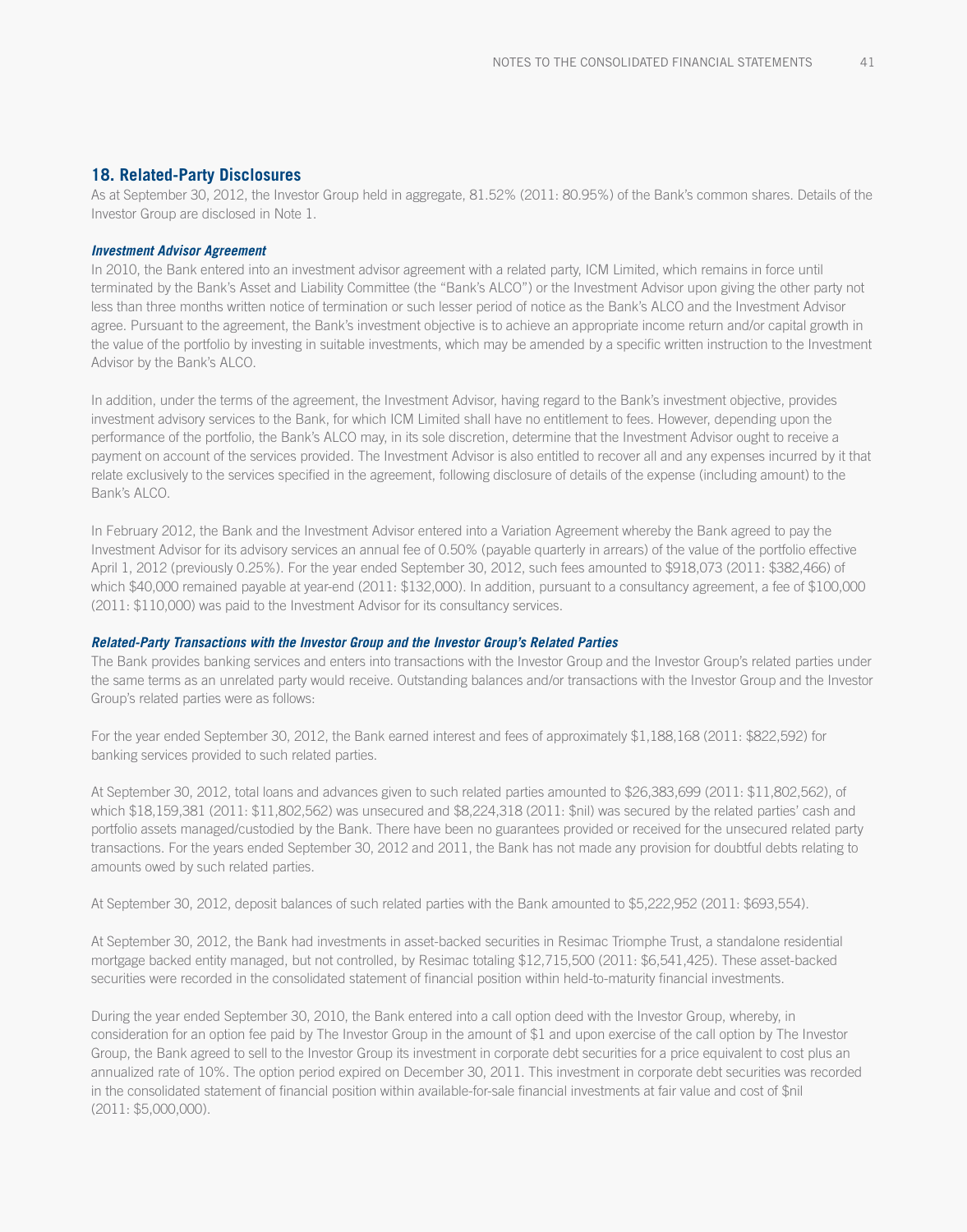During the year, the Bank made an investment in an investment portfolio fund that is related to the Bank by way of a common investment advisor, ICM Limited. This investment was recorded in the Bank's consolidated statement of financial position within available-for-sale financial investments at fair value of \$10,537,000 (2011: \$nil). During the year, the Bank sold securities to this fund at their fair value of \$7,135,854 (2011: \$nil).

As disclosed in Note 7, during the year, the Bank disposed of its investment in Westhouse to BNL I Limited. Details of BNL I Limited are disclosed in Note 25.

During the prior year, the Bank was engaged by West Hamilton to underwrite West Hamilton's rights offering and received underwriting fees of \$104,142 from West Hamilton for this service.

#### *Transactions with Directors*

Total directors' fees for the year ended September 30, 2012, amounted to \$205,416 (2011: \$207,029). The Bank provides banking services to directors under the same terms as an unrelated party would receive. At September 30, 2012, directors and parties associated with directors had deposit balances with the Bank of \$1,366,287 (2011: \$956,102). At September 30, 2012, total loans and advances given to directors amounted to \$77,183 (2011: \$nil).

#### *Compensation of Key Management Personnel of the Bank*

The Bank classifies the directors of the Bank as the key management personnel. For the year ended September 30, 2012, total compensation of key management personnel amounted to \$575,587 (2011: \$429,422), excluding the directors' fees.

#### *Principal Subsidiary Undertakings*

| <b>LOCATION</b>  |
|------------------|
| Bermuda          |
| Bermuda          |
| Bermuda          |
| <b>Mauritius</b> |
| Bermuda          |
| Bermuda          |
| Cayman Islands   |
| Luxembourg       |
| Bermuda          |
| Bermuda          |
| Bermuda          |
| Bermuda          |
| Bermuda          |
| Bermuda          |
| Bermuda          |
| <b>Bermuda</b>   |
|                  |

\*Wholly owned subsidiary of the Bank through indirect investment. Refer to Note 24 for further information.

As at September 30, 2012 and 2011, all subsidiaries were wholly owned by BCB. All of the above subsidiaries are included in the Bank's consolidated financial statements.

### **19. Employee Benefits**

The Bank meets the minimum requirements of the Bermuda National Pension Scheme (Occupational Pensions) Act 1998, related amendments and regulations. Under this legislation, the Bank contributes to its employees' pension requirements using a defined contribution plan at the following rates, following any probationary period for new staff:

5% of gross salary if service does not exceed 15 years and 10% of gross salary if service exceeds 15 years.

As permitted under the legislation, staff members are required to contribute 5% annually based on the employees' pensionable earnings. Staff members with greater than 15 years of service are not required to make contributions.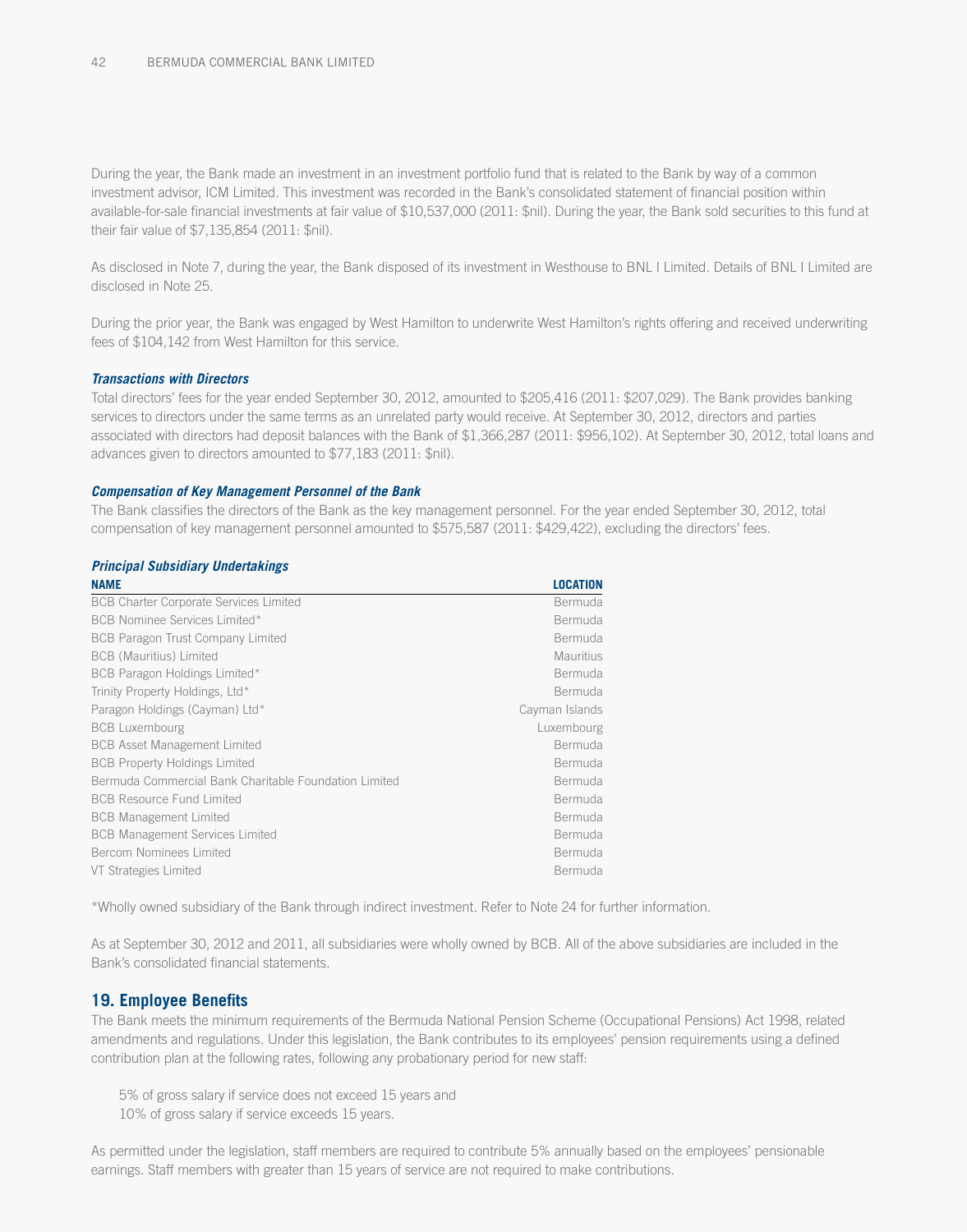The scheme is administered by an independent party, and all such funds are segregated from the assets and liabilities of the Bank. Pension expense incurred during 2012 amounted to \$310,356 (2011: \$206,080).

#### **20. Commitments and Contingent Liabilities**

In September 2006, the Bank moved premises and entered into a premises lease. The lease expires on September 30, 2014.

Future minimum rental payables under the operating lease as at September 30 were as follows:

|                                             | 2012      | 2011                     |
|---------------------------------------------|-----------|--------------------------|
| Within one year                             | 526.456   | 585.978                  |
| After one year but not more than five years | 526.456   | $\overline{\phantom{m}}$ |
| More than five years                        |           |                          |
|                                             | 1.052.912 | 585.978                  |

The Bank is contingently liable for letters of credit, which are fully matched by offsetting customer deposits in the amount of \$3,340,000 (2011: \$880,000).

#### **21. Risk Management**

Risk is inherent in banking and is part of every bank's activities. The management of risk is a key function of all banks and it is core to a bank's profitability; a failure to manage risk can result in losses. The Bank is exposed to a variety of risks as a result of holding financial instruments, the most significant of which are credit risk, market risk and liquidity risk. The Bank manages risk through a set of formal processes that includes controls, policies, reporting and review.

#### *Credit Risk*

Credit risk is the risk of loss associated with a counterparty's inability or unwillingness to fulfill its payment obligations. Credit risk may arise directly from claims against an issuer of securities, or indirectly from claims against a guarantor of credit obligations.

#### *Market Risk*

Investments in securities are exposed to market risk, which is the risk of a financial loss resulting from unfavourable changes in equity prices, commodity prices and market volatility.

#### *Liquidity Risk*

Liquidity risk is the risk that the Bank may be unable to generate or obtain sufficient funds in a timely and cost-effective manner to meet its commitments as they come due.

#### *Risk Management*

The management of risk is a core function of the Bank and it has policies, procedures and reports designed to facilitate the management of risks arising from financial instruments. The Bank's risk management structure is as follows:

#### *Board of Directors*

The Board of Directors is responsible for overall risk management and sets the level of risk tolerance through policy. It delegates authority for implementing risk control activities to board and management committees.

#### *Business Risk, Asset & Liability Committee ("BRALCO")*

BRALCO is a committee of the Board that oversees the work of the management committees, provides policy level direction and assesses performance of the risk management framework. BRALCO also reviews the overall performance of the investment portfolio and evaluates investment advisors and agreements.

#### *Management Asset & Liability Committee ("MALCO")*

MALCO is a management committee focused on fiscal risk matters; in particular, it reviews investment management activities closely. Liquidity and concentration risk issues, as well as setting margin targets, are also handled by MALCO. This committee also manages the fiscal risk elements of the Bank's Capital Adequacy & Risk Profile ("CARP") and Basel II submissions to the BMA. The Bank's transition to Basel III is being managed by MALCO.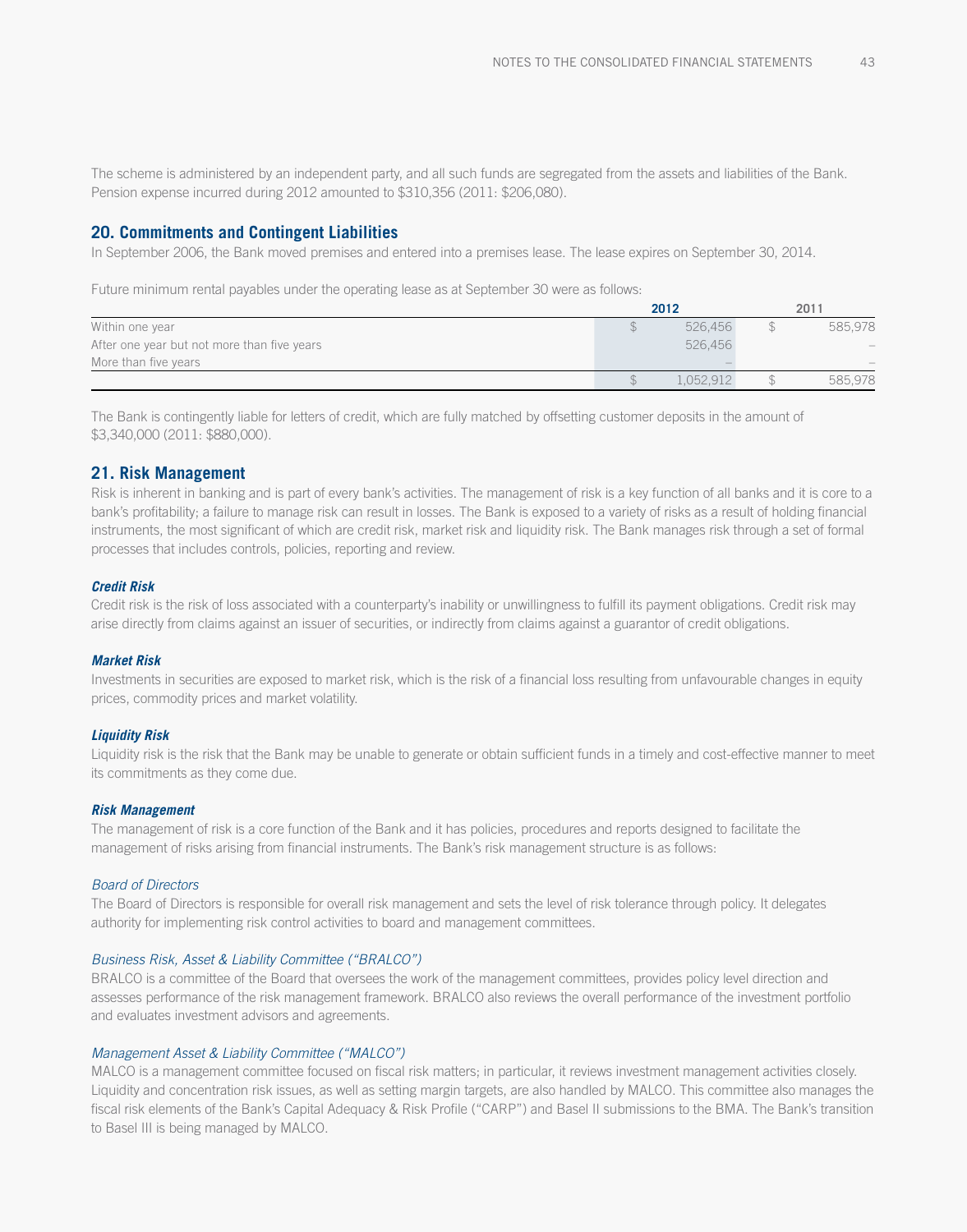#### *Audit Committee*

The Audit Committee is a committee of the Board and is chaired by a senior independent director. It provides oversight and direction for internal audit functions and manages the relationship with the Bank's external auditors. It reviews the results of both audit programmes and the progress of work undertaken to correct risk issues. It agrees with the annual financial report, and also acts as the point of contact for whistleblowers.

#### *Operational Risk Committee ("ORC")*

The ORC is focused on operational risk matters; systems, processes, controls, and procedures. It maintains the operational risk register, reviews risk incidents, and manages work to address or mitigate risk incidents.

#### *Credit Committee*

The Credit Committee reviews all requests for lending and may approve, decline, or return request packages for further review. The Credit Committee looks at the entire loan request package and evaluates the credit risk, compliance matters, and the entirety of the client relationship as a whole.

#### *Related-Party & Conflicts Committee*

In order to manage the risks of conflicts of interest, transactions with related parties are reviewed by the Related-Party and Conflicts Committee. The role of this Board committee is to ensure that transactions with related parties, where a conflict of interest may arise, are handled on commercial terms and at an arm's length. It is chaired by an independent director.

#### *Human Resources, Compensation & Conduct Committee*

This Board committee reviews and approves compensation as a whole for all staff, and specifically for senior executives.

#### *Significant Risk Categories*

#### *Credit Risk*

Credit risk is the risk that the Bank will incur a loss because its customers or counterparties fail to discharge their contractual obligations. The Bank manages and controls credit risk by setting limits on the amount of risk it is willing to accept for individual counterparties and for geographical and industry concentrations, and by monitoring exposures in relation to such limits.

All counterparty banks and money market funds must be approved by the Bank's Credit Committee and approved by MALCO. The maximum amount that may be deposited with any single bank or money market fund is governed by a number of controlling variables including the Standard and Poor's, Moody's and Fitch rating for that bank or money market fund. Banks with a rating lower than A-/ A3/A-, and money market funds rated below AAA/Aaa are not utilised for placing deposits or investments. These limits are reviewed periodically and will be adjusted as the capital of the Bank changes or the rating of a counterparty bank or money market fund goes below the rating levels identified above.

The limits within which MALCO operates are set by the Board and reviewed by the BMA. The BMA has set large exposure limits for managing counterparty risk. As at September 30, 2012, the Bank's current counterparty exposure limits are \$35 million for approved banks (those rated higher than A-/A3, and that possess a Tier 1 capital ratio of 9% or greater) and 20% (2011: 25%) of the Bank's capital for money market funds.

#### *Liquidity Risk and Funding Management*

Liquidity risk is defined as the risk that the Bank will encounter difficulty in meeting obligations associated with financial liabilities that are settled by delivering cash or another financial asset. Liquidity risk arises because of the possibility that the Bank might be unable to meet its payment obligations when they fall due under both normal and stress circumstances. To limit this risk, management has adopted a policy of managing assets with liquidity in mind and of monitoring future cash flows and liquidity on a daily basis.

The Bank maintains significant balances of short maturing interbank deposits along with a portfolio of highly marketable and diverse assets assumed to be easily liquidated in the event of an unforeseen interruption of cash flow. The Bank's liquidity position is assessed and managed under a variety of scenarios, giving due consideration to stress factors relating to both the market in general and specifically to the Bank.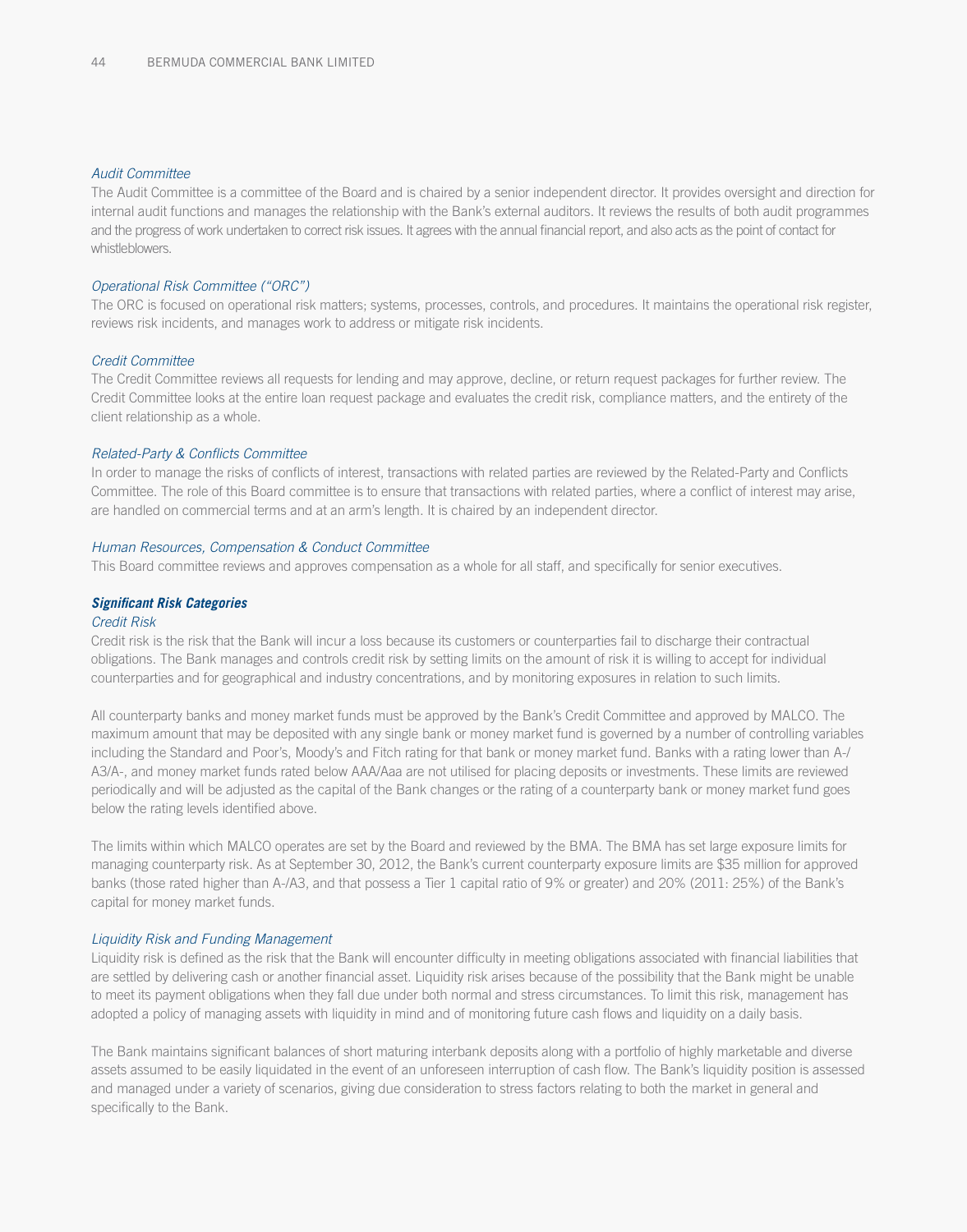The tables on the succeeding pages summarise the maturity profile of the Bank's assets and liabilities as at September 30. Repayments which are subject to notice are treated as if notice were to be given immediately. However, the Bank expects that many customers will not request repayment on the earliest date the Bank could be required to pay and the table does not reflect the expected cash flows indicated by the Bank's deposit retention history.

|                      |                |                              |                   |                |                | 2012           |            |               |                     |               |               |
|----------------------|----------------|------------------------------|-------------------|----------------|----------------|----------------|------------|---------------|---------------------|---------------|---------------|
|                      |                | <b>WITHIN 1 MONTH</b>        | <b>1-3 MONTHS</b> |                | 3-12 MONTHS    |                | 1-5 YEARS  |               | <b>OVER 5 YEARS</b> |               | <b>TOTAL</b>  |
| <b>Assets</b>        |                |                              |                   |                |                |                |            |               |                     |               |               |
| Cash, money          |                |                              |                   |                |                |                |            |               |                     |               |               |
| market funds         |                |                              |                   |                |                |                |            |               |                     |               |               |
| and term             |                |                              |                   |                |                |                |            |               |                     |               |               |
| deposits             |                |                              |                   |                |                |                |            |               |                     |               |               |
| Cash and due         |                |                              |                   |                |                |                |            |               |                     |               |               |
| on demand            | $\frac{1}{2}$  | 36,791,170 \$                |                   | $\mathcal{L}$  |                | $\frac{1}{2}$  |            | $\frac{1}{2}$ |                     | $\frac{2}{3}$ | 36,791,170    |
| Money market         |                |                              |                   |                |                |                |            |               |                     |               |               |
| funds                |                |                              |                   |                |                |                |            |               |                     |               |               |
| Term deposits        |                | 190,122,887                  |                   |                |                |                |            |               |                     |               | 190,122,887   |
| Receivable from      |                |                              |                   |                |                |                |            |               |                     |               |               |
| a related party      |                |                              | 7,973,737         |                |                |                |            |               |                     |               | 7,973,737     |
| Interest receivable  |                | 841,217                      | 1,472,129         |                | 1,892,737      |                |            |               |                     |               | 4,206,083     |
| Other assets         |                | 2,516,690                    | 1,574,207         |                | 693,127        |                |            |               |                     |               | 4,784,024     |
| Loans and advances   |                |                              |                   |                |                |                |            |               |                     |               |               |
| to customers         |                | 18,478,066                   | 801,897           |                | 2,723          |                | 6,549,952  |               | 8,326,130           |               | 34,158,768    |
| Available-for-sale   |                |                              |                   |                |                |                |            |               |                     |               |               |
| financial            |                |                              |                   |                |                |                |            |               |                     |               |               |
| investments          |                | 27,195,270                   | 13,554,748        |                | 2,000,000      |                | 21,576,235 |               | 81,316,705          |               | 145,642,958   |
| Held-to-maturity     |                |                              |                   |                |                |                |            |               |                     |               |               |
| financial            |                |                              |                   |                |                |                |            |               |                     |               |               |
| investments          |                | 2,076,000                    |                   |                | 9,892,172      |                | 43,913,023 |               | 55,238,894          |               | 111,120,089   |
| Derivative           |                |                              |                   |                |                |                |            |               |                     |               |               |
| financial            |                |                              |                   |                |                |                |            |               |                     |               |               |
| instruments          |                |                              |                   |                |                |                | 5,180,415  |               | 261,753             |               | 5,442,168     |
| Property and         |                |                              |                   |                |                |                |            |               |                     |               |               |
| equipment            |                |                              |                   |                |                |                | 614,926    |               | 2,818,113           |               | 3,433,039     |
| Goodwill and         |                |                              |                   |                |                |                |            |               |                     |               |               |
| other intangible     |                |                              |                   |                |                |                |            |               |                     |               |               |
| assets               |                |                              |                   |                |                |                | 3,405,135  |               | 6,600,969           |               | 10,006,104    |
| Investment in        |                |                              |                   |                |                |                |            |               |                     |               |               |
| an associate         |                |                              |                   |                |                |                |            |               | 18,327,628          |               | 18,327,628    |
|                      | $\updownarrow$ | 278,021,300 \$               | 25,376,718        | $\updownarrow$ | 14,480,759     | $\updownarrow$ | 81,239,686 | $\mathcal{L}$ | 172,890,192         |               | \$572,008,655 |
| Liabilities          |                |                              |                   |                |                |                |            |               |                     |               |               |
| Deposits             |                |                              |                   |                |                |                |            |               |                     |               |               |
| Demand deposits      | $\frac{1}{2}$  | 207,025,251 \$               |                   | $\frac{1}{2}$  |                | $\frac{1}{2}$  |            | $\frac{1}{2}$ |                     | $\mathbb S$   | 207,025,251   |
| Term deposits        |                | 106,981,836                  | 52,874,340        |                | 26,473,287     |                | 64,180,643 |               |                     |               | 250,510,106   |
| Customer drafts      |                |                              |                   |                |                |                |            |               |                     |               |               |
| payable              |                | 591,887                      |                   |                |                |                |            |               |                     |               | 591,887       |
| Derivative financial |                |                              |                   |                |                |                |            |               |                     |               |               |
| instruments          |                | 3,619,693                    | 922,221           |                |                |                |            |               |                     |               | 4,541,914     |
| Other liabilities    |                | 1,915,623                    | 254,100           |                |                |                |            |               |                     |               | 2,169,723     |
| Interest payable     |                | 724,112                      | 482,741           |                | 1,206,854      |                |            |               |                     |               | 2,413,707     |
|                      |                | 320,858,402                  | 54,533,402        |                | 27,680,141     |                | 64,180,643 |               |                     |               | 467,252,588   |
| Net assets           |                |                              |                   |                |                |                |            |               |                     |               |               |
| (liabilities)        | \$             | (42,837,102) \$ (29,156,684) |                   |                | \$(13,199,382) | $\frac{1}{2}$  | 17,059,043 |               | \$172,890,192       |               | \$104,756,067 |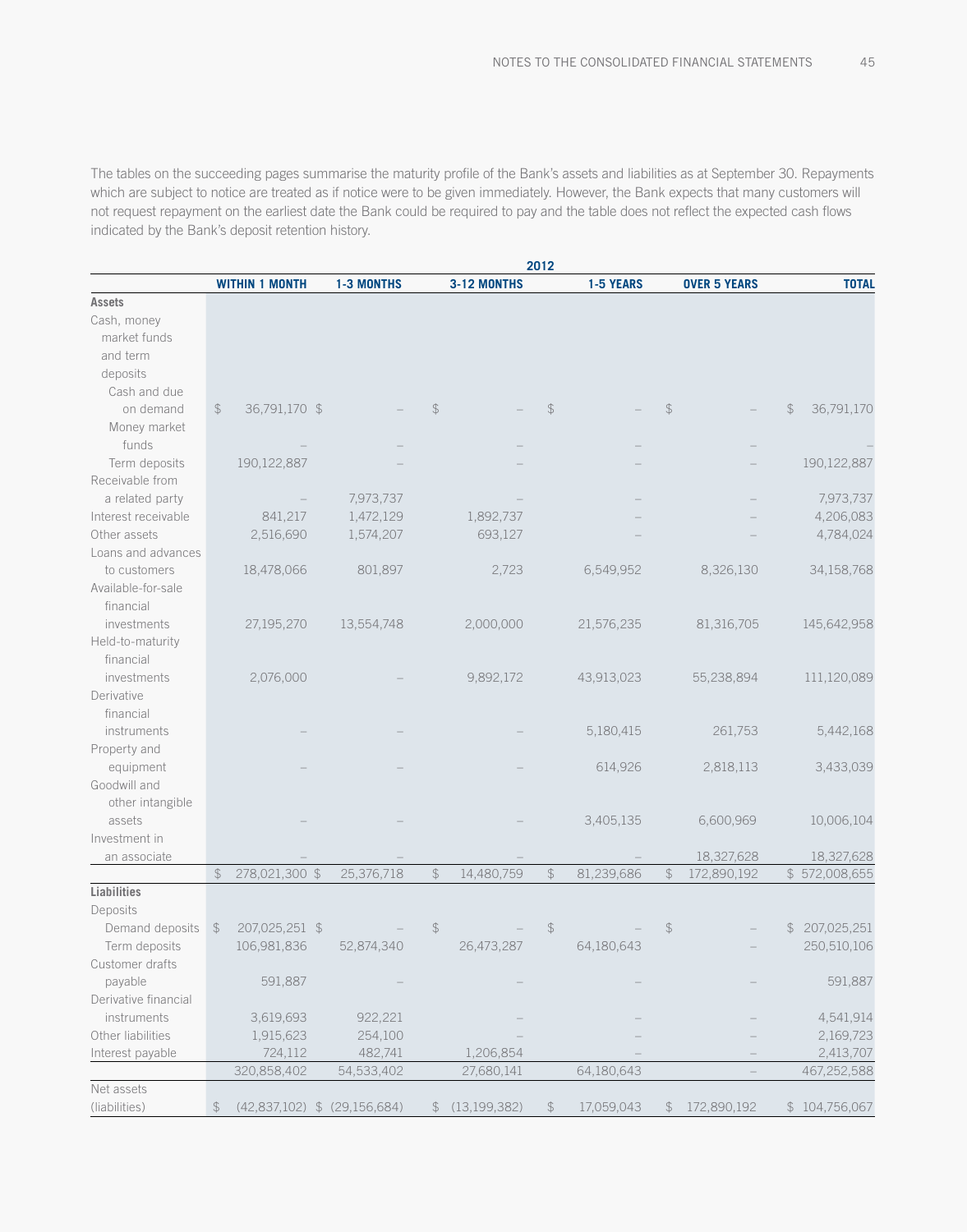|                            |               |                       |                   |                |             | 2011          |            |               |                     |               |               |
|----------------------------|---------------|-----------------------|-------------------|----------------|-------------|---------------|------------|---------------|---------------------|---------------|---------------|
|                            |               | <b>WITHIN 1 MONTH</b> | <b>1-3 MONTHS</b> |                | 3-12 MONTHS |               | 1-5 YEARS  |               | <b>OVER 5 YEARS</b> |               | <b>TOTAL</b>  |
| <b>Assets</b>              |               |                       |                   |                |             |               |            |               |                     |               |               |
| Cash, money                |               |                       |                   |                |             |               |            |               |                     |               |               |
| market funds               |               |                       |                   |                |             |               |            |               |                     |               |               |
| and term                   |               |                       |                   |                |             |               |            |               |                     |               |               |
| deposits                   |               |                       |                   |                |             |               |            |               |                     |               |               |
| Cash and due               |               |                       |                   |                |             |               |            |               |                     |               |               |
| on demand                  | \$            | 22,737,778 \$         |                   | $\mathcal{L}$  |             | $\mathcal{L}$ |            | $\mathcal{L}$ |                     | $\mathcal{L}$ | 22,737,778    |
| Money market               |               |                       |                   |                |             |               |            |               |                     |               |               |
| funds                      |               |                       |                   |                | 5,000,000   |               |            |               |                     |               | 5,000,000     |
| Term deposits              |               | 245,422,917           | 132,574           |                |             |               |            |               |                     |               | 245,555,491   |
| Interest receivable        |               | 671,919               | 1,049,977         |                | 1,349,971   |               |            |               |                     |               | 3,071,867     |
| Other assets               |               | 815,164               | 153,995           |                | 228,111     |               |            |               |                     |               | 1,197,270     |
| Available-for-sale         |               |                       |                   |                |             |               |            |               |                     |               |               |
| financial                  |               |                       |                   |                |             |               |            |               |                     |               |               |
| investments                |               | 13,696,518            | 1,384,099         |                |             |               | 28,670,141 |               | 44,274,676          |               | 88,025,434    |
| Loans and advances         |               |                       |                   |                |             |               |            |               |                     |               |               |
| to customers               |               | 10,656,862            | 343               |                | 8,985       |               | 10,460,804 |               | 14,209,526          |               | 35,336,520    |
| Held-to-maturity           |               |                       |                   |                |             |               |            |               |                     |               |               |
| financial                  |               |                       |                   |                |             |               |            |               |                     |               |               |
| investments                |               |                       |                   |                | 1,683,155   |               | 40,151,784 |               | 62,126,400          |               | 103,961,339   |
| Derivative                 |               |                       |                   |                |             |               |            |               |                     |               |               |
| financial                  |               |                       |                   |                |             |               |            |               |                     |               |               |
| instruments                |               | 4,733,749             | 129,780           |                |             |               | 1,709,014  |               | 159,796             |               | 6,732,339     |
| Property and               |               |                       |                   |                |             |               |            |               |                     |               |               |
| equipment                  |               |                       |                   |                |             |               | 332,623    |               | 73,500              |               | 406,123       |
| Goodwill and other         |               |                       |                   |                |             |               |            |               |                     |               |               |
| intangible assets          |               |                       |                   |                |             |               | 2,158,760  |               |                     |               | 2,158,760     |
| Investment in an associate |               |                       |                   |                |             |               |            |               | 17,800,454          |               | 17,800,454    |
|                            | $\mathcal{L}$ | 298,734,907 \$        | 2,850,768         | $\frac{1}{2}$  | 8,270,222   | $\frac{1}{2}$ | 83,483,126 | $\mathcal{L}$ | 138,644,352         |               | \$531,983,375 |
| Liabilities                |               |                       |                   |                |             |               |            |               |                     |               |               |
| Deposits                   |               |                       |                   |                |             |               |            |               |                     |               |               |
| Demand deposits            | $\mathcal{F}$ | 259,307,638 \$        |                   | $\updownarrow$ |             | $\frac{1}{2}$ |            | \$            |                     |               | \$259,307,638 |
| Term deposits              |               | 87,588,745            | 20,353,300        |                | 16,393,659  |               | 59,546,357 |               |                     |               | 183,882,061   |
| Customer drafts            |               |                       |                   |                |             |               |            |               |                     |               |               |
| payable                    |               | 3,536,815             |                   |                |             |               |            |               |                     |               | 3,536,815     |
| Other liabilities          |               | 1,344,580             | 36,974            |                | 4,383       |               |            |               |                     |               | 1,385,937     |
| Interest payable           |               | 286,342               | 190,895           |                | 477,237     |               |            |               |                     |               | 954,474       |
|                            |               | 352,064,120           | 20,581,169        |                | 16,875,279  |               | 59,546,357 |               |                     |               | 449,066,925   |
| Net assets                 |               |                       |                   |                |             |               |            |               |                     |               |               |
| (liabilities)              | \$            | $(53,329,213)$ \$     | (17,730,401)      | \$             | (8,605,057) | $\mathcal{Z}$ | 23,936,769 | \$            | 138,644,352         | \$            | 82,916,450    |

### *Market Risk*

Market risk is the risk that the fair value or future cash flows of financial instruments will fluctuate due to changes in market variables such as interest rates, foreign exchange rates and equity prices. The market risk for the Bank's financial instruments is managed and monitored using sensitivity analyses.

#### *Interest Rate Risk*

Interest rate risk arises from the possibility that changes in interest rates will affect future cash flows or the fair values of financial instruments. The Bank has adopted a predominantly matched book approach with its asset and liability management which significantly reduces the Bank's interest rate risk. The Board has established limits on interest rate gaps over different time horizons and positions are monitored on a daily basis.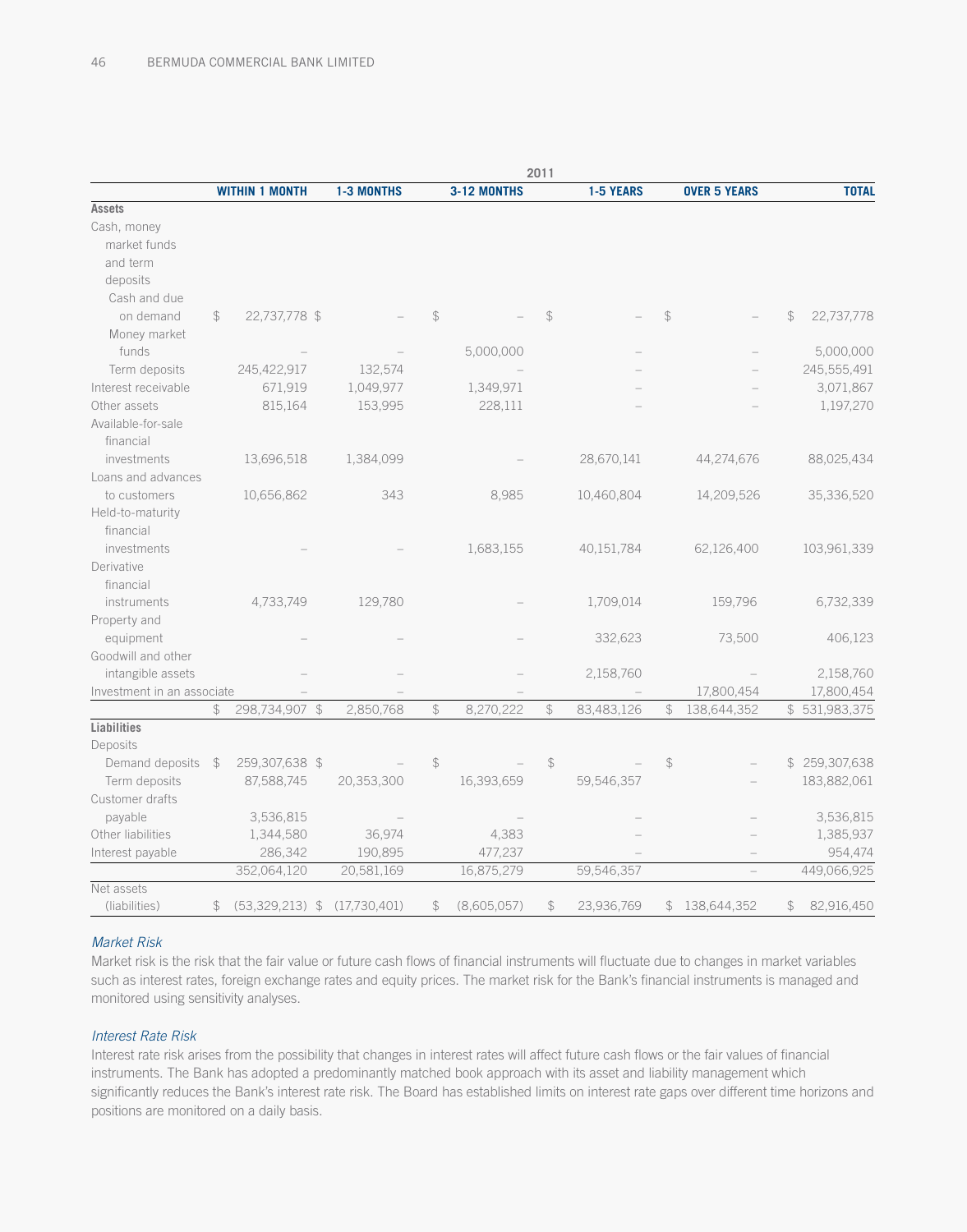Interest rate movements cause changes in interest income and interest expense and, although these changes move in the same direction, their relative magnitude will favourably or unfavourably impact annual profit or loss and the value of equity. The extent of that impact depends on several factors, including matching of asset and liability maturities and the interest rate curve. Assets and liabilities are managed to optimise the impact of interest rate movements in view of anticipated rate changes.

As a result of the low interest rate environment and the current uncertainty prevailing in the credit markets, it is difficult to accurately forecast the potential impact of an immediate and sustained variation in interest rates on profit and loss and on the amount of equity. At September 30, 2012 and 2011, the US Federal Funds rate, a key driver of the Bank's interest income ranged between 0 – 0.25%. On the assumption that interest rates remain positive, the Bank assesses the impact on net income due to negative variation in interest rates to be limited.

The following table demonstrates the Bank's sensitivity to a reasonable possible change in interest rates, with all other variables held constant. The sensitivity of the consolidated statement of income is the effect of the assumed changes in interest rates on the profit or loss for the year, based on the floating rate financial assets and financial liabilities held at September 30.

|                                                                                        |                                | 2012                  |               | 2011                    |
|----------------------------------------------------------------------------------------|--------------------------------|-----------------------|---------------|-------------------------|
| 25-basis-point increase in interest rates<br>Impact on profit (for the next 12 months) | $\mathcal{L}$                  | 398.933               | \$            | 398,691                 |
| Impact on equity (for the next 12 months)                                              | $\mathcal{L}$                  | (983.944)             | $\mathcal{F}$ | (764, 557)              |
| 25-basis-point decrease in interest rates                                              |                                |                       |               |                         |
| Impact on profit (for the next 12 months)<br>Impact on equity (for the next 12 months) | $\mathcal{F}$<br>$\mathcal{L}$ | (94.175)<br>1,288,701 | $\mathcal{F}$ | (110, 446)<br>1,052,801 |

#### *Currency Risk*

Currency risk is the risk that the value of a financial instrument will fluctuate due to changes in foreign exchange rates. The Board has set limits on positions by currency. In accordance with the Bank's policy, positions are monitored on a daily basis and hedging strategies are used to ensure positions are maintained within established limits. A 10 per cent increase in the currency rates to which the Bank had significant exposure at September 30, 2012, would have increased profit and equity by \$506,009 (2011: \$937,804). An equivalent decrease would have resulted in an equivalent but opposite impact.

#### *Equity Price Risk*

Equity price risk is the risk that the fair value of equities decreases as the result of changes in the level of equity indices and individual stocks. A 10 per cent increase in the value of the Bank's available-for-sale equities at September 30, 2012, would have increased equity by \$2,719,527 (2011: \$1,369,652). An equivalent decrease would have resulted in an equivalent but opposite impact.

#### **22. Segment Information**

For management purposes, the Bank is organised into five business segments:

#### *Banking Services*

The Banking Services segment is responsible for corporate, institutional and individual customers' deposits, credit facilities and funds transfer facilities.

#### *Investment Management*

Customer funds deposited with the Bank are invested in a diversified portfolio of financial investments to obtain the maximum possible returns for the minimum necessary risk.

#### *Corporate Services*

The Corporate Services segment provides company management, asset management, corporate registrar, financial, and custody services to third parties as well as to the Bank's other segments.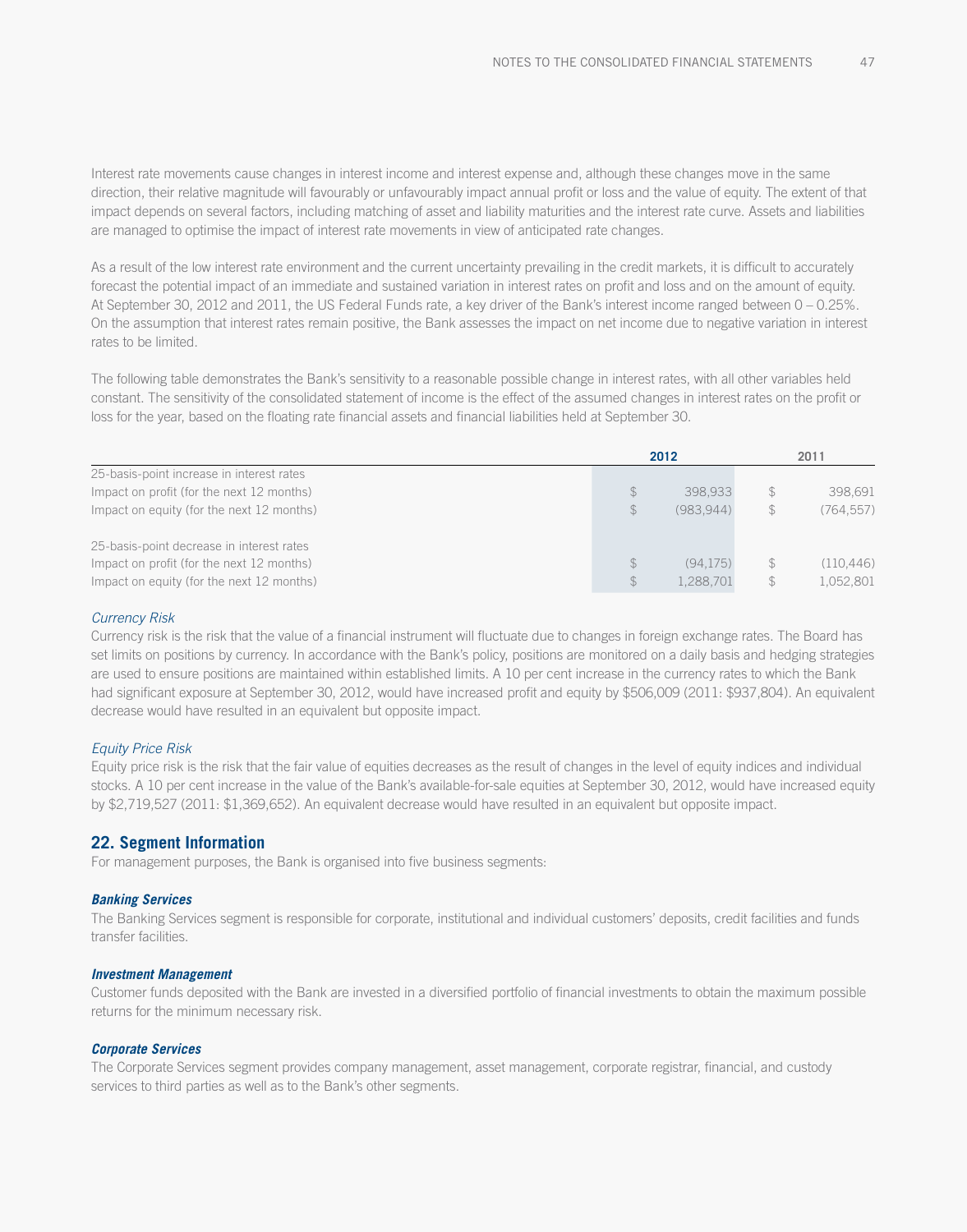#### *Trust*

The Trust segment provides trust administration services to third parties.

#### *General and Administrative*

Operating expenses including finance and other central functions that are not directly attributable to other business segments are recorded in the General and Administrative segment.

Management monitors the operating results of these business segments separately for the purpose of making decisions about resource allocation and performance assessment. Segment performance is evaluated based on operating profit or loss.

The Bank operates in a single jurisdiction, Bermuda, and therefore no geographical information is presented. The Bank has subsidiaries in Luxembourg, Cayman Islands and Mauritius, but does not offer banking or other services in these jurisdictions. The assets, liabilities and results of these entities are incorporated into the segment information. No single customer accounted for 10% or more of the Bank's revenues in 2012 or 2011.

The following table presents income and expense and certain asset and liability information regarding the Bank's business segments:

|                       |               |                                   |                                        |               |                                     |               | 2012         |               |                                               |               |                                                                 |               |                |
|-----------------------|---------------|-----------------------------------|----------------------------------------|---------------|-------------------------------------|---------------|--------------|---------------|-----------------------------------------------|---------------|-----------------------------------------------------------------|---------------|----------------|
|                       |               | <b>BANKING</b><br><b>SERVICES</b> | <b>INVESTMENT</b><br><b>MANAGEMENT</b> |               | <b>CORPORATE</b><br><b>SERVICES</b> |               | <b>TRUST</b> |               | <b>GENERAL &amp;</b><br><b>ADMINISTRATIVE</b> |               | <b>ELIMINATION OF</b><br><b>INTER-SEGMENT</b><br><b>AMOUNTS</b> |               | <b>TOTALS</b>  |
| Net interest          |               |                                   |                                        |               |                                     |               |              |               |                                               |               |                                                                 |               |                |
| income from           |               |                                   |                                        |               |                                     |               |              |               |                                               |               |                                                                 |               |                |
| external customers    | $\mathcal{F}$ | $(1,157,253)$ \$                  | 16,376,524                             | $\mathcal{F}$ | 853 \$                              |               |              | $\mathcal{F}$ | $\overline{\phantom{0}}$                      | $\mathcal{F}$ | $\overline{\phantom{0}}$                                        | $\mathcal{F}$ | 15,220,124     |
| Fees and other        |               |                                   |                                        |               |                                     |               |              |               |                                               |               |                                                                 |               |                |
| income from           |               |                                   |                                        |               |                                     |               |              |               |                                               |               |                                                                 |               |                |
| external customers    |               | 987,351                           | 532,991                                |               | 2,297,234                           |               | 1,350,761    |               |                                               |               |                                                                 |               | 5,168,337      |
| Losses on derivative  |               |                                   |                                        |               |                                     |               |              |               |                                               |               |                                                                 |               |                |
| financial instruments |               |                                   | (3,752,725)                            |               |                                     |               |              |               |                                               |               |                                                                 |               | (3,752,725)    |
| Gain on sale          |               |                                   |                                        |               |                                     |               |              |               |                                               |               |                                                                 |               |                |
| of available-for-sale |               |                                   |                                        |               |                                     |               |              |               |                                               |               |                                                                 |               |                |
| financial investments |               |                                   | 7,858,090                              |               |                                     |               |              |               |                                               |               |                                                                 |               | 7,858,090      |
| Impairment losses     |               |                                   | (2,063,291)                            |               |                                     |               |              |               |                                               |               |                                                                 |               | (2,063,291)    |
| Inter-segment         |               |                                   |                                        |               |                                     |               |              |               |                                               |               |                                                                 |               |                |
| fees and other income |               |                                   |                                        |               | 60,103                              |               |              |               |                                               |               | (60, 103)                                                       |               |                |
| Total income          |               | (169, 902)                        | 18,951,589                             |               | 2,358,190                           |               | 1,350,761    |               |                                               |               | (60, 103)                                                       |               | 22,430,535     |
| Depreciation          |               | (107, 249)                        |                                        |               | (13,000)                            |               |              |               | (160, 356)                                    |               |                                                                 |               | (280, 605)     |
| Amortisation          |               |                                   |                                        |               | (138, 402)                          |               | (138, 402)   |               | (164, 442)                                    |               |                                                                 |               | (441, 246)     |
| Operating expenses    |               | (5, 171, 843)                     | (1, 293, 092)                          |               | (2,316,971)                         |               | (1,319,716)  |               | (4, 214, 125)                                 |               | 60,103                                                          |               | (14, 255, 644) |
| Net income            | $\mathbb{S}$  | (5,448,994)                       | 17,658,497<br>$\mathcal{F}$            | $\mathcal{L}$ | (110, 183)                          | $\mathcal{F}$ | (107, 357)   |               | \$ (4,538,923)                                | $\mathcal{L}$ | $\overline{\phantom{0}}$                                        | $\mathcal{F}$ | 7,453,040      |
| Segment assets        |               | \$261,003,282                     | \$304,126,558                          | $\mathcal{Z}$ | 4,742,514                           | \$            | 7,139,733    | $\mathcal{S}$ | 6,476,520                                     | \$            | (11, 479, 952)                                                  | $\mathcal{F}$ | 572,008,655    |
| Segment liabilities   |               | \$468,984,998                     | 4,634,554                              | $\mathcal{L}$ | 490,517                             | $\mathcal{F}$ | 236,418      |               | 2,949,109                                     |               | \$(10,043,008)                                                  |               | \$467,252,588  |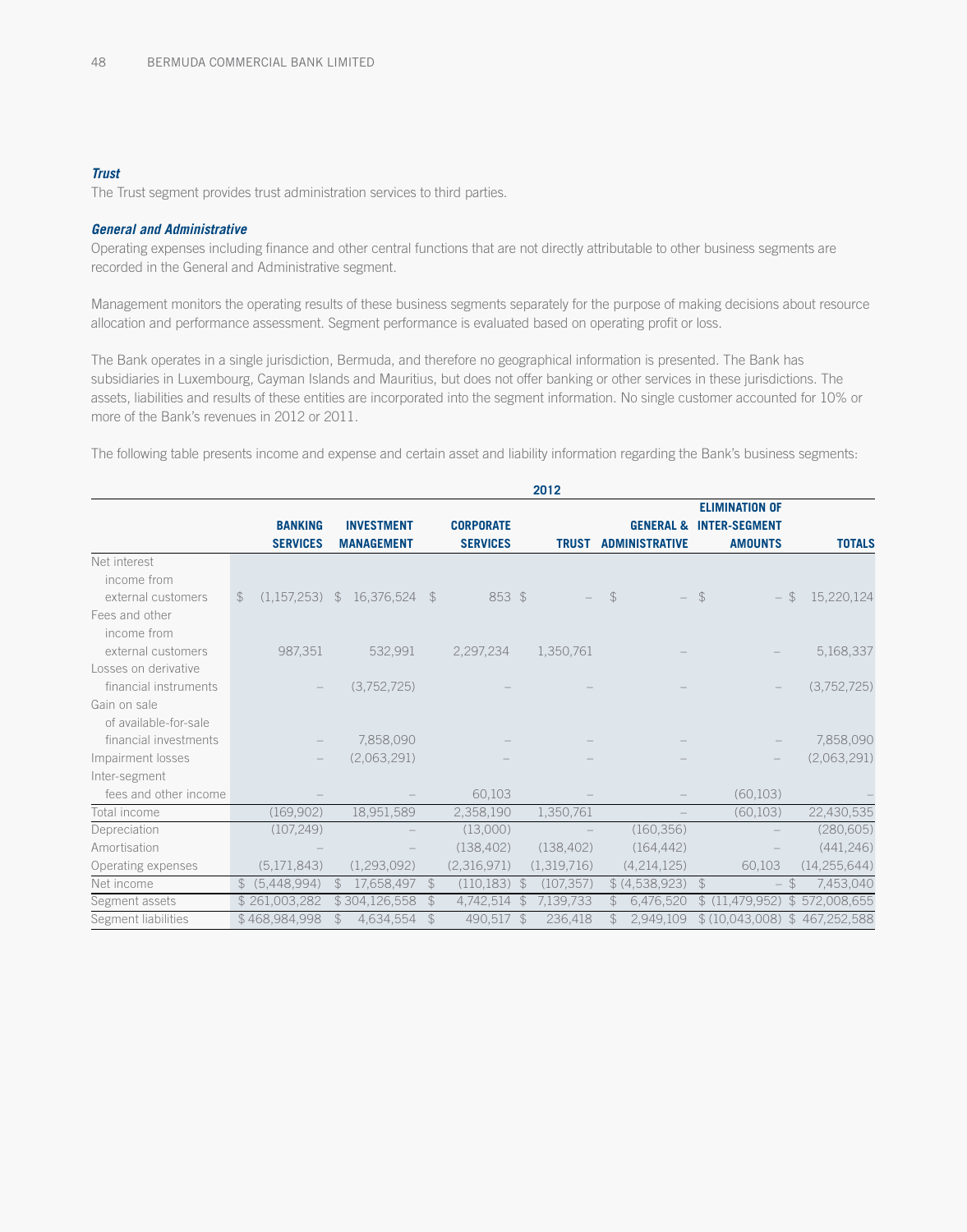|                       |                |                 |               |                   |               |                  | 2011          |              |               |                          |               |                                            |               |
|-----------------------|----------------|-----------------|---------------|-------------------|---------------|------------------|---------------|--------------|---------------|--------------------------|---------------|--------------------------------------------|---------------|
|                       |                |                 |               |                   |               |                  |               |              |               |                          |               | <b>ELIMINATION OF</b>                      |               |
|                       |                | <b>BANKING</b>  |               | <b>INVESTMENT</b> |               | <b>CORPORATE</b> |               |              |               | <b>GENERAL &amp;</b>     |               | <b>INTER-SEGMENT</b>                       |               |
|                       |                | <b>SERVICES</b> |               | <b>MANAGEMENT</b> |               | <b>SERVICES</b>  |               | <b>TRUST</b> |               | <b>ADMINISTRATIVE</b>    |               | <b>AMOUNTS</b>                             | <b>TOTALS</b> |
| Net interest          |                |                 |               |                   |               |                  |               |              |               |                          |               |                                            |               |
| income from           |                |                 |               |                   |               |                  |               |              |               |                          |               |                                            |               |
| external customers    | $$\mathbb{S}$$ | 262,317         | \$            | 9,272,916 \$      |               |                  | $-$ \$        |              | $\mathcal{L}$ | $\overline{\phantom{0}}$ | $\mathcal{L}$ | $$\mathbb{S}$$<br>$\overline{\phantom{0}}$ | 9,535,233     |
| Fees and other        |                |                 |               |                   |               |                  |               |              |               |                          |               |                                            |               |
| income from           |                |                 |               |                   |               |                  |               |              |               |                          |               |                                            |               |
| external customers    |                | 1,297,651       |               | (754, 407)        |               | 1,391,827        |               | 250,311      |               |                          |               |                                            | 2,185,382     |
| Losses on derivative  |                |                 |               |                   |               |                  |               |              |               |                          |               |                                            |               |
| financial instruments |                |                 |               | (1,050,230)       |               |                  |               |              |               |                          |               |                                            | (1,050,230)   |
| Gain on sale          |                |                 |               |                   |               |                  |               |              |               |                          |               |                                            |               |
| of available-for-sale |                |                 |               |                   |               |                  |               |              |               |                          |               |                                            |               |
| financial investments |                |                 |               | 4,448,574         |               |                  |               |              |               |                          |               |                                            | 4,448,574     |
| Gain on investment    |                |                 |               |                   |               |                  |               |              |               |                          |               |                                            |               |
| in an associate       |                |                 |               | 10,012,940        |               |                  |               |              |               |                          |               |                                            | 10,012,940    |
| Impairment losses     |                |                 |               | (2,489,900)       |               |                  |               |              |               |                          |               |                                            | (2,489,900)   |
| Inter-segment         |                |                 |               |                   |               |                  |               |              |               |                          |               |                                            |               |
| fees and other income |                |                 |               |                   |               | 69,074           |               |              |               |                          |               | (69,074)                                   |               |
| Total income          |                | 1,559,968       |               | 19,439,893        |               | 1,460,901        |               | 250,311      |               |                          |               | (69,074)                                   | 22,641,999    |
| Depreciation          |                | (57,918)        |               |                   |               | (7, 583)         |               |              |               | (59, 346)                |               |                                            | (124, 847)    |
| Amortisation          |                |                 |               |                   |               |                  |               |              |               | (110,910)                |               |                                            | (110, 910)    |
| Operating expenses    |                | (3,781,128)     |               | (688, 879)        |               | (1,526,196)      |               | (267, 825)   |               | (3,594,912)              |               | 69,074                                     | (9,789,866)   |
| Net income            | \$             | (2,279,078)     | $\mathcal{F}$ | 18,751,014        | $\mathcal{F}$ | $(72,878)$ \$    |               | (17, 514)    |               | \$ (3,765,168)           | $\frac{1}{2}$ | $-$ \$                                     | 12,616,376    |
| Segment assets        |                | \$309,494,672   |               | \$219,780,974     | $\mathcal{L}$ | 475,631 \$       |               | 384,795      | $\mathcal{F}$ | 2,241,274                | $\mathcal{L}$ | $\mathcal{Z}$<br>(393, 971)                | 531,983,375   |
| Segment liabilities   |                | \$457,212,208   | \$            | 208,852           | $\mathcal{Z}$ | 83,263           | $\mathcal{L}$ | 62,963       | \$            | 28,351                   | \$            | (8,528,712)                                | \$449,066,925 |

### **23. Financial Instruments**

The Bank uses the following hierarchy for determining and disclosing the fair value of financial instruments by valuation technique.

Level 1: quoted (unadjusted) prices in active markets for identical financial instruments;

Level 2: other techniques for which all inputs which have a significant effect on the recorded fair value are observable, either directly or indirectly; and

Level 3: techniques which use inputs which have a significant effect on the recorded fair value that are not based on observable market data.

### *Financial Instruments Recorded at Fair Value*

#### *Derivative Financial Instruments*

The Bank's derivative financial instruments valued using a valuation technique with market observable inputs include forward foreign exchange contracts. The most frequently applied valuation technique includes the forward pricing model which incorporates various inputs including the forward rates.

The Bank's derivative financial instruments valued using a valuation technique with significant non-market observable inputs include equity option contracts. These derivatives are valued using models that calculate the present value such as the binomial model for options. The model incorporates various unobservable assumptions that include the market rate volatilities.

#### *Available-for-Sale Financial Investments*

Available-for-sale financial assets valued using valuation techniques include unquoted equity and debt securities. These assets are valued using models that use both observable and unobservable data. The unobservable inputs to the models include assumptions regarding the future financial performance of the investee, its risk profile, and economic assumptions regarding the industry and geographical jurisdiction in which the investee operates.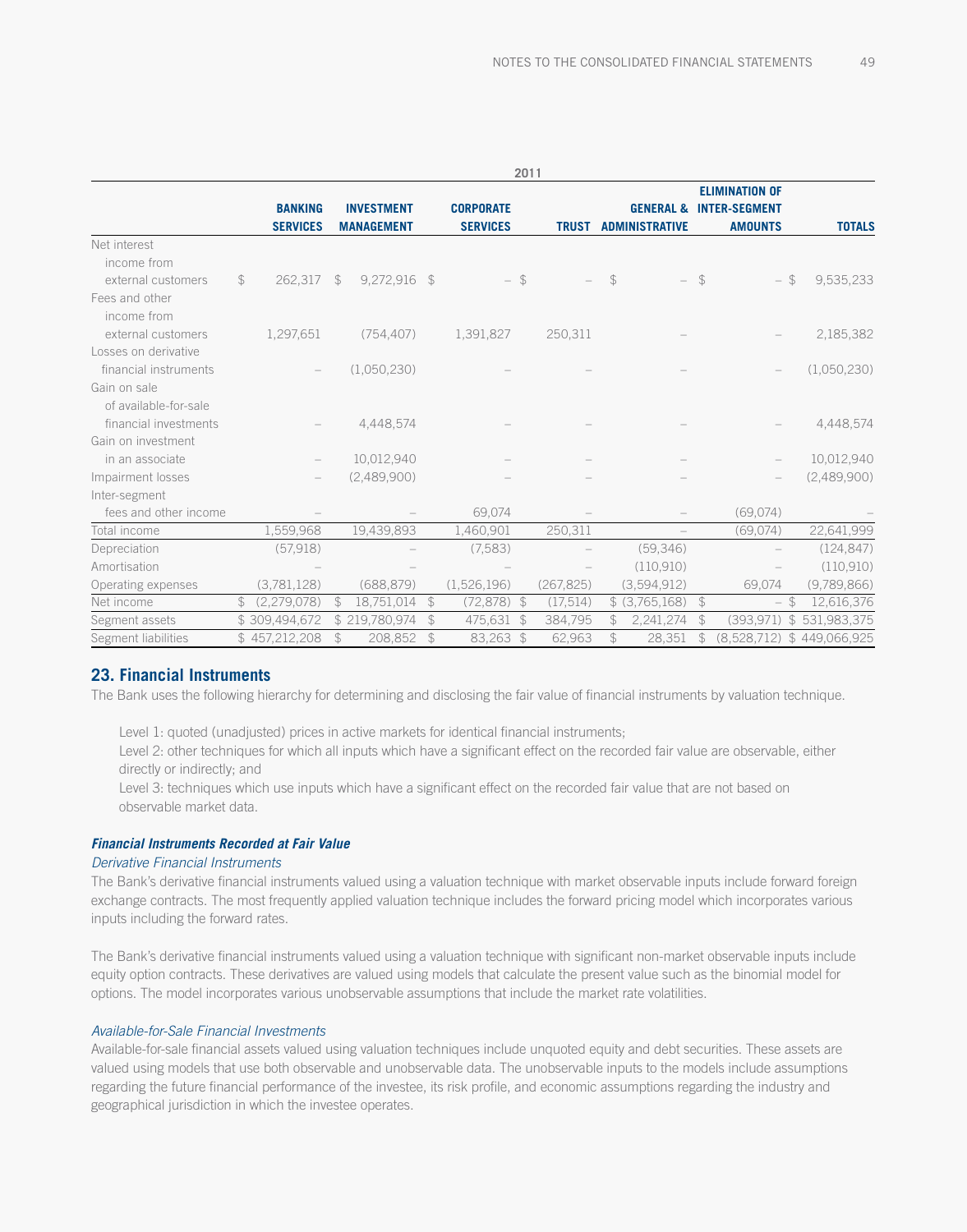|                                          |                |            |                |            | 2012          |                |                |              |
|------------------------------------------|----------------|------------|----------------|------------|---------------|----------------|----------------|--------------|
|                                          |                | LEVEL 1    |                | LEVEL 2    |               | <b>LEVEL 3</b> |                | <b>TOTAL</b> |
| <b>Financial assets</b>                  |                |            |                |            |               |                |                |              |
| Derivative financial instruments         |                |            |                |            |               |                |                |              |
| Forward foreign exchange contracts       | $\mathcal{L}$  |            | \$             |            | $\mathcal{L}$ |                | $\mathcal{L}$  |              |
| Exchange-traded index option contracts   |                | 4,251,000  |                |            |               |                |                | 4,251,000    |
| Equity option contracts                  |                |            |                |            |               | 424,245        |                | 424,245      |
| Warrants                                 |                |            |                |            |               | 766,923        |                | 766,923      |
|                                          |                | 4,251,000  |                |            |               | 1,191,168      |                | 5,442,168    |
| Available-for-sale financial investments |                |            |                |            |               |                |                |              |
| Corporate debt securities                |                | 28,718,238 |                | 3,588,729  |               | 10,208,854     |                | 42,515,821   |
| Debt securities issued by banks          |                | 20,382,331 |                | 12,390,948 |               |                |                | 32,773,279   |
| Asset-backed securities                  |                |            |                | 5,961,997  |               | 26,659,590     |                | 32,621,587   |
| Equity                                   |                | 23,945,271 |                |            |               | 3,250,000      |                | 27, 195, 271 |
| Portfolio funds                          |                |            |                | 10,537,000 |               |                |                | 10,537,000   |
|                                          |                | 73,045,840 |                | 32,478,674 |               | 40,118,444     |                | 145,642,958  |
|                                          | $$\mathbb{S}$$ | 77,296,840 | $\mathfrak{P}$ | 32,478,674 | $\mathcal{L}$ | 41,309,612     | $$\mathbb{S}$$ | 151,085,126  |
| <b>Financial liabilities</b>             |                |            |                |            |               |                |                |              |
| Derivative financial instruments         |                |            |                |            |               |                |                |              |
| Forward foreign exchange contracts       | $\frac{4}{5}$  |            |                | 4,541,914  | $\frac{1}{2}$ |                | $\mathcal{S}$  | 4,541,914    |
|                                          | $\frac{1}{2}$  |            |                | 4,541,914  | $\mathcal{L}$ |                | $\mathcal{F}$  | 4,541,914    |

The following table shows an analysis of financial instruments recorded at fair value by level of the fair value hierarchy:

|                                          |                                             |               |                | 2011          |                |               |              |
|------------------------------------------|---------------------------------------------|---------------|----------------|---------------|----------------|---------------|--------------|
|                                          | <b>LEVEL 1</b>                              |               | <b>LEVEL 2</b> |               | <b>LEVEL 3</b> |               | <b>TOTAL</b> |
| <b>Financial assets</b>                  |                                             |               |                |               |                |               |              |
| Derivative financial instruments         |                                             |               |                |               |                |               |              |
| Forward foreign exchange contracts       | \$<br>$\hspace{1.0cm} \rule{1.5cm}{0.15cm}$ | \$            | 4,863,529      | $\frac{1}{2}$ |                | $\mathcal{P}$ | 4,863,529    |
| Equity option contracts                  |                                             |               |                |               | 1,868,810      |               | 1,868,810    |
|                                          |                                             |               | 4,863,529      |               | 1.868.810      |               | 6,732,339    |
| Available-for-sale financial investments |                                             |               |                |               |                |               |              |
| Corporate debt securities                | 26,079,521                                  |               | 11,253,950     |               | 5,876,740      |               | 43,210,211   |
| Debt securities issued by banks          | 22,282,023                                  |               | 1,384,099      |               |                |               | 23,666,122   |
| Asset-backed securities                  |                                             |               | 7,452,583      |               |                |               | 7,452,583    |
| Equity                                   | 13,196,518                                  |               |                |               | 500,000        |               | 13,696,518   |
|                                          | 61,558,062                                  |               | 20,090,632     |               | 6,376,740      |               | 88,025,434   |
|                                          | \$<br>61,558,062                            | $\mathcal{L}$ | 24,954,161     | $\mathcal{L}$ | 8,245,550      | $\mathcal{L}$ | 94,757,773   |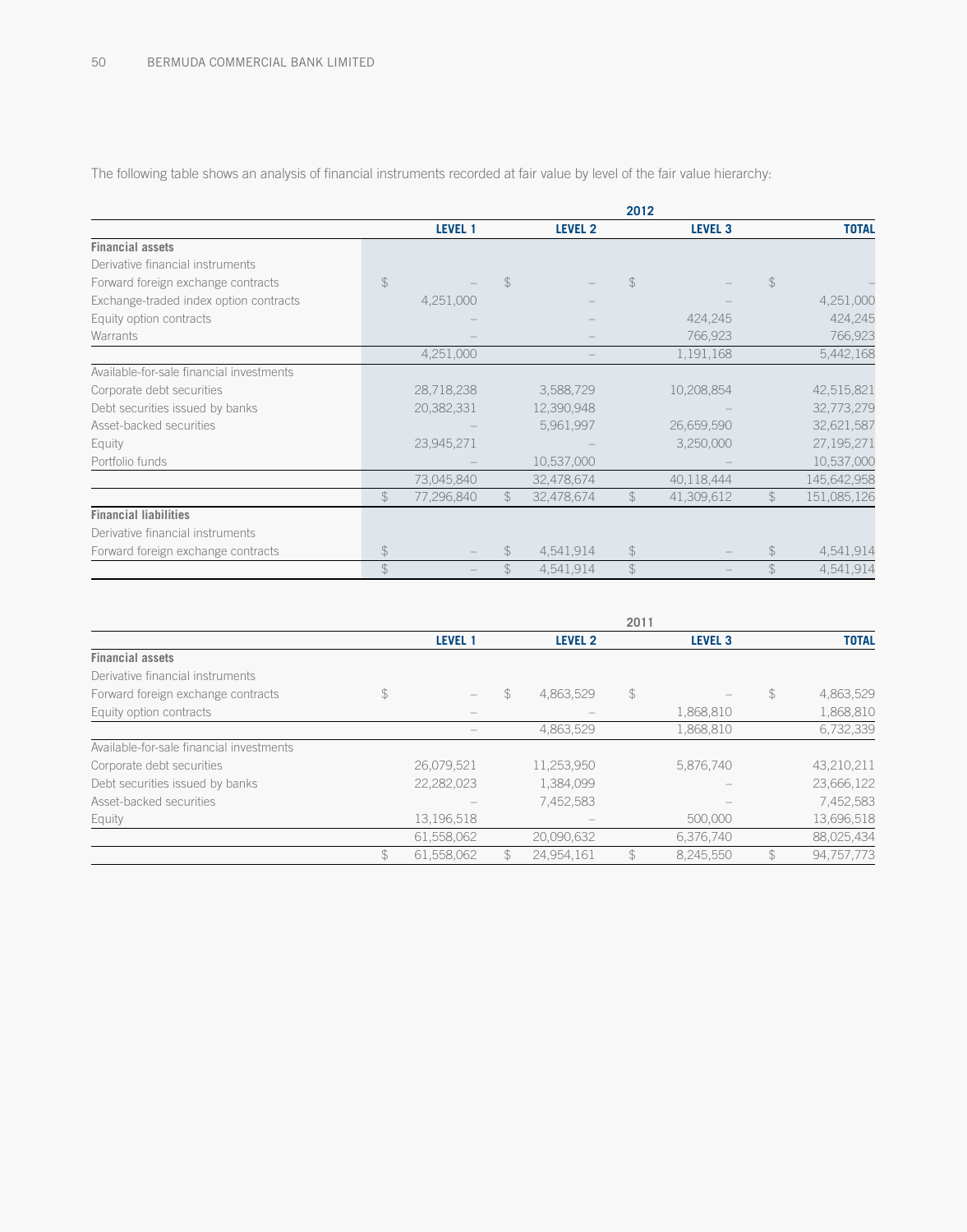|                             | <b>CORPORATE DEBT</b>      | <b>ASSET-BACKED</b> |               |                 |               | <b>EQUITY PLAN</b> |                |                 |               |               |
|-----------------------------|----------------------------|---------------------|---------------|-----------------|---------------|--------------------|----------------|-----------------|---------------|---------------|
|                             | <b>SECURITIES</b>          | <b>SECURITIES</b>   |               | <b>EQUITIES</b> |               | <b>CONTRACTS</b>   |                | <b>WARRANTS</b> |               | <b>TOTAL</b>  |
| At October 1, 2010          | \$<br>7,227,593            | \$4,020,520         | $\mathcal{P}$ |                 | \$            | 780,207            | $\mathcal{L}$  |                 | \$            | 12,028,320    |
| Total gains (loss) recorded |                            |                     |               |                 |               |                    |                |                 |               |               |
| in profit or loss           | (77, 611)                  |                     |               |                 |               | 122,226            |                |                 |               | 44,615        |
| Total gains recorded        |                            |                     |               |                 |               |                    |                |                 |               |               |
| in equity                   | 283,682                    |                     |               |                 |               |                    |                |                 |               | 283,682       |
| Purchases                   | 2,000,000                  |                     |               | 500,000         |               | 966,377            |                |                 |               | 3,466,377     |
| Sales                       | (1,338,424)                |                     |               |                 |               |                    |                |                 |               | (1,338,424)   |
| Transfer to Level 1         | (2,218,500)                |                     |               |                 |               |                    |                |                 |               | (2, 218, 500) |
| Reclassification to         |                            |                     |               |                 |               |                    |                |                 |               |               |
| held-to-maturity            |                            | (4,020,520)         |               |                 |               |                    |                |                 |               | (4,020,520)   |
| At September 30, 2011       | $\mathcal{L}$<br>5,876,740 | \$                  | $\mathcal{L}$ | 500,000         | $\mathcal{L}$ | 1,868,810          | \$             |                 | \$            | 8,245,550     |
| Total gains (loss)          |                            |                     |               |                 |               |                    |                |                 |               |               |
| recorded                    |                            |                     |               |                 |               |                    |                |                 |               |               |
| in profit or loss           |                            |                     |               |                 |               | (654, 210)         |                | 766,923         |               | 112,713       |
| Total gains recorded        |                            |                     |               |                 |               |                    |                |                 |               |               |
| in equity                   | 1,250,658                  | 3,292,457           |               |                 |               |                    |                |                 |               | 4,543,115     |
| Purchases                   | 375,892                    | 17,464,966          |               | 2,750,000       |               |                    |                |                 |               | 20,590,858    |
| Sales                       |                            |                     |               |                 |               | (790, 355)         |                |                 |               | (790, 355)    |
| Transfer to Level 1         | (3,876,740)                |                     |               |                 |               |                    |                |                 |               | (3,876,740)   |
| Transfer from Level 2       | 6,582,304                  | 5,902,167           |               |                 |               |                    |                |                 |               | 12,484,471    |
| At September 30, 2012       | \$10,208,854               | \$26,659,590        | $\mathcal{L}$ | 3,250,000       | \$            | 424,245            | $$\mathbb{S}$$ | 766,923         | $\mathcal{L}$ | 41,309,612    |

Movement in Level 3 financial instruments measured at fair value:

There were no Level 3 financial liabilities during the years ended September 30, 2012 and 2011.

# **24. Business Combinations**

#### *Acquisitions*

Effective October 4, 2011, BCB acquired the entire interests in Paragon Trust Ltd and Charter Corporate Services Ltd, including their offices at Trinity Hall. Paragon Trust Ltd's wholly owned subsidiaries namely, BCB Paragon Holdings Limited (formerly Paragon Holdings (Bermuda) Limited), Trinity Property Holdings Ltd, and Paragon Holdings (Cayman) Ltd, and Charter Corporate Services Ltd's wholly owned subsidiary, BCB Nominee Services Limited (formerly Charter Holdings Limited), became indirect wholly owned subsidiaries of BCB.

BCB acquired the companies and the Trinity Hall property to create a new Private Wealth Centre that offers asset management and private banking in addition to estates, trust, and corporate services, and also provides BCB with a more diverse revenue and cash flow base, while at the same time provides cross-selling opportunities with the new client base. Total cash consideration was \$10,000,000.

On the same date, Paragon Trust Ltd was amalgamated with BCB Fiduciary I Limited, continuing under the name BCB Paragon Trust Limited while Charter Corporate Services Ltd was amalgamated with BCB Fiduciary II Limited, continuing under the name BCB Charter Corporate Services Limited.

On December 15, 2011, BCB Paragon Trust Limited amalgamated with BCB Trust Company Limited, both wholly owned subsidiaries of the Bank, continuing under the name BCB Paragon Trust Limited, which resulted in the Bank combining its entire trust services operation within this one entity.

BCB Paragon Trust Limited's results are reported within the Trust Services segment and BCB Charter Corporate Services Limited's results are reported within the Corporate Services segment.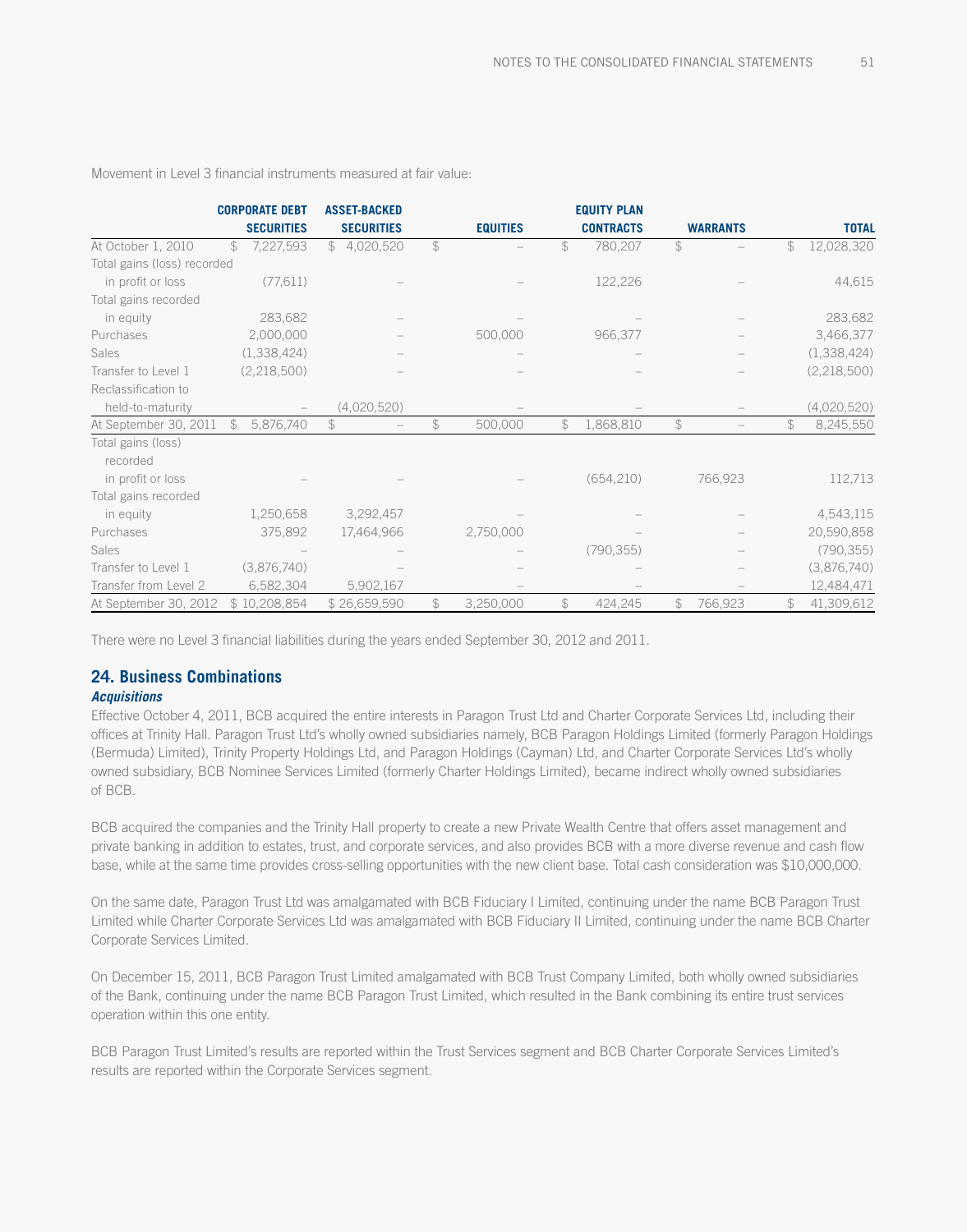#### *Assets Acquired and Liabilities Assumed*

The fair values of the identifiable assets and liabilities of Paragon Trust Ltd and Charter Corporate Services Ltd as at the date of acquisition were:

|                                             |               | <b>FAIR VALUE RECOGNISED</b> |
|---------------------------------------------|---------------|------------------------------|
|                                             |               | <b>ON ACQUISITION</b>        |
| <b>Assets</b>                               |               |                              |
| Cash, money market funds and term deposits  | $\frac{1}{2}$ | 2,256,042                    |
| Trade receivables                           |               | 626,480                      |
| Prepayments and other assets                |               | 6,732                        |
| Property and equipment (Note 8)             |               | 2,919,304                    |
| Customer relationships (Note 9)             |               | 4,154,402                    |
|                                             |               | 9,962,960                    |
| <b>Liabilities</b>                          |               |                              |
| Trade payables                              |               | (2,686,331)                  |
| Total identifiable net assets at fair value |               | 7,276,629                    |
| Goodwill arising on acquisition (Note 9)    |               | 2,723,371                    |
| Purchase consideration transferred          | \$            | 10,000,000                   |

The fair value of the trade receivables was \$626,480. The gross amount of trade receivables was \$690,475. It is expected that the full amount of the fair value can be collected.

As described earlier, immediately after the acquisition of Paragon Trust Ltd and Charter Corporate Services Ltd, they were amalgamated with other subsidiaries of the Bank. As the Bank's pre-existing trust services and corporate services were combined into the new entities, it is not practical to determine the revenues and net profit contributed by the acquired entities.

The goodwill of \$2,723,371 comprises the value of expected synergies arising from the acquisition. Goodwill was allocated to Corporate Services and Trust segments of the Bank.

### **25. Subsequent Events**

#### *Restructuring*

Effective October 1, 2012, BCB merged with BNL I Limited, a wholly owned subsidiary of BNL, resulting in BCB becoming a wholly owned subsidiary of BNL. BCB delisted from the Bermuda Stock Exchange and its shareholders were offered one share of BNL for each share of BCB held. There was no dilution in their percentage ownership. BNL became the listed entity on the Bermuda Stock Exchange.

Each right to purchase a BCB share that was outstanding and exercisable as of October 1, 2012, whether or not vested, was assumed in full by BNL by converting such right into an option to purchase an equal number of BNL shares upon the same terms and conditions as were in effect immediately prior to October 1, 2012, including the vesting schedule and terms of exercise.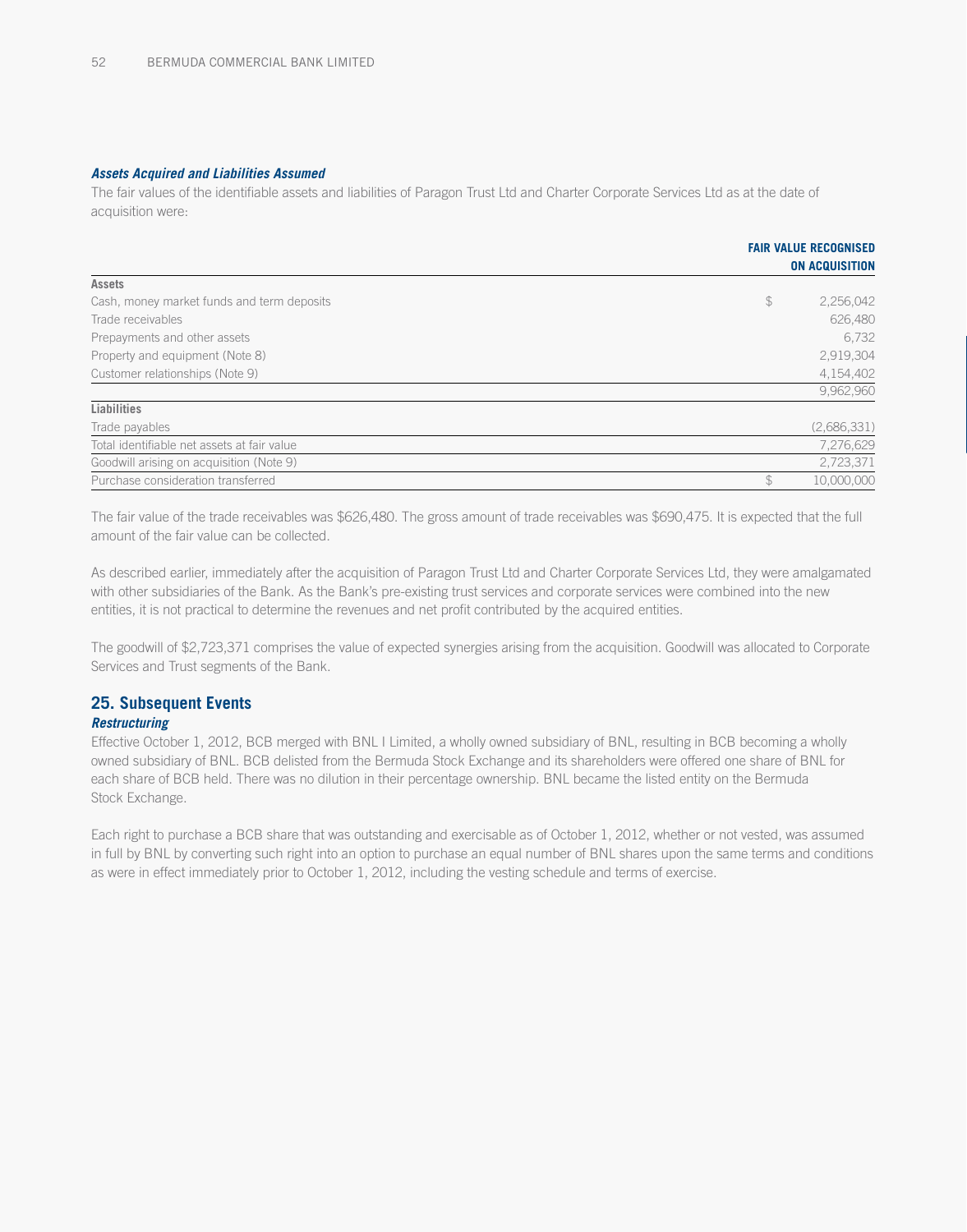# **SUBSIDIARIES**

As at September 30, 2012

#### **BCB Asset Management Limited**

Telephone: (441) 295-5678 | Fax: (441) 295-6699 BCB Asset Management Limited (incorporated February 11, 2011) merged on January 11, 2012 with BCB Fund Services Limited (incorporated December 21, 1992). Provides asset management, listing sponsorship and fund administration services. BSX trading member.

#### **BCB Paragon Trust Limited**

Telephone: (441) 295-5678 | Fax: (441) 295-7024 Amalgamated on October 4, 2011 and subsequently amalgamated on December 15, 2011 with BCB Trust Company Limited (incorporated February 9, 1970). Provides trust services.

#### **BCB Charter Corporate Services Limited**

Telephone: (441) 295-5678 | Fax: (441) 295-6699 Amalgamated in Bermuda on October 4, 2011. Provides company secretarial and corporate services.

#### **BCB Management Limited**

Telephone: (441) 295-5678 | Fax: (441) 295-6699 Incorporated in Bermuda on March 2, 2012 Provides corporate directorships to companies.

#### **BCB Management Services Limited**

Telephone: (441) 295-5678 | Fax: (441) 295-6699 Incorporated in Bermuda on September 5, 2012 Provides accounting services to companies and trusts.

#### **Bercom Nominees Limited**

Telephone: (441) 295-5678 | Fax: (441) 295-3980 Incorporated in Bermuda on July 8, 1987 as a nominee company. Provides nominee services.

#### **BCB Property Holdings Limited**

Incorporated in Bermuda on December 15, 2010. Dormant property holding company.

#### **Bermuda Commercial Bank Charitable Foundation Limited**

Incorporated in Bermuda on October 1, 2010. Dormant charitable foundation.

#### **VT Strategies Limited**

Incorporated in Bermuda on September 17, 2011. Dormant special purpose company.

The registered address for the above companies is: Bermuda Commercial Bank Building, 19 Par-la-Ville Road, Hamilton HM 11, Bermuda

Bermuda is the principal country of operations for the above companies.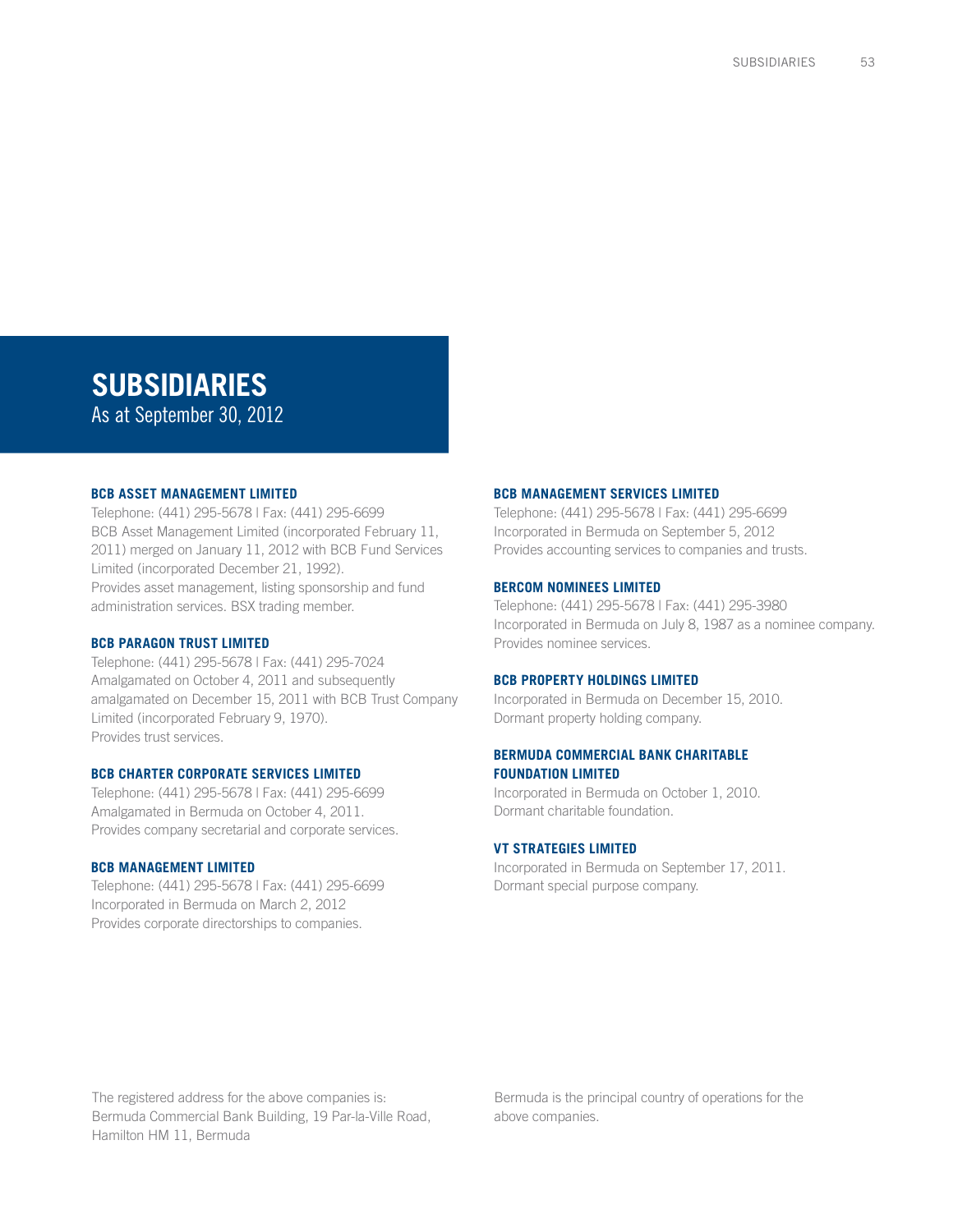# **BOARD OF DIRECTORS**

As at September 30, 2012



# **J. Michael Collier, JP | Chairman** CHAIRMAN, WEST HAMILTON HOLDINGS LTD. (RETIRED 1996)

Mr. Collier is a past President & CEO of Butterfield Bank and former Chairman of the Ascendant Group.

\*Denotes non-Bermudian director.



# **Warren McLeland\* | Deputy Chairman**

CHIEF EXECUTIVE OFFICER, RESIMAC LIMITED Mr. McLeland is the CEO of Resimac Australia. He was formally with the Reserve Bank of Australia and was a senior executive at Chase Manhattan Bank in New York, Asia and Europe.





# **Jonathan c. Clipper** chief executive officer

Mr. Clipper received his MBA from Oxford University as Bermuda's Rhodes Scholar. He spent thirteen years at Chase Manhattan and twelve years at Citibank respectively, serving Financial Institutions as his primary client base. Mr. Clipper is Managing Director of Headland Management Ltd., and numerous offshore funds and companies. He is a Fellow of the Institute of Chartered Secretaries and Administrators.

## **Horst E. Finkbeiner II, CDir** DIRECTOR AND CHIEF OPERATING OFFICER

Mr. Finkbeiner is the Chief Operating Officer of BCB. He is a member of the International Compliance Association and the Institute of Directors.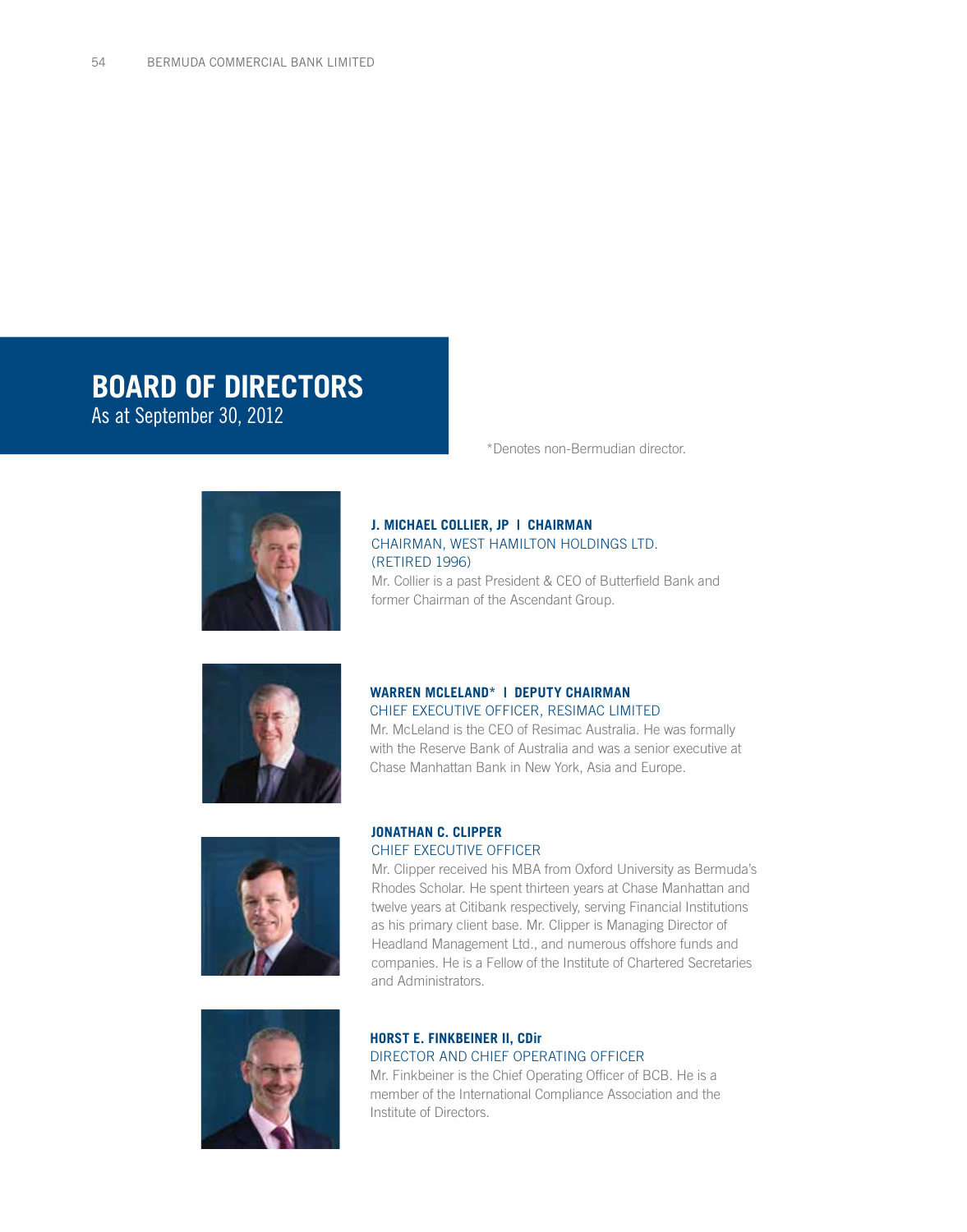

# **Gavin Arton** FORMER SENIOR EXECUTIVE, XL CAPITAL LIMITED

Mr. Arton is the Chairman of BF&M Limited, and a former senior executive with XL Capital Ltd. He previously served as an executive of American International Group Inc., and CIGNA Corporation.



### **Jon L. Brunson, JP** EXECUTIVE DIRECTOR, SCARS (SAVING CHILDREN AND REVEALING SECRETS)

Mr. Brunson currently serves as a Director of the BCB Bond Fund Limited, Colonial International Group Limited and Take Five Limited. In addition, he serves as a Director on various Philanthropic Boards that are designed to address social issues in Bermuda. He formerly worked for Orbis Investment Management Limited for 13 years. Mr. Brunson is a former Director of Orbis Founders Philanthropies – Scholar Programme and a former Member of Parliament in Bermuda.



**Greg Reid, CA\*** DIRECTOR AND CHIEF FINANCIAL OFFICER Mr. Reid is a Chartered Accountant and the Chief Financial Officer of BCB.



# **Christopher Swan, BA, LLB, JP** SENIOR PARTNER, CHRISTOPHER E. SWAN & CO., BARRISTERS-AT-LAW

Mr. Swan is the Senior Partner of Christopher E. Swan & Co. He is a member of Gray's Inn, the Law Society and the Bermuda Bar.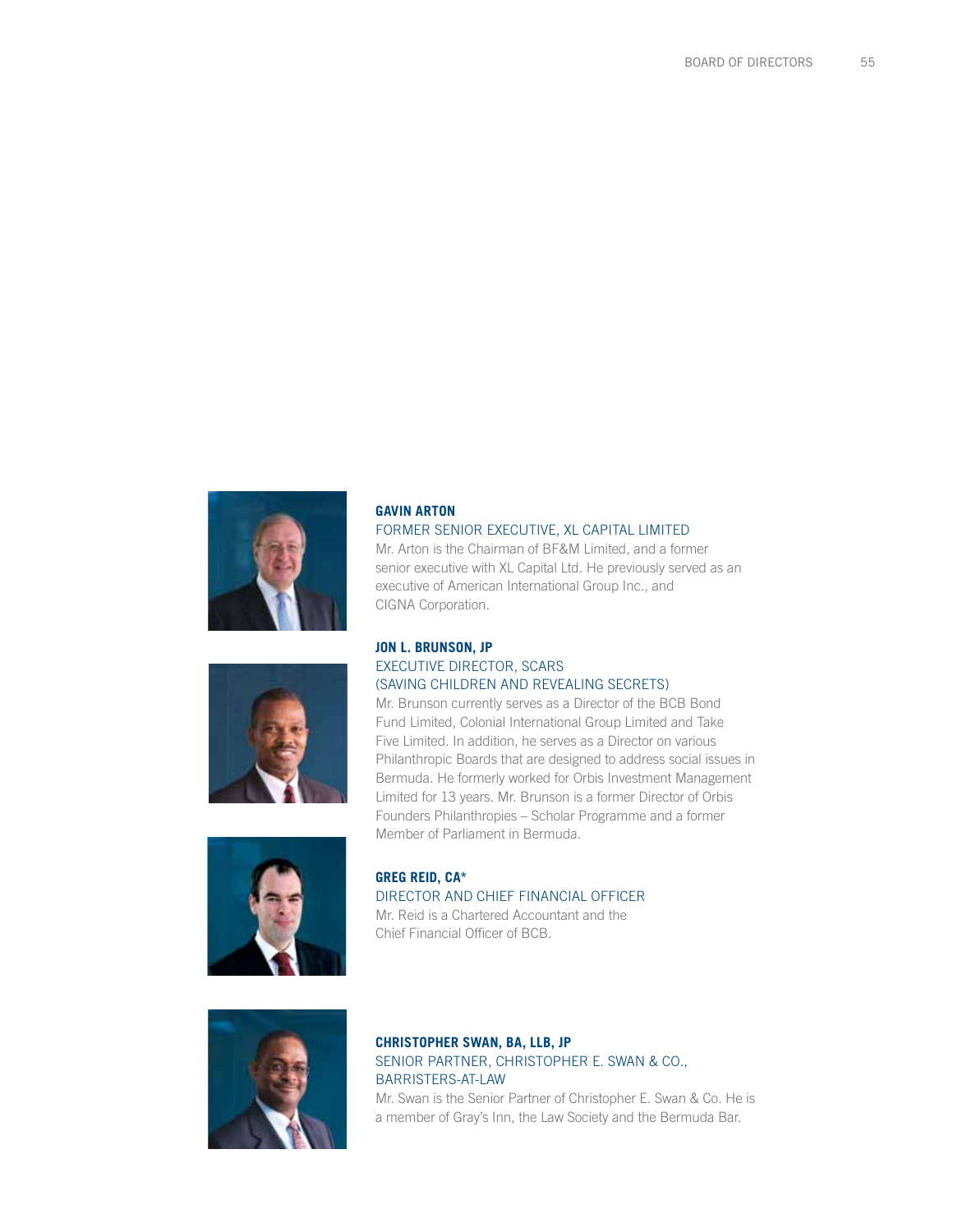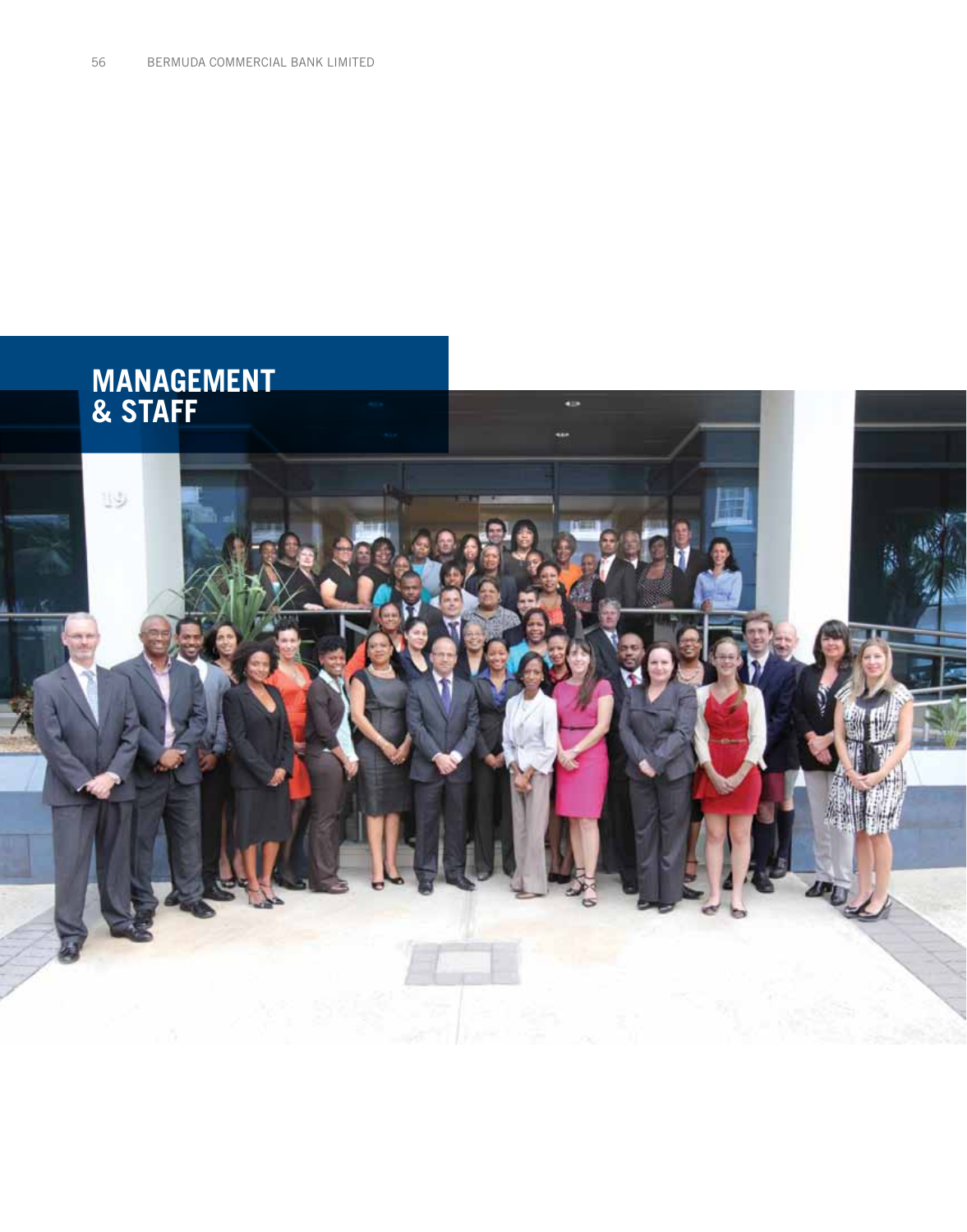**Jonathan c. Clipper** Chief Executive Officer

**Horst E. Finkbeiner II** Chief Operating Officer

**Greg Reid** Chief Financial Officer

**Luciano Aicardi** Managing Director, BCB Paragon Trust Limited BCB Charter Corporate Services Limited

**Neil de ste Croix** General Manager, BCB Paragon Trust Company Limited BCB Charter Corporate Services Limited

**Michael Cranfield** Chief Information Officer

**Edwina Lambert** Head of Banking

**Sara Schroter Ross** Legal Counsel

**Robin Dyer** Head of Compliance

**Usha Nanan** Internal Auditor

**Derwin Adams Natascia Bertoli-Badoli Alan Bird SHUNEE BURT Colleen Butterfield SHALAMAR CODDINGTON Mia Daniels Cheyenne Darrell Milton Darrell Susan Davis Raquel Emery Dawni Francis Juanita Githinji**

**Brian Francoeur** Senior Financial Officer

**Paul Blackbourn** Financial Controller

**Dane Commissiong** Treasury Manager

**Angelique Dowling** Human Resources Generalist

**Rebecca Dunstan** Manager, Trust & Corporate Operations / MLRO

**S. Randy Morris** Custody & Corporate Services Manager

**Carrie Thatcher** Marketing & Communications Manager

**Eugena Wainwright** Manager, Operations

**Karen Blankendal** Assistant Manager, Banking Operations & Support Services

**Shanalette DeSilva** Assistant Manager, Head of Custodial Services

**Andrew Harte AUDREY HOLLIS Michelle Johnston Cindy Lambe Darlene Lambert Dezane Lathan Tamara Lewis Chioke Lodge Lindsay Moura Marek Noha Melanie O'Brien Stephen Outerbridge** **Ann Robinson** Assistant Manager, Investigations & Reconciliations

**Sophia Ming** Assistant Manager, Data Processing & Cash Management

**Lola Myshketa** Senior Wealth Advisor

**Tasha Jones** Private Banker

**Christopher Dye** Corporate Legal Counsel

**Heather Hails** Senior Trust Officer

**Rovonne Roberts** Senior Corporate Administrator

**Nathan Samuels** Trust, Legal Counsel

**Sherlene Trott** Corporate Team Leader

**Kim Armstrong** Corporate Secretary Specialist

**Janet Field** Corporate Secretary

**Charmette Phillip Heather Roque CHRISTINA SCOTT Donnette Simons Jill Smith Melissa Smith Georgette Trott TAISHA TROTT L'Tanya Tucker Ruby Walker Khamla White Renee Wilson Marc Zinsmeister**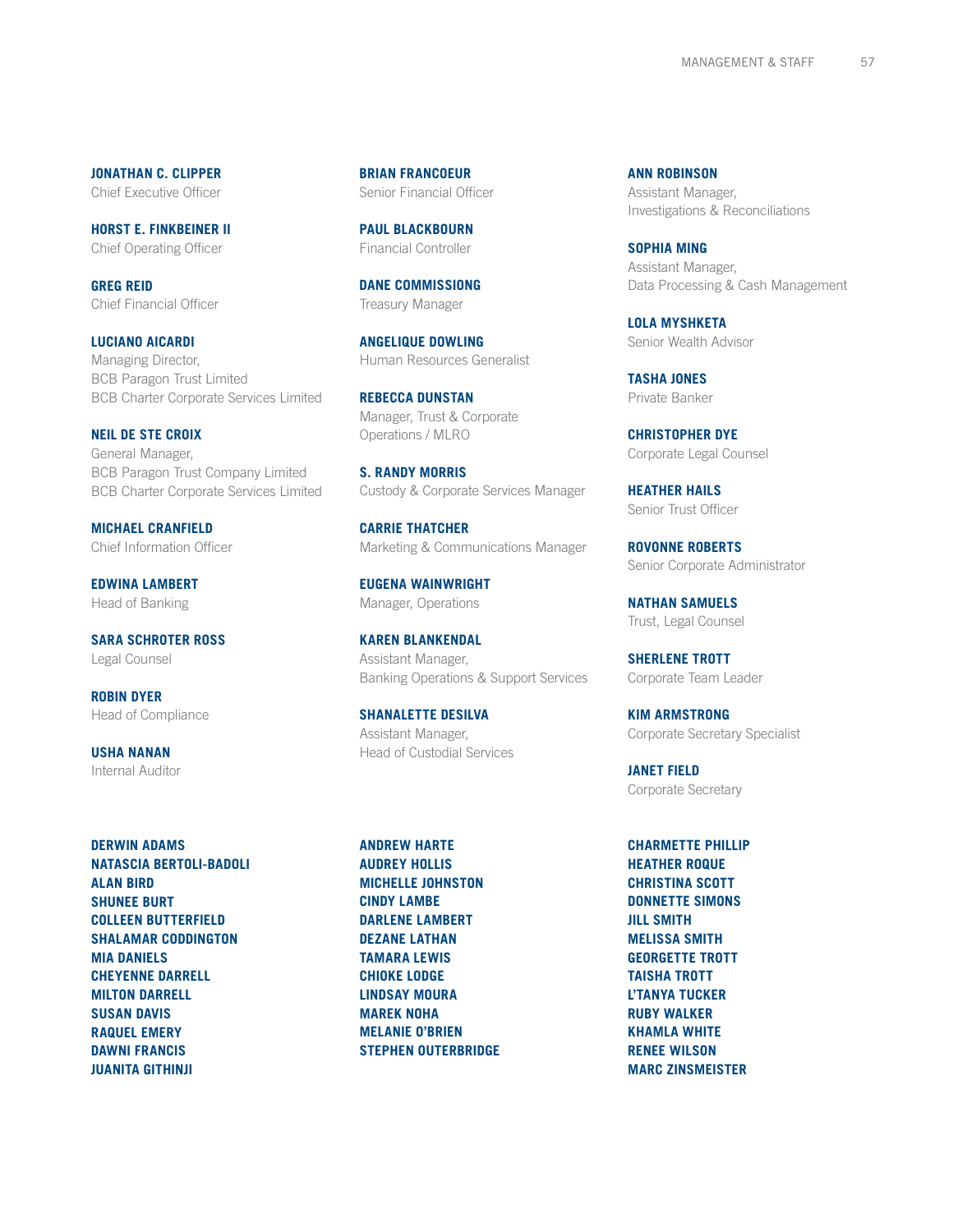

#### **EXECUTIVE PHOTO - LEFT TO RIGHT**

Michael Cranfield, Chief Information Officer, Bermuda Commercial Bank Limited Edwina Lambert, Head of Banking, Bermuda Commercial Bank Limited Jonathan C. Clipper, Chief Executive Officer, Bermuda Commercial Bank Limited Neil de ste Croix, General Manager BCB Paragon Trust Limited and BCB Charter Corporate Services Limited Luciano "Channel" Aicardi, Managing Director BCB Paragon Trust Limited and BCB Charter Corporate Services Limited Horst E. Finkbeiner II, Chief Operating Officer, Bermuda Commercial Bank Limited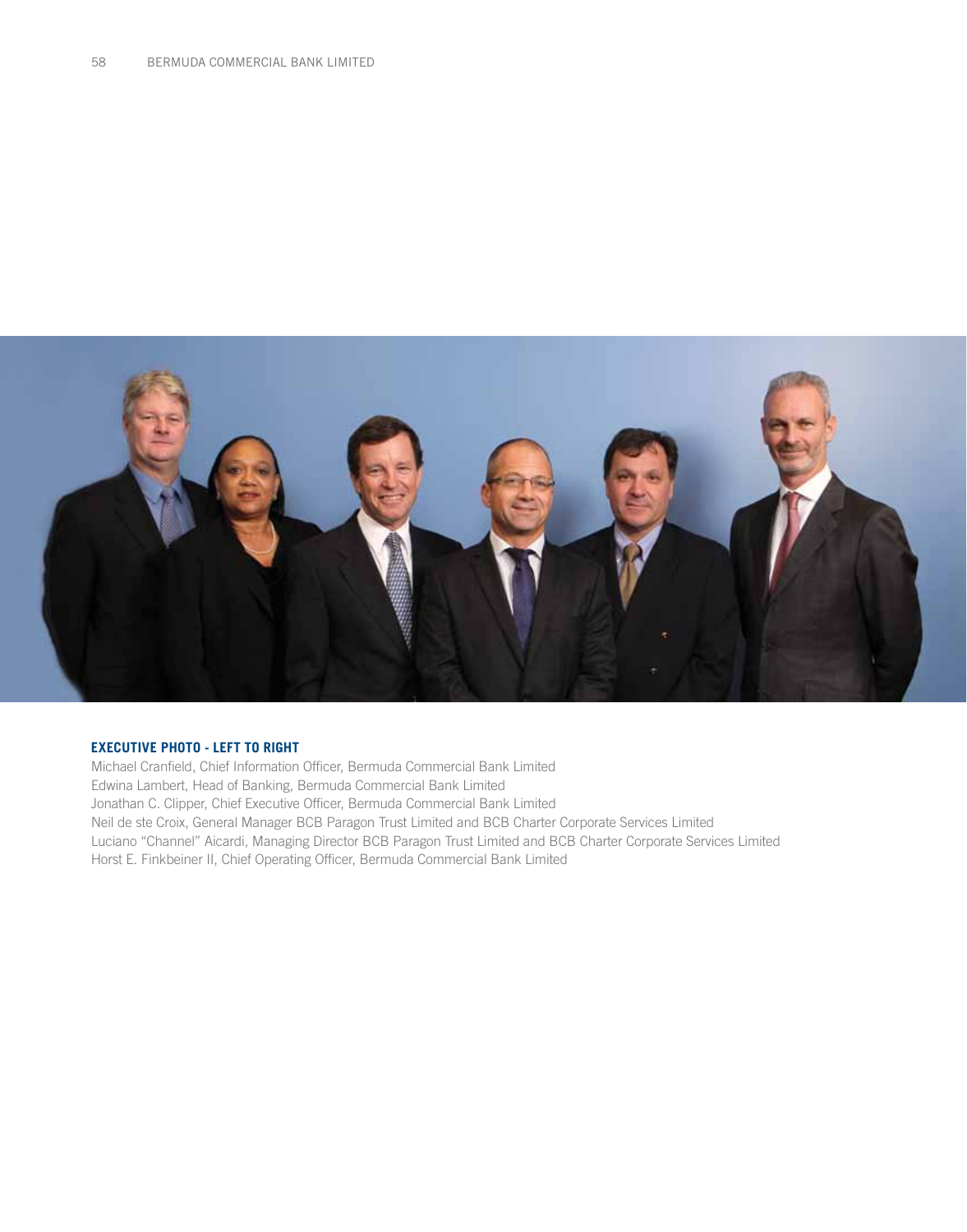# **NOTES**